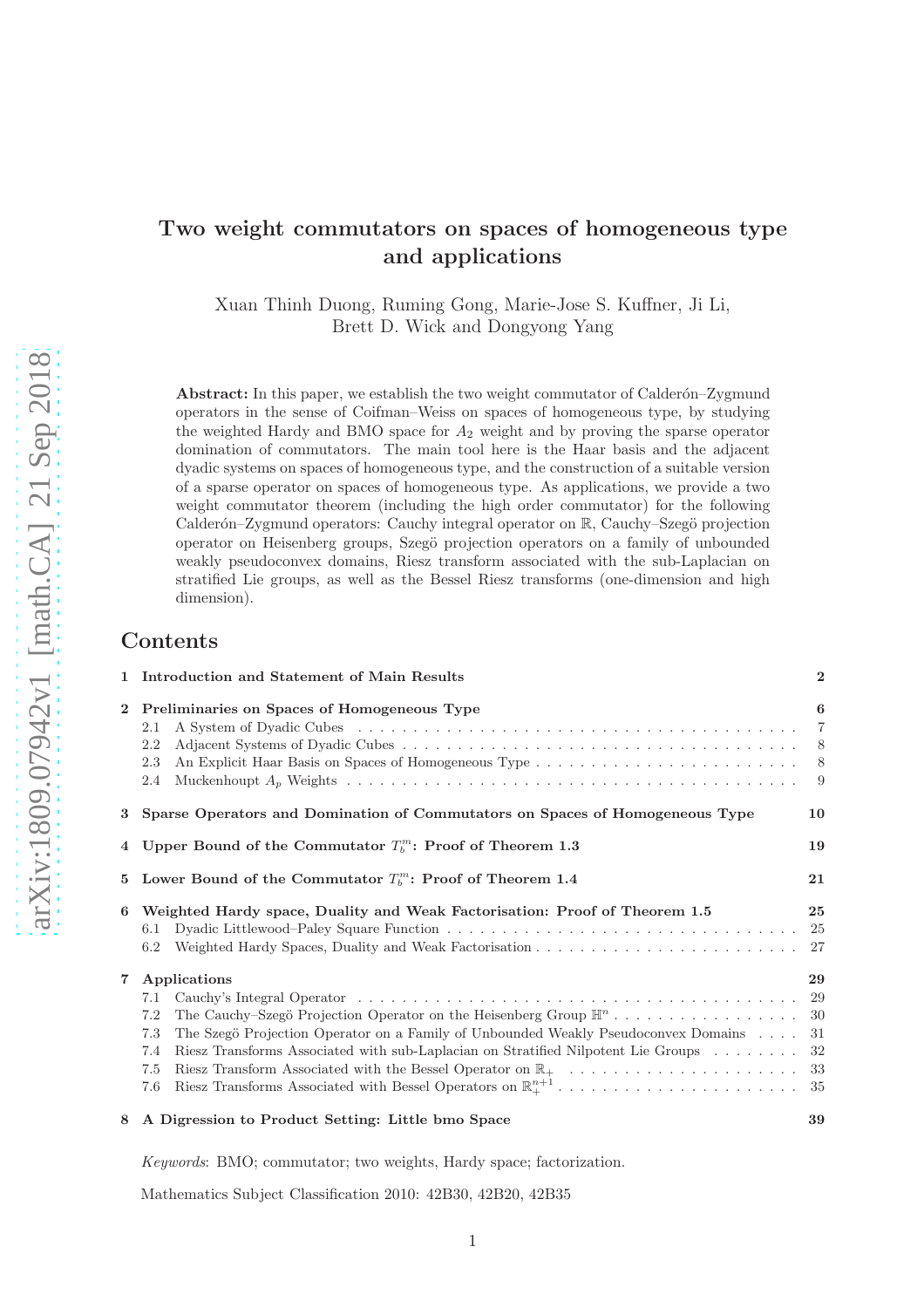# 1 Introduction and Statement of Main Results

It is well-known that Coifman, Rochberg and Weiss [8] characterized the boundedness of the commutator [b, R<sub>i</sub>] acting on Lebesgue spaces in terms of BMO with  $R_j = \frac{\partial}{\partial x}$  $\frac{\partial}{\partial x_j}$ ∆ $^{-1/2}$  the jth Riesz transform on the Euclidean space  $\mathbb{R}^n$ , which extended the work of Nehari [41] about Hankel operators from complex setting to the real setting  $\mathbb{R}^n$ . Later, Bloom in [3] established the characterisation of weighted BMO in terms of boundedness of commutators  $[b, H]$  in the two weight setting, where  $H$  is the Hilbert transform on  $\mathbb{R}$ .

Recent remarkable results were achieved by Holmes–Lacey–Wick [21] giving the characterisation of weighted BMO space on  $\mathbb{R}^n$  in terms of boundedness of commutators of Riesz transforms, and by Lerner–Ombrosi–Rivera-Ríos [32, 33] in terms of boundedness of commutators of Calderón–Zygmund operators with homogeneous kernels  $\Omega(\frac{x}{|x|})\frac{1}{|x|^n}$ , and Hytönen [25] in terms of boundedness of commutators of a more general version of Calder´on–Zygmund operators and weighted BMO functions on  $\mathbb{R}^n$ . Meanwhile, two weight commutator has also been studied extensively in different settings, see for example [13, 15, 20, 27].

We note that to get the lower bound of the two weight commutator for Riesz transforms (for Hilbert in one dimension) in terms of weighted BMO space, the first proofs used spherical harmonic expansion for the Riesz (Hilbert) kernels, which relies on properties of the Fourier transform of the Riesz (Hilbert) kernels. A similar method of expansion of the Riesz transform associated with Neumann Laplacian was used in [13] for a larger class of  $A_p$  weights and for the BMO space associated with Neumann Laplacian which is strictly larger than classical BMO. In [32], concerning the two weight commutator for Calderón–Zygmund operators associated with homogeneous kernel  $\Omega(\frac{x}{|x|})\frac{1}{|x|^n}$ , the proof of the lower bound was obtained by assuming suitable conditions on the homogeneous function  $\Omega$ , see also [19, 20]. More recently, Hytönen [25] studied the two weight commutator for Calderón–Zygmund operators and proposed a condition denoted by the "non-degenerate Calderón–Zygmund kernel", then the the lower bound was obtained by a construction of factorisation. Also, in [14, 15], they established a version of a pointwise kernel lower bound for the Riesz transform associated to sub-Laplacian on stratified Lie groups, which covers the Heisenberg groups, and used this kernel lower bound to obtain the two weight commutator result following the idea in [32].

However, there are a few other important Calderón–Zygmund operators (not built on the Euclidean space setting) whose kernels do not have connection to the Fourier transform and are not of homogeneous type such as  $\Omega(\frac{x}{|x|})\frac{1}{|x|^n}$ . Moreover, whether the kernels fall into Hytönen's "non-degenerate Calderón-Zygmund kernel" has not been studied before and hence the two weight commutator estimates and higher order commutator are unknown.

For example, the Riesz transform from Muckenhoupt–Stein [40]:  $R_{\lambda} := -\frac{d}{dx} (\Delta_{\lambda})^{-\frac{1}{2}}$ , associated with the Bessel operator on  $\mathbb{R}_+$ :

$$
\Delta_\lambda:=-\frac{d^2}{dx^2}-\frac{2\lambda}{x}\frac{d}{dx},\quad x>0,\lambda>-\frac{1}{2},
$$

and the Riesz transform  $R_{\lambda,j} = \frac{d}{dx}$  $\frac{d}{dx_j}(\Delta_\lambda^{(n+1)})^{-\frac{1}{2}}, \ j=1,\ldots,n+1$ , associated with the Bessel operator  $\Delta_{\lambda}^{(n+1)}$  on  $\mathbb{R}^{n+1}_+$  studied in Huber [23]:

$$
\Delta_{\lambda}^{(n+1)} = -\frac{d^2}{dx_1^2} \cdots - \frac{d^2}{dx_n^2} - \frac{d^2}{dx_{n+1}^2} - \frac{2\lambda}{x_{n+1}} \frac{d}{dx_{n+1}}.
$$

Another example is the Cauchy–Szegö projection operator  $\mathcal C$  (for all the notation below we refer to Section 2 in Chapter XII in Stein [44]), which is the orthogonal projection from  $L^2(b\mathcal{U}^n)$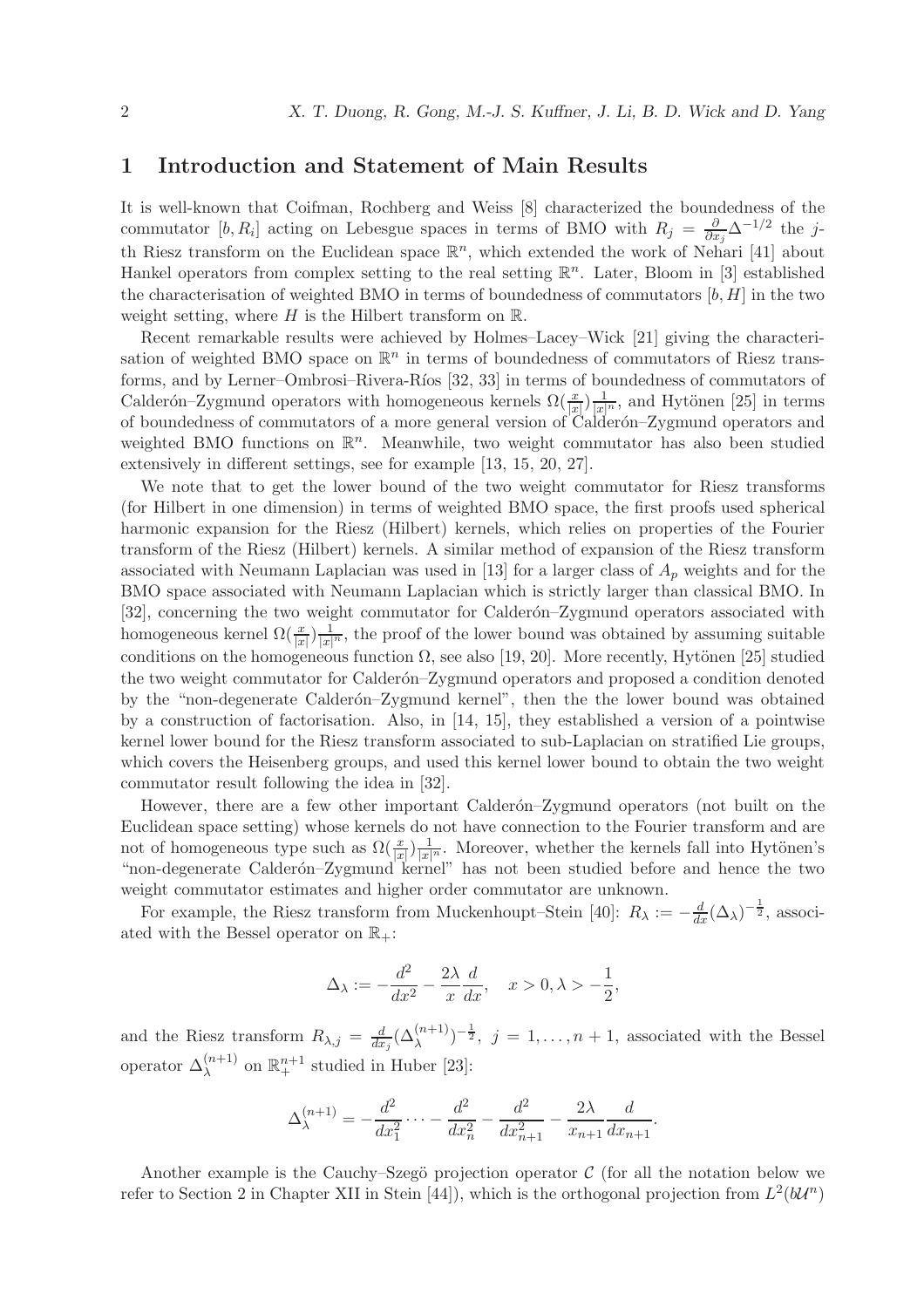to the subspace of functions  $\{F^b\}$  that are boundary values of functions  $F \in \mathcal{H}^2(\mathcal{U}^n)$ . The associated Cauchy–Szegö kernel is as follows.

$$
\mathcal{C}(f)(x) = \int_{\mathbb{H}^n} K(y^{-1} \circ x) f(y) dy,
$$

where  $K(x) = -\frac{\partial}{\partial t} \left( \frac{c}{n} \right)$  $\frac{c}{n}[t+i|\zeta|^2]^{-n}$  for  $x=[\zeta,t]\in \mathbb{H}^n=\mathbb{C}^n\times\mathbb{R}$ .

Then it is natural to study the following question: is there a setting, by which the characterisation of two weight commutators and the related BMO space for Calderon–Zygmund operators  $T$  can be obtained, that can be applied to Calder $\acute{a}$ -Zygmund operators such as the Bessel Riesz transform, the Cauchy–Szegö projection operator on Heisenberg groups, and many other examples?

To address this question we work in a general setting: spaces of homogeneous type introduced by Coifman and Weiss in the early 1970s, in [9], see also [10]. We say that  $(X, d, \mu)$  is a space of homogeneous type in the sense of Coifman and Weiss if  $d$  is a quasi-metric on  $X$  and  $\mu$  is a nonzero measure satisfying the doubling condition. A *quasi-metric* d on a set X is a function  $d: X \times X \longrightarrow [0, \infty)$  satisfying (i)  $d(x, y) = d(y, x) \ge 0$  for all  $x, y \in X$ ; (ii)  $d(x, y) = 0$  if and only if  $x = y$ ; and (iii) the *quasi-triangle inequality*: there is a constant  $A_0 \in [1, \infty)$  such that for all  $x, y, z \in X$ ,

$$
d(x, y) \le A_0[d(x, z) + d(z, y)].
$$
\n(1.1)

We say that a nonzero measure  $\mu$  satisfies the *doubling condition* if there is a constant  $C_{\mu}$  such that for all  $x \in X$  and  $r > 0$ ,

$$
\mu(B(x, 2r)) \le C_{\mu}\mu(B(x, r)) < \infty,\tag{1.2}
$$

where  $B(x, r)$  is the quasi-metric ball by  $B(x, r) := \{y \in X : d(x, y) < r\}$  for  $x \in X$  and  $r > 0$ . We point out that the doubling condition  $(1.2)$  implies that there exists a positive constant n (the *upper dimension* of  $\mu$ ) such that for all  $x \in X$ ,  $\lambda \geq 1$  and  $r > 0$ ,

$$
\mu(B(x,\lambda r)) \le C_{\mu} \lambda^n \mu(B(x,r)).
$$
\n(1.3)

Throughout this paper we assume that  $\mu(X) = \infty$  and that  $\mu({x_0}) = 0$  for every  $x_0 \in X$ .

We now recall the singular integral operator on spaces of homogeneous type in the sense of Coifman and Weiss.

**Definition 1.1.** We say that T is a Calderón–Zygmund operator on  $(X, d, \mu)$  if T is bounded *on*  $L^2(X)$  *and has the associated kernel*  $K(x, y)$  *such that*  $T(f)(x) = \int_X K(x, y)f(y)d\mu(y)$  *for any*  $x \notin \text{supp } f$ , and  $K(x, y)$  *satisfies the following estimates: for all*  $x \neq y$ ,

$$
|K(x,y)| \le \frac{C}{V(x,y)},\tag{1.4}
$$

*and for*  $d(x, x') \leq (2A_0)^{-1}d(x, y)$ *,* 

$$
|K(x,y) - K(x',y)| + |K(y,x) - K(y,x')| \le \frac{C}{V(x,y)} \omega\Big(\frac{d(x,x')}{d(x,y)}\Big),\tag{1.5}
$$

*where*  $V(x, y) = \mu(B(x, d(x, y)))$  *and by the doubling condition we have that*  $V(x, y) \approx V(y, x)$ *,*  $\omega : [0, 1] \to [0, \infty)$  *is continuous, increasing, subadditive,*  $\omega(0) = 0$ *.*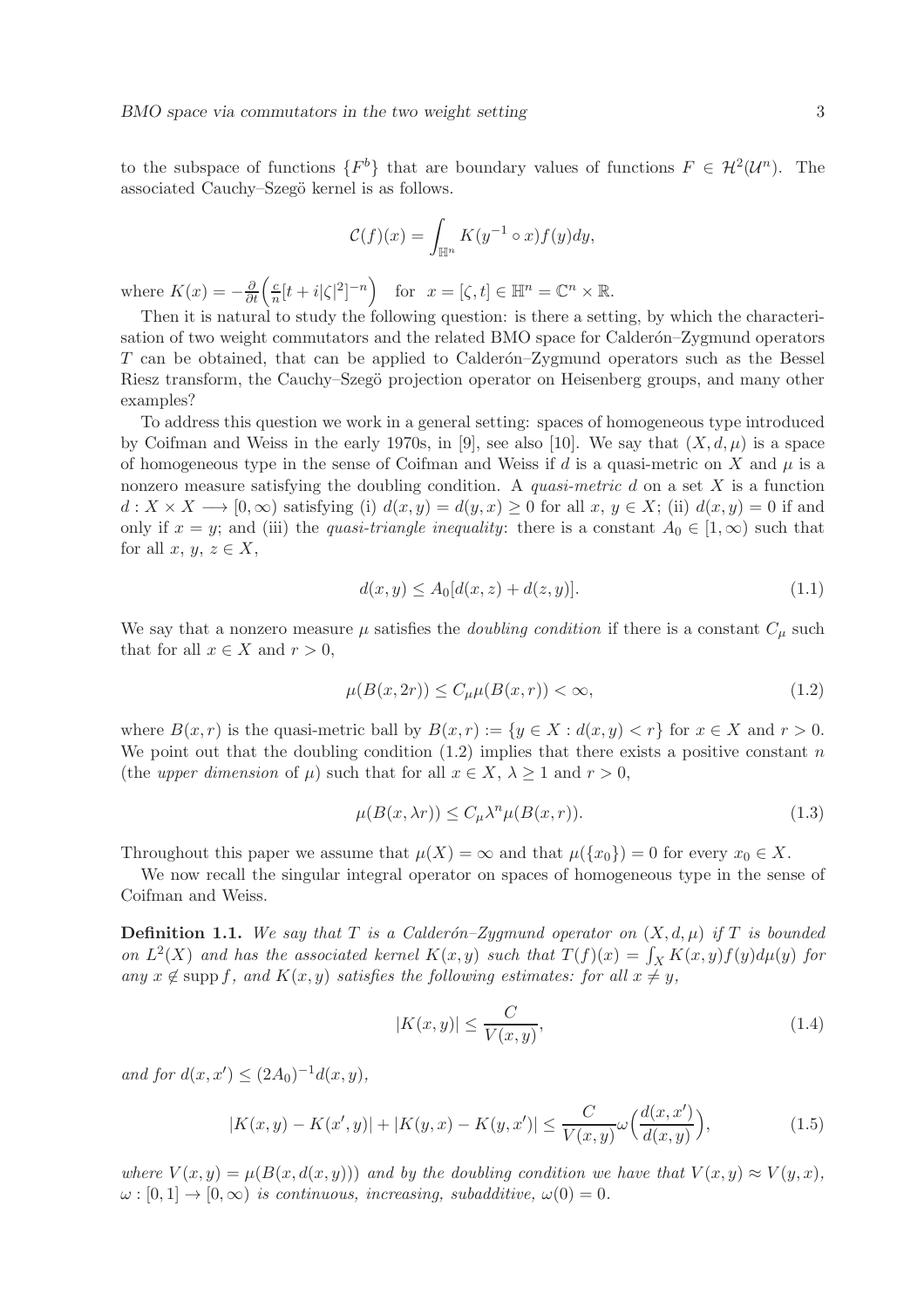We say that  $\omega$  satisfies the Dini condition if  $\int_0^1 \omega(t) \frac{dt}{t} < \infty$ .

Let T be a Calderón–Zygmund operator on  $X$ . Suppose  $b \in L^1_{loc}(X)$  and  $f \in L^p(X)$ . Let  $[b, T]$  be the commutator defined by

$$
[b,T]f(x) := b(x)T(f)(x) - T(bf)(x).
$$

The iterated commutators  $T_b^m$ ,  $m \in \mathbb{N}$ , are defined inductively by

$$
T_b^m f(x) := [b, T_b^{m-1}] f(x), \quad T_b^1 f(x) := [b, T] f(x).
$$

Next we use  $A_p$ ,  $1 \leq p \leq \infty$ , to denote the Muckenhoupt weighted class on X (see the precise definition of  $A_p$  in Section 2), and the weighted BMO on X is defined as follows (the Euclidean version of weighted BMO was first introduced by Muckenhoupt and Wheeden [39]).

**Definition 1.2.** *Suppose*  $w \in A_{\infty}$ . *A function*  $b \in L^1_{loc}(X)$  *belongs to*  $BMO_w(X)$  *if* 

$$
||b||_{\text{BMO}_w(X)} := \sup_B \frac{1}{w(B)} \int_B |b(x) - b_B| \, d\mu(x) < \infty,
$$

where  $b_B := \frac{1}{\mu(B)} \int_B b(x) d\mu(x)$  and the supremum is taken over all balls  $B \subset X$ .

Our first main result is the following theorem.

**Theorem 1.3.** Suppose  $1 < p < \infty$ ,  $\lambda_1, \lambda_2 \in A_p$ ,  $\nu := \lambda_1^{\frac{1}{p}} \lambda_2^{-\frac{1}{p}}$  and  $m \in \mathbb{N}$ . Suppose  $b \in$  $\text{BMO}_{\mathbb{R}^{\nu^m}}(X)$ . Then for any Calderón–Zygmund operator T as in Definition 1.1 with  $\omega$  satisfying *the Dini condition, there exists a positive constant*  $C_1$  *such that* 

$$
||T_b^m: L_{\lambda_1}^p(X) \to L_{\lambda_2}^p(X)|| \leq C_1 ||b||_{\text{BMO}_{\nu^{\frac{1}{m}}}(X)}^m \Big( [\lambda_1]_{A_p} [\lambda_2]_{A_p} \Big)^{\frac{m+1}{2} \cdot \max\{1, \frac{1}{p-1}\}}.
$$

To obtain the upper bound, we characterise the sparse system and then use the idea from [32] to build a suitable version of a sparse operator on a space of homogeneous type. Here we apply the tool of adjacent dyadic systems from [26], the explicit construction of Haar basis from [29], and we have to allow suitable overlapping for the sparse sets due to the partition and covering of the whole space via quasi-metric balls.

To consider the lower bound of the commutator, we assume that the Calderon–Zygmund operator T as in Definition 1.1 with  $\omega$  satisfying  $\omega(t) \to 0$  as  $t \to 0$ , and that T satisfies the following "non-degenerate" condition:

*There exist positive constant*  $c_0$  *and*  $\overline{C}$  *such that for every*  $x \in X$  *and*  $r > 0$ *, there exists*  $y \in B(x, \overline{C}r) \backslash B(x, r)$  *satisfying* 

$$
|K(x,y)| \ge \frac{1}{c_0 \mu(B(x,r))}.\tag{1.6}
$$

Note that in  $\mathbb{R}^n$ , this "non-degenrated" condition was first proposed in [24], and a similar assumption on the behaviour of the kernel lower bound was proposed in [32]. On stratified Lie groups, a similar condition of the Riesz transform kernel lower bound was verified in [14]. Then we have the following lower bound.

**Theorem 1.4.** Suppose  $1 < p < \infty$ ,  $\lambda_1, \lambda_2 \in A_p$ ,  $\nu := \lambda_1^{\frac{1}{p}} \lambda_2^{-\frac{1}{p}}$  and  $m \in \mathbb{N}$ . Suppose  $b \in A_p$  $L^1_{\text{loc}}(X)$  and that  $T$  is a Calderón–Zygmund operator as in Definition 1.1 and satisfies the non*degenrated condition* (1.6). Also suppose that  $T_b^m$  is bounded from  $L_\lambda^p$  $_{\lambda_1}^p(X)$  to  $L^p_{\lambda}$  $_{\lambda_2}^p(X)$ *.* Then  $b \in BMO_{\nu^{\frac{1}{m}}}(X)$ , and there exists a positive constant  $C_2$  such that

$$
||b||_{\text{BMO}_{\nu^{\frac{1}{m}}}(X)}^m \leq C_2 ||T_b^m : L_{\lambda_1}^p(X) \to L_{\lambda_2}^p(X)||.
$$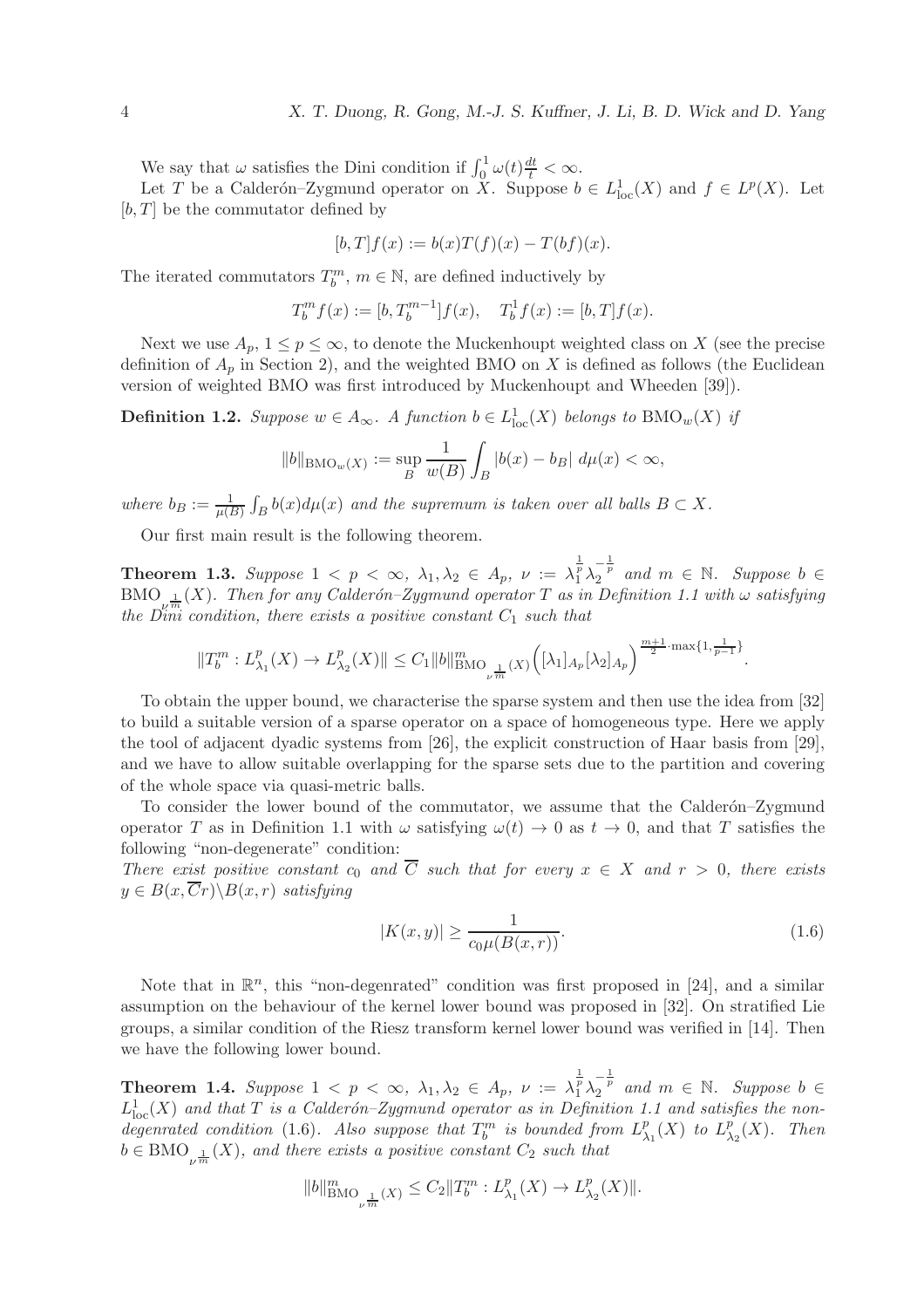Based on the characterisation of BMO<sub> $\nu$ </sub>(X) via commutators  $T_b^1 = [b, T]$ , we further have the weak factorisation for the weighted Hardy space  $H^1_{\nu}(X)$  as follows.

**Theorem 1.5.** Suppose  $1 < p < \infty$ ,  $\lambda_1, \lambda_2 \in A_p$  and  $\nu := \lambda_1^{\frac{1}{p}} \lambda_2^{-\frac{1}{p}}$ . Let  $p'$  be the conjugate of  $p$ and  $\lambda'_2 := \lambda_2^{-\frac{1}{p-1}}$ . For any  $f \in H^1_\nu(X)$ , there exist numbers  $\{\alpha_j^k\}_{k,j}$ , functions  $\{g_j^k\}_{k,j} \subset L^p_\lambda$  $_{\lambda_1}^p(X)$ *and*  $\{h_j^k\}_{k,j} \subset L^{p'}_{\lambda'_i}$  $\frac{p}{\lambda_2'}(X)$  such that

$$
f = \sum_{k=1}^{\infty} \sum_{j=1}^{\infty} \alpha_j^k \, \Pi(g_j^k, h_j^k)
$$
\n(1.7)

*in*  $H^1_\nu(X)$ *, where the operator*  $\Pi$  *is defined as follows: for*  $g \in L^p_\lambda$  $_{\lambda_1}^p(X)$  and  $h \in L_{\lambda_2'}^{p'}$  $^p_{\lambda'_2}(X)$ ,

$$
\Pi(g, h) := gTh - hT^*g,
$$

*where* T *is a Calder´on–Zygmund operator as in Definition 1.1 and satisfies the non-degenrated condition* (1.6)*. Moreover, we have*

$$
||f||_{H^1_{\nu}(X)} \approx \inf \left\{ \sum_{k=1}^{\infty} \sum_{j=1}^{\infty} \left| \alpha_j^k \right| \left\| g_j^k \right\|_{L^p_{\lambda_1}(X)} \left\| h_j^k \right\|_{L^{p'}_{\lambda'_2}(X)} : f = \sum_{k=1}^{\infty} \sum_{j=1}^{\infty} \alpha_j^k \, \Pi \left( g_j^k, h_j^k \right) \right\}, \tag{1.8}
$$

*where the implicit constants are independent of* f*.*

As applications, besides the classical Hilbert transform, Riesz transform and the Calderón– Zygmund operators with homogeneous kernels  $\Omega(\frac{x}{|x|})\frac{1}{|x|^n}$  on  $\mathbb{R}^n$  (studied in [21, 32]), we use our main theorems to obtain the two weight commutator result of the following operators:

- 1. the Cauchy integral operator  $C_A$  along a Lipschitz curve  $z := x + iA(x), x \in (-\infty, \infty)$ and  $A' \in L^{\infty}(\mathbb{R});$
- 2. The Cauchy-Szegö projection operator on Heisenberg group  $\mathbb{H}^n$ ;
- 3. The Szegö projection operator on a family of weakly pseudoconvex domains;
- 4. Riesz transforms associated with Sub-Laplacian on stratified Lie groups  $\mathcal{G}$ ;
- 5. Riesz transforms associated with Bessel operator  $\Delta_{\lambda}$  on  $\mathbb{R}_{+}$  for  $\lambda > -1/2$ ;
- 6. Riesz transforms associated with higher order Bessel operator  $\Delta_{n,\lambda}$  on  $\mathbb{R}^{n+1}_+$  for  $\lambda > -1/2$ .

The definitions of the above operators will be given in Section 7. We have the following result.

**Theorem 1.6.** Let T be one of the operators listed above and let  $(X, d, \mu)$  be the underlying *space adapted to* T. Suppose  $1 < p < \infty$ ,  $\lambda_1, \lambda_2 \in A_p$ ,  $\nu := \lambda_1^{\frac{1}{p}} \lambda_2^{-\frac{1}{p}}$  and  $m \in \mathbb{N}$ . Suppose that  $b \in L^1_{loc}(X)$ . Then we have

$$
||b||_{\text{BMO}_{\nu^{\frac{1}{m}}}(X)}^m \approx ||T_b^m : L_{\lambda_1}^p(X) \to L_{\lambda_2}^p(X)||. \tag{1.9}
$$

*Moreover, based on the result above for*  $m = 1$  *and on the duality, the corresponding weighted Hardy space*  $H^1_\nu(X)$  *has a weak factorisation as in* (1.7)*.*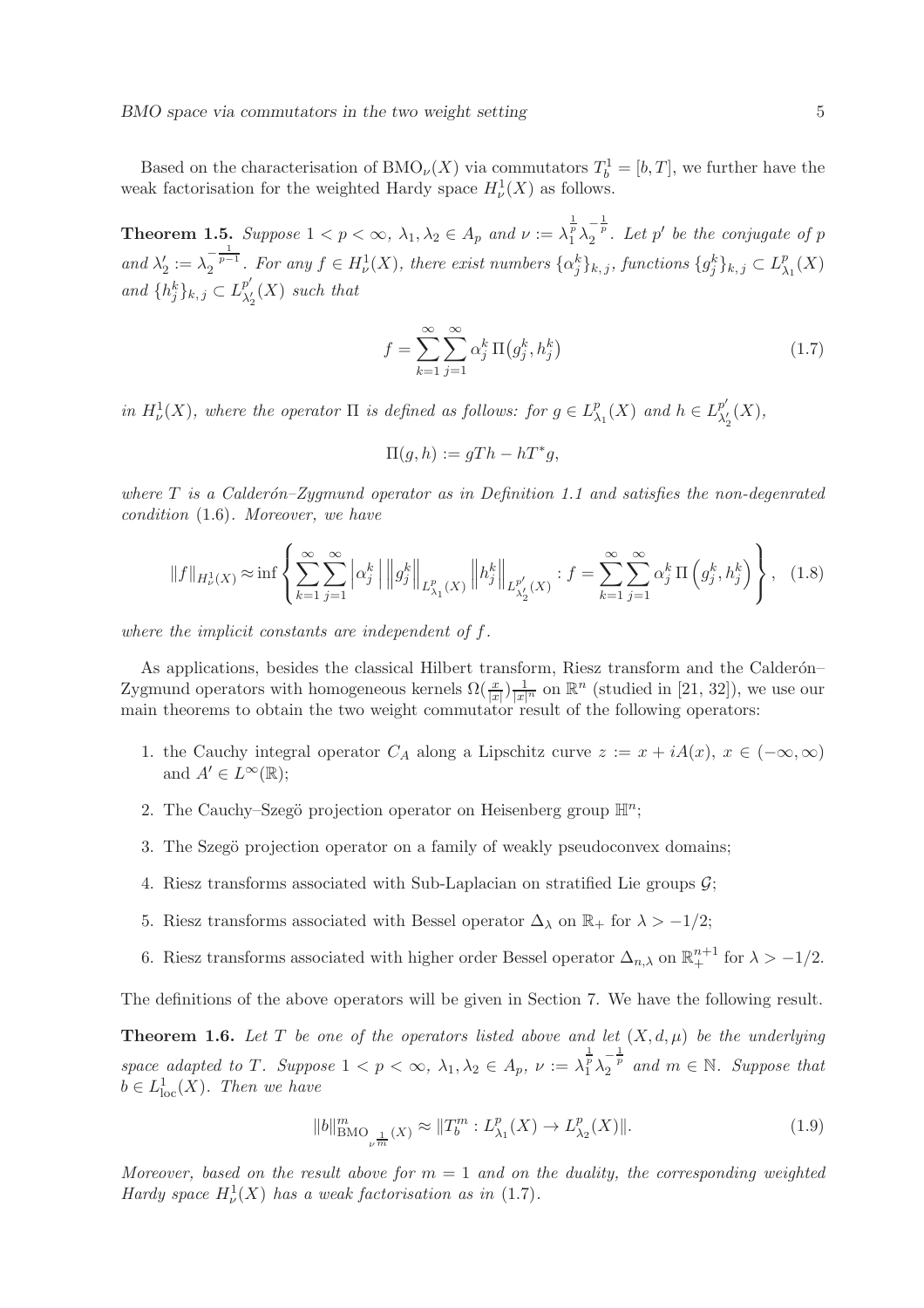To prove this theorem, the key step is to verify that all these operators listed above satisfy the conditions as in Definition 1.1 and the homogeneous condition as in (1.6). We point out that such verification for Cauchy integral operator  $C_A$  is direct. The verifications of Cauchy–Szegö projection operator on Heisenberg group, the Szegö projection operator on a family of weakly pseudoconvex domains and the Riesz transforms associated with Sub-Laplacian on stratified Lie groups can be derived based on the results in [44, Chapter XII], [18] and [14], respectively. The verification for Riesz transforms associated with Bessel operator  $\Delta_{\lambda}$  on  $\mathbb{R}_+$  for  $\lambda > 0$  can be derived from the result in [40], while for  $\lambda \in (-1/2, 0)$  is new here. The verification for Riesz transforms associated with higher order Bessel operator is totally new, especially the pointwise kernel lower bound of this Riesz transform.

We now address our result Theorem 1.6 with respect to the 6 examples above, respectively:

- 1. The unweighted result was obtained in [34] when  $m = 1$ , and the two weight result is new here for  $m \geq 1$ ;
- 2. This result is new, even the unweighted version is unknown;
- 3. This result is new, even the unweighted version is unknown;
- 4. This result was obtained in [15] when  $m = 1$  and is new here when  $m > 1$ .
- 5. The unweighted result was obtained in [16] when  $\lambda > 0$  and  $m = 1$ , the two weight result is new here for  $m \geq 1$  and for all  $\lambda > -1/2$ ;
- 6. This result is new, even the unweighted version is unknown;

This paper is organised as follows. In Section 2 we recall the necessary preliminaries on spaces of homogeneous type. In Section 3, we first characterise the sparse system equivalently via the Λ-Carleson packing condition and the η-sparse condition, and then borrowing the idea from [32], we study the sparse operators and its domination of commutator on spaces of homogeneous type, and by using this as a main tool, in Section 4 we obtain the upper bound of two weight commutator, i.e., Theorem 1.3. In Section 5 we provide the lower bound of two weight commutator, i.e., Theorem 1.4, by combining the ideas in [33] and [25]. In Section 6 we provide a study of weighted Hardy space and its duality on spaces of homogeneous type, and provide the proof of Theorem 1.5. In Section 7 we provide the applications where we address the new points in this paper. In the last section we also provide a new proof of the lower bound of two weight commutator in the product setting for little bmo space on spaces of homogeneous type. Note that in  $\mathbb{R}^n \times \mathbb{R}^m$ , this was first studied by [22] by using the Fourier transform for the Riesz transform kernel.

Throughout the paper, we denote by C and  $\tilde{C}$  *positive constants* which are independent of the main parameters, but they may vary from line to line. For every  $p \in (1,\infty)$ , we denote by  $p'$  the conjugate of p, i.e.,  $\frac{1}{p'} + \frac{1}{p}$  $\frac{1}{p} = 1$ . If  $f \leq Cg$  or  $f \geq Cg$ , we then write  $f \lesssim g$  or  $f \gtrsim g$ ; and if  $f \lesssim g \lesssim f$ , we write  $f \approx g$ .

## 2 Preliminaries on Spaces of Homogeneous Type

Let  $(X, d, \mu)$  be a space of homogeneous type as mentioned in Section 1.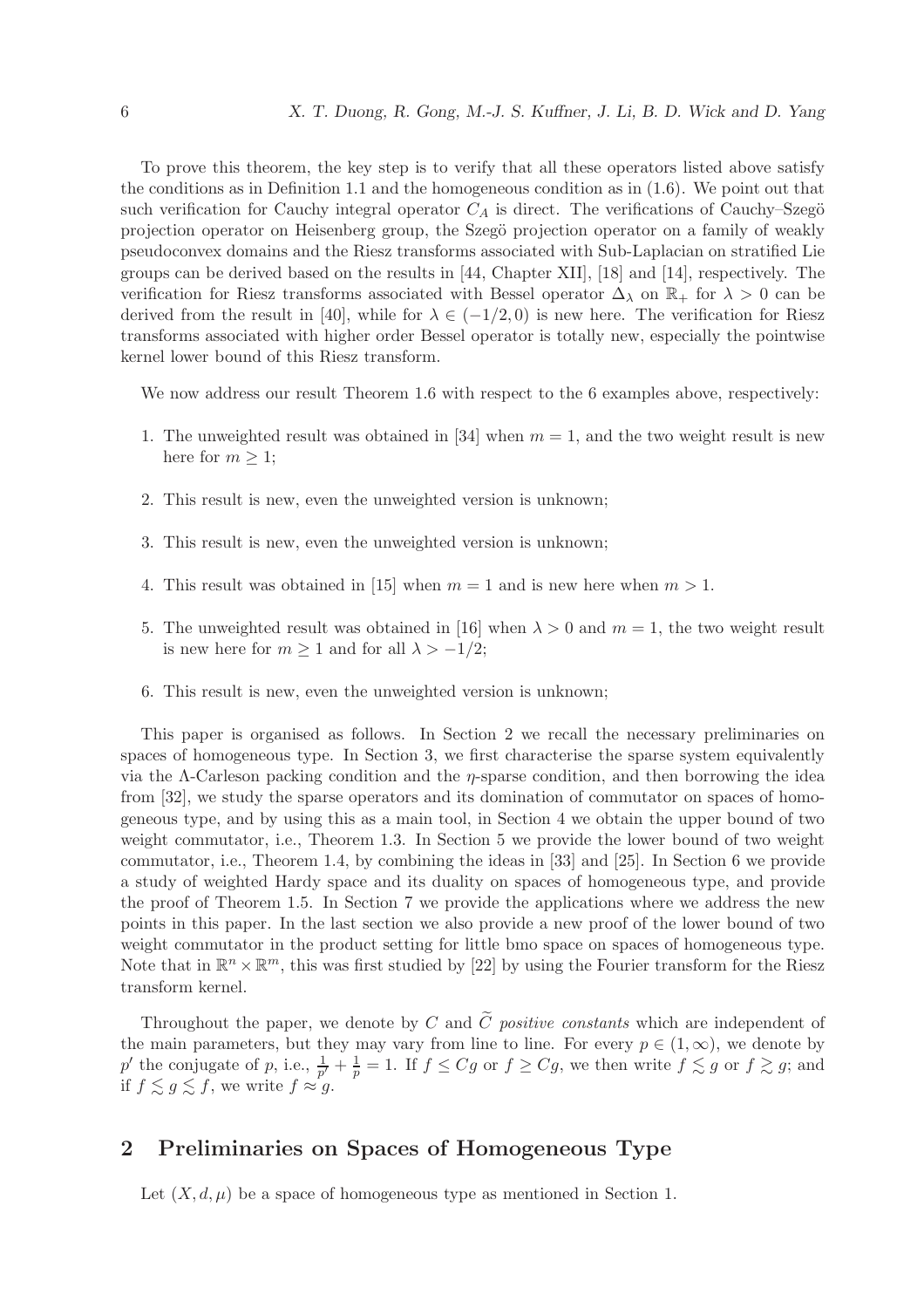BMO space via commutators in the two weight setting  $7$ 

## 2.1 A System of Dyadic Cubes

In  $(X, d, \mu)$ , a countable family  $\mathscr{D} := \cup_{k \in \mathbb{Z}} \mathscr{D}_k$ ,  $\mathscr{D}_k := \{Q_{\alpha}^k : \alpha \in \mathscr{A}_k\}$ , of Borel sets  $Q_{\alpha}^k \subseteq X$  is called *a system of dyadic cubes with parameters*  $\delta \in (0,1)$  and  $0 < a_1 \leq A_1 < \infty$  if it has the following properties:

$$
X = \bigcup_{\alpha \in \mathscr{A}_k} Q_{\alpha}^k \quad \text{(disjoint union) for all } k \in \mathbb{Z};
$$
  
if  $\ell \ge k$ , then either  $Q_{\beta}^{\ell} \subseteq Q_{\alpha}^k$  or  $Q_{\alpha}^k \cap Q_{\beta}^{\ell} = \emptyset;$ 

for each  $(k, \alpha)$  and each  $\ell \leq k$ , there exists a unique  $\beta$  such that  $Q_{\alpha}^{k} \subseteq Q_{\beta}^{\ell}$ ;

for each 
$$
(k, \alpha)
$$
 there exists at most  $M$  (a fixed geometric constant)  $\beta$  such that  
\n $Q_{\beta}^{k+1} \subseteq Q_{\alpha}^k$ , and  $Q_{\alpha}^k = \bigcup_{Q \in \mathscr{D}_{k+1}, Q \subseteq Q_{\alpha}^k} Q$ ;  
\n $B(x_{\alpha}^k, a_1 \delta^k) \subseteq Q_{\alpha}^k \subseteq B(x_{\alpha}^k, A_1 \delta^k) =: B(Q_{\alpha}^k)$ ;  
\nif  $\ell \ge k$  and  $Q_{\beta}^{\ell} \subseteq Q_{\alpha}^k$ , then  $B(Q_{\beta}^{\ell}) \subseteq B(Q_{\alpha}^k)$ .  
\n(2.1)

The set  $Q_{\alpha}^{k}$  is called a *dyadic cube of generation* k with centre point  $x_{\alpha}^{k} \in Q_{\alpha}^{k}$  and sidelength  $\delta^{k}$ .

From the properties of the dyadic system above and from the doubling measure, we can deduce that there exists a constant  $C_{\mu,0}$  depending only on  $C_{\mu}$  as in (1.2) and  $a_1, A_1$  as above, such that for any  $Q_{\alpha}^{k}$  and  $Q_{\beta}^{k+1}$  with  $Q_{\beta}^{k+1} \subset Q_{\alpha}^{k}$ ,

$$
\mu(Q_{\beta}^{k+1}) \le \mu(Q_{\alpha}^k) \le C_{\mu,0} \mu(Q_{\beta}^{k+1}).
$$
\n(2.2)

We recall from [26] the following construction, which is a slight elaboration of seminal work by M. Christ [5], as well as Sawyer–Wheeden [43].

**Theorem 2.1.** *On*  $(X, d, \mu)$ *, there exists a system of dyadic cubes with parameters*  $0 < \delta \leq$  $(12A_0^3)^{-1}$  and  $a_1 := (3A_0^2)^{-1}, A_1 := 2A_0$ . The construction only depends on some fixed set *of countably many centre points*  $x^k_\alpha$ , *having the properties that*  $d(x^k_\alpha, x^k_\beta) \geq \delta^k$  with  $\alpha \neq \beta$ ,  $\min_\alpha d(x,x_\alpha^k) < \delta^k$  for all  $x \in X$ , and a certain partial order " $\leq$ " among their index pairs (k, α)*. In fact, this system can be constructed in such a way that*

$$
\overline{Q}_{\alpha}^{k} = \overline{\{x_{\beta}^{\ell} : (\ell, \beta) \leq (k, \alpha)\}}, \qquad \widetilde{Q}_{\alpha}^{k} := \operatorname{int} \overline{Q}_{\alpha}^{k} = \Big(\bigcup_{\gamma \neq \alpha} \overline{Q}_{\gamma}^{k}\Big)^{c}, \qquad \widetilde{Q}_{\alpha}^{k} \subseteq Q_{\alpha}^{k} \subseteq \overline{Q}_{\alpha}^{k},
$$

where  $Q^k_\alpha$  are obtained from the closed sets  $\overline{Q}^k_\alpha$  and the open sets  $\widetilde{Q}^k_\alpha$  by finitely many set oper*ations.*

We also recall the following remark from [29, Section 2.3]. The construction of dyadic cubes requires their centre points and an associated partial order be fixed *a priori*. However, if either the centre points or the partial order is not given, their existence already follows from the assumptions; any given system of points and partial order can be used as a starting point. Moreover, if we are allowed to choose the centre points for the cubes, the collection can be chosen to satisfy the additional property that a fixed point becomes a centre point at *all levels*:

given a fixed point 
$$
x_0 \in X
$$
, for every  $k \in \mathbb{Z}$ , there exists  $\alpha$  such that  
\n $x_0 = x_\alpha^k$ , the centre point of  $Q_\alpha^k \in \mathcal{D}_k$ . (2.3)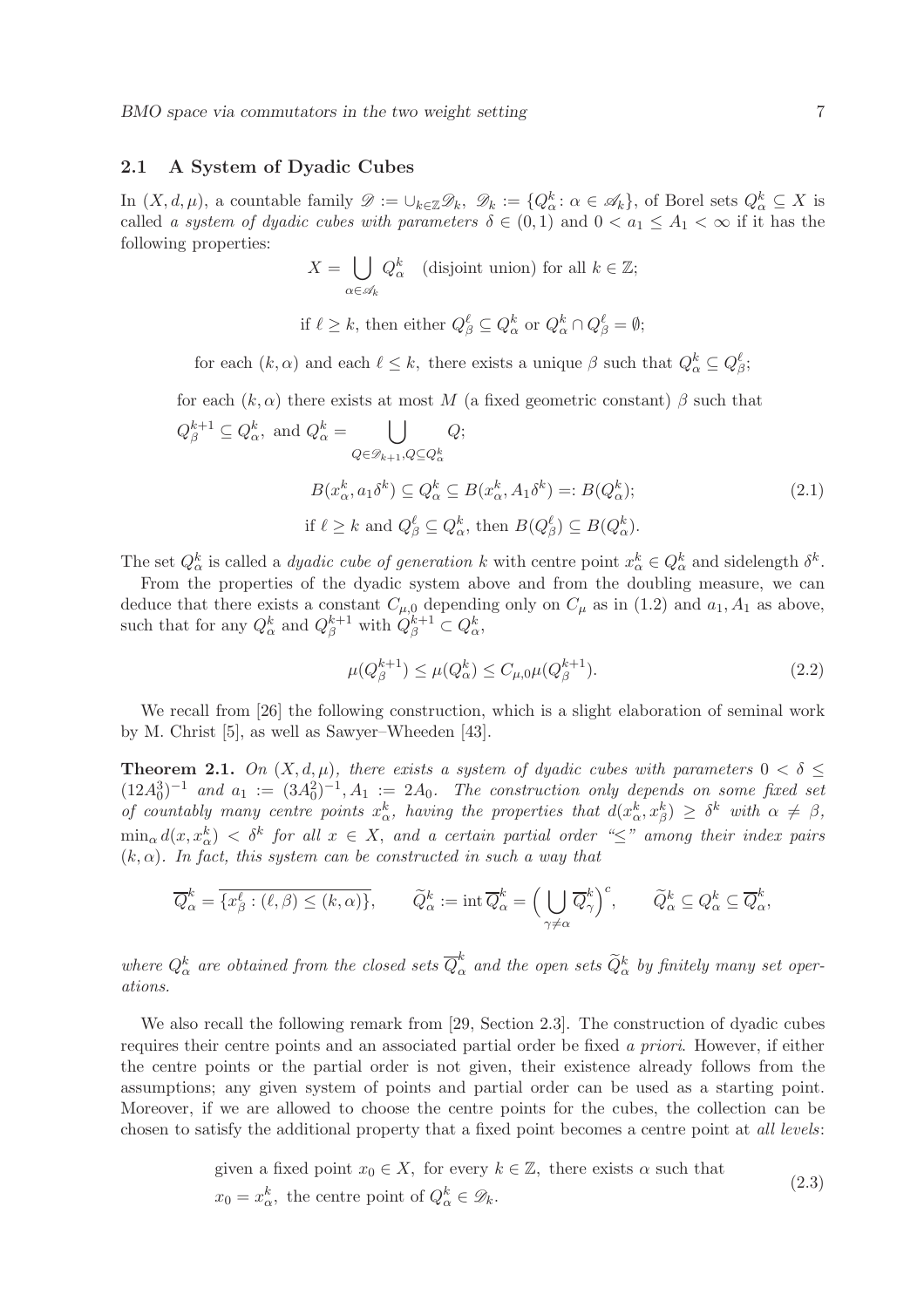### 2.2 Adjacent Systems of Dyadic Cubes

On  $(X, d, \mu)$ , a finite collection  $\{\mathscr{D}^t: t = 1, 2, ..., T\}$  of the dyadic families is called a *collection of adjacent systems of dyadic cubes with parameters*  $\delta \in (0,1), 0 < a_1 \leq A_1 < \infty$  and  $1 \leq$  $C_{adj} < \infty$  if it has the following properties: individually, each  $\mathscr{D}^t$  is a system of dyadic cubes with parameters  $\delta \in (0,1)$  and  $0 < a_1 \leq A_1 < \infty$ ; collectively, for each ball  $B(x,r) \subseteq X$  with  $\delta^{k+3} < r \leq \delta^{k+2}, k \in \mathbb{Z}$ , there exist  $t \in \{1, 2, ..., T\}$  and  $Q \in \mathscr{D}^t$  of generation k and with centre point  ${}^t x^k_\alpha$  such that  $d(x, {}^t x^k_\alpha) < 2A_0 \delta^k$  and

$$
B(x,r) \subseteq Q \subseteq B(x, C_{adj}r). \tag{2.4}
$$

We recall from [26] the following construction.

**Theorem 2.2.** Let  $(X, d, \mu)$  be a space of homogeneous type. Then there exists a collection  $\{\mathscr{D}^t: t = 1, 2, \ldots, T\}$  of adjacent systems of dyadic cubes with parameters  $\delta \in (0, (96A_0^6)^{-1}), a_1 :=$  $(12A_0^4)^{-1}, A_1 := 4A_0^2$  and  $C := 8A_0^3 \delta^{-3}$ . The centre points  ${}^t x^k_\alpha$  of the cubes  $Q \in \mathscr{D}_k^t$  have, for *each*  $t \in \{1, 2, \ldots, T\}$ *, the two properties* 

$$
d({}^tx_\alpha^k,{}^tx_\beta^k) \ge (4A_0^2)^{-1}\delta^k \quad (\alpha \ne \beta), \qquad \min_\alpha d(x,{}^tx_\alpha^k) < 2A_0\delta^k \quad \text{for all } x \in X.
$$

*Moreover, these adjacent systems can be constructed in such a way that each*  $\mathscr{D}^t$  satisfies the *distinguished centre point property* (2.3)*.*

We recall from [29, Remark 2.8] that the number  $\mathcal T$  of the adjacent systems of dyadic cubes as in the theorem above satisfies the estimate

$$
\mathcal{T} = \mathcal{T}(A_0, \widetilde{A}_1, \delta) \le \widetilde{A}_1^6 (A_0^4/\delta)^{\log_2 \widetilde{A}_1},
$$

where  $\widetilde{A}_1$  is the geometrically doubling constant, see [29, Section 2].

#### 2.3 An Explicit Haar Basis on Spaces of Homogeneous Type

Next we recall the explicit construction in [29] of a Haar basis  $\{h_Q^{\epsilon}: Q \in \mathcal{D}, \epsilon = 1, \ldots, M_Q - 1\}$ for  $L^p(X,\mu), 1 < p < \infty$ , associated to the dyadic cubes  $Q \in \mathscr{D}$  as follows. Here  $M_Q :=$  $\#\mathcal{H}(Q) = \#\{R \in \mathscr{D}_{k+1} : R \subseteq Q\}$  denotes the number of dyadic sub-cubes ("children") the cube  $Q \in \mathscr{D}_k$  has; namely  $\mathcal{H}(Q)$  is the collection of dyadic children of Q.

**Theorem 2.3** ([29]). Let  $(X, d, \mu)$  be a space of homogeneous type and suppose  $\mu$  is a positive *Borel measure on* X *with the property that*  $\mu(B) < \infty$  *for all balls*  $B \subseteq X$ *. For*  $1 < p < \infty$ *, for*  $\operatorname{each} f \in L^p(X, \mu)$ *, we have* 

$$
f(x) = \sum_{Q \in \mathcal{D}} \sum_{\epsilon=1}^{M_Q - 1} \langle f, h_Q^{\epsilon} \rangle h_Q^{\epsilon}(x),
$$

where the sum converges (unconditionally) both in the  $L^p(X, \mu)$ -norm and pointwise  $\mu$ -almost *everywhere.*

The following theorem collects several basic properties of the functions  $h_Q^\epsilon.$ 

**Theorem 2.4** ([29]). *The Haar functions*  $h_Q^{\epsilon}$ ,  $Q \in \mathcal{D}$ ,  $\epsilon = 1, ..., M_Q - 1$ , have the following *properties:*

- (*i*)  $h_Q^{\epsilon}$  *is a simple Borel-measurable real function on*  $X$ ;
- *(ii)*  $h_Q^{\epsilon}$  *is supported on Q;*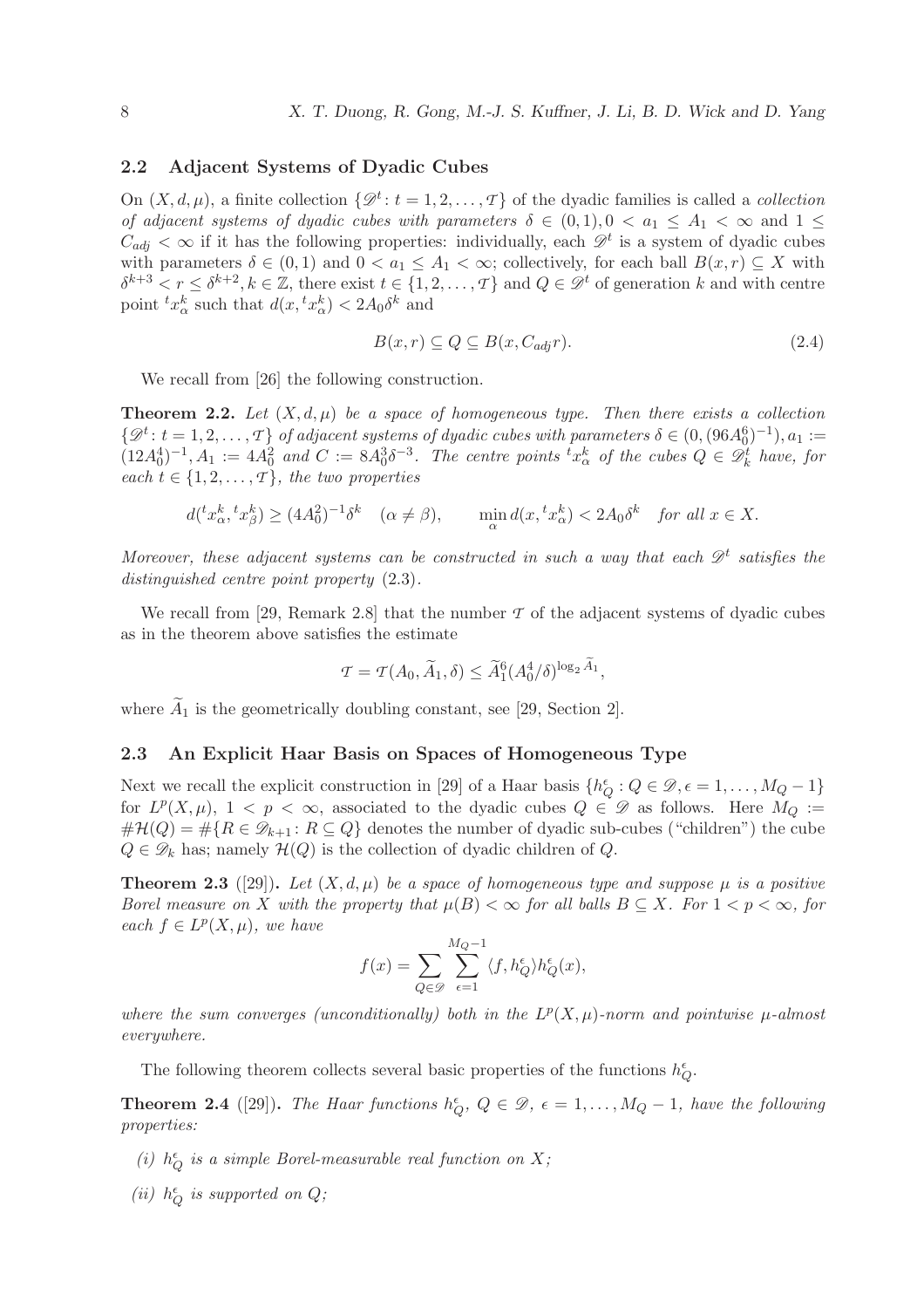$BMO$  space via commutators in the two weight setting  $9$ 

- (*iii*)  $h_Q^{\epsilon}$  *is constant on each*  $R \in \mathcal{H}(Q)$ *;*
- (*iv*)  $\int h_Q^{\epsilon} d\mu = 0$  (*cancellation*);
- $\langle v \rangle \langle h_Q^{\epsilon}, h_Q^{\epsilon'} \rangle = 0$  *for*  $\epsilon \neq \epsilon', \epsilon, \epsilon' \in \{1, \ldots, M_Q 1\};$
- (*vi*) the collection  $\{\mu(Q)^{-1/2}1_Q\} \cup \{h_Q^{\epsilon} : \epsilon = 1,\ldots,M_Q-1\}$  *is an orthogonal basis for the vector space*  $V(Q)$  *of all functions on*  $Q$  *that are constant on each sub-cube*  $R \in \mathcal{H}(Q)$ *;*
- (*vii*) if  $h_Q^{\epsilon} \not\equiv 0$  then  $||h_Q^{\epsilon}||_{L^p(X,\mu)} \approx \mu(Q_{\epsilon})^{\frac{1}{p}-\frac{1}{2}}$  for  $1 \le p \le \infty$ ;  $(viii)$  $_{Q}^{\epsilon}||_{L^{1}(X,\mu)} \cdot ||h_{Q}^{\epsilon}||_{L^{\infty}(X,\mu)} \approx 1.$

As stated in [29], we also have  $h_Q^0 := \mu(Q)^{-1/2} \mathbb{1}_Q$  which is a non-cancellative Haar function. Moreover, the martingale associated with the Haar functions are as follows: for  $Q \in \mathscr{D}_k$ ,

$$
\mathbb{E}_Q f = \langle f, h_Q^0 \rangle h_Q^0 \quad \text{and} \quad \mathbb{D}_Q f = \sum_{\epsilon=1}^{M_Q-1} \mathbb{D}_Q^{\epsilon} f,
$$

where  $\mathbb{D}_Q^{\epsilon} = \langle f, h_Q^{\epsilon} \rangle h_Q^{\epsilon}$  is the martingale operator associated with the  $\epsilon$ -th subcube of Q. Also we have

$$
\mathbb{E}_k f = \sum_{Q \in \mathscr{D}_k} \mathbb{E}_Q f \quad \text{and} \quad \mathbb{D}_k f = \mathbb{E}_{k+1} f - \mathbb{E}_k f.
$$

Hence, based on the construction of Haar system  $\{h_Q^{\epsilon}\}\$ in [29] we obtain that for each  $R \in \mathcal{D}$ ,

$$
\sum_{Q: R \subset Q} \sum_{\epsilon=1}^{M_Q-1} \langle f, h_Q^{\epsilon} \rangle h_Q^{\epsilon} h_R^{\eta} = \sum_{Q: R \subset Q} \mathbb{D}_Q f \cdot h_R^{\eta} = \mathbb{E}_R f \cdot h_R^{\eta} = \langle f, h_R^0 \rangle h_R^0 h_R^{\eta}.
$$

### 2.4 Muckenhoupt  $A_p$  Weights

**Definition 2.5.** Let  $w(x)$  be a nonnegative locally integrable function on X. For  $1 < p < \infty$ , *we say* w *is an*  $A_p$  weight, written  $w \in A_p$ , *if* 

$$
[w]_{A_p} := \sup_B \left(\int_B w\right) \left(\int_B \left(\frac{1}{w}\right)^{1/(p-1)}\right)^{p-1} < \infty.
$$

*Here the supremum is taken over all balls*  $B \subset X$ . The quantity  $[w]_{A_p}$  is called the  $A_p$  constant of w. For  $p = 1$ , we say w is an  $A_1$  weight, written  $w \in A_1$ , if  $M(w)(x) \leq w(x)$  for a.e.  $x \in X$ , *and let*  $A_{\infty} := \bigcup_{1 \leq p < \infty} A_p$  *and we have*  $[w]_{A_{\infty}} := \sup_B (\mathcal{f}_B w) \exp(\mathcal{f}_B \log (\frac{1}{w}))$  $\frac{1}{w})$ ) <  $\infty$ .

Next we note that for  $w \in A_p$  the measure  $w(x)d\mu(x)$  is a doubling measure on X. To be more precise, we have that for all  $\lambda > 1$  and all balls  $B \subset X$ ,

$$
w(\lambda B) \le \lambda^{np} [w]_{A_p} w(B),
$$

where *n* is the upper dimension of the measure  $\mu$ , as in (1.3).

We also point out that for  $w \in A_{\infty}$ , there exists  $\gamma > 0$  such that for every ball B,

$$
\mu\Big(\Big\{x\in B:\ w(x)\geq\gamma\oint_B w\Big\}\Big)\geq\frac{1}{2}\mu(B).
$$

And this implies that for every ball B and for all  $\delta \in (0,1)$ ,

$$
\oint_{B} w \le C \left( \oint_{B} w^{\delta} \right)^{1/\delta};\tag{2.5}
$$

see also [33].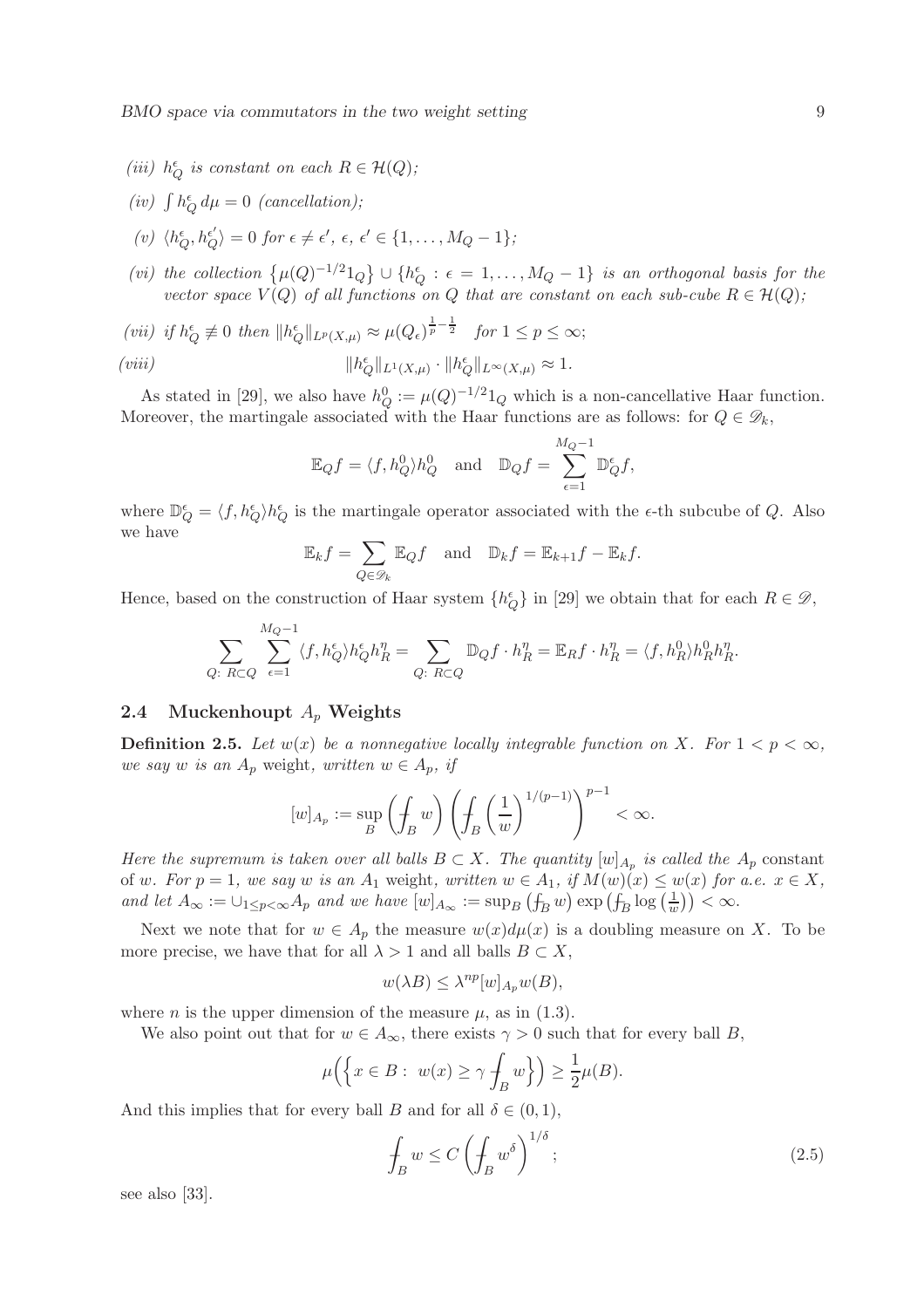# 3 Sparse Operators and Domination of Commutators on Spaces of Homogeneous Type

Let  $\mathcal D$  be a system of dyadic cubes on X as in Section 2.1. As in the Euclidean setting, we have two competing versions of sparsity for a collection of sets, one geometric and the other a Carleson measure condition.

**Definition 3.1.** *Given*  $0 < \eta < 1$ , *a collection*  $S \subset \mathcal{D}$  *of dyadic cubes is said to be*  $\eta$ *-sparse provided that for every*  $Q \in \mathcal{S}$ , there is a measurable subset  $E_Q \subset Q$  such that  $\mu(E_Q) \geq \eta \mu(Q)$ *and the sets*  ${E_Q}_{Q \in S}$  *have only finite overlap.* 

**Definition 3.2.** *Given*  $Λ > 1$ , *a collection*  $S ⊂ D$  *of dyadic cubes is said to be* Λ*-Carleson if for every cube*  $Q \in \mathcal{D}$ *,* 

$$
\sum_{P \in \mathcal{S}, P \subseteq Q} \mu(P) \le \Lambda \mu(Q).
$$

We first show that the above two definitions are equivalent in a space of homogeneous type. The proof closely follows the original idea in [31] with some minor modifications.

**Theorem 3.3.** *Given*  $0 < \eta < 1$  *and a collection*  $S \subset \mathcal{D}$  *of dyadic cubes, the following statements hold:*

- If S is  $\eta$ -sparse, then S is  $\frac{c}{\eta}$ -Carleson.
- If S is  $\frac{1}{\eta}$ -Carleson, then S is  $\eta$ -sparse.

The reason for the extra constant  $c$  in the above, is that for later parts of our argument, to control the commutator, we need to allow the sets  $E_Q$  to have finite overlap. If the sets  $E_Q$  were exactly disjoint then one could take  $c = 1$  in the above and the statement would be cleaner and more in line with that in [31].

*Proof.* Note that if a collection  $S \subset \mathcal{D}$  of dyadic cubes is *n*-sparse, that is for every  $Q \in \mathcal{S}$ , there is a measurable subset  $E_Q \subset Q$  such that  $\mu(E_Q) \ge \eta \mu(Q)$  and the sets  $\{E_Q\}_{Q \in S}$  have only finite overlap, we will have that  $S$  is  $c\eta^{-1}$ -Carleson according to Definition 3.2 (following from the standard computation and the constant c denoting the amount of overlap of the sets  $E_Q$ ).

Thus, it suffices to show that for  $\Lambda > 1$ , if a collection  $S \subset \mathcal{D}$  of dyadic cubes is  $\Lambda$ -Carleson, then it is  $\Lambda^{-1}$ -sparse. Here we will follow the proof in [31] but with some minor modifications. To see this, we first point out that if the collection  $S \subset \mathcal{D}$  of dyadic cubes  $\{Q\}$  has a bottom layer  $\mathscr{D}_K$  for some fixed integer K, then it is direct to construct the set  $E_Q$ . We begin with considering all dyadic cubes  $\{Q\} \subset \mathcal{S} \cap \mathcal{D}_K$  and choose any measurable set  $E_Q \subset Q$  of measure  $\Lambda^{-1}\mu(Q)$  for them. We now just repeat this choice for each dyadic cube in upper layers one by one. To be more specific, for each  $Q \in \mathcal{S} \cap \mathcal{D}_k$  with  $k \leq K$ , choose a set

$$
E_Q \subset Q \Big\backslash \bigcup_{R \in \mathcal{S}, R \subsetneq Q} E_R
$$

such that  $\mu(E_Q) = \Lambda^{-1}\mu(Q)$ . We now show that such choice of  $E_Q$  is possible. In fact, note that for every  $Q \in \mathcal{S}$ , we have

$$
\mu\Big(\bigcup_{R\in\mathcal{S},R\subsetneq Q}E_R\Big)\leq \Lambda^{-1}\sum_{R\in\mathcal{S},R\subsetneq Q}\mu(R)\leq \Lambda^{-1}(\Lambda-1)\mu(Q)=(1-\Lambda^{-1})\mu(Q),
$$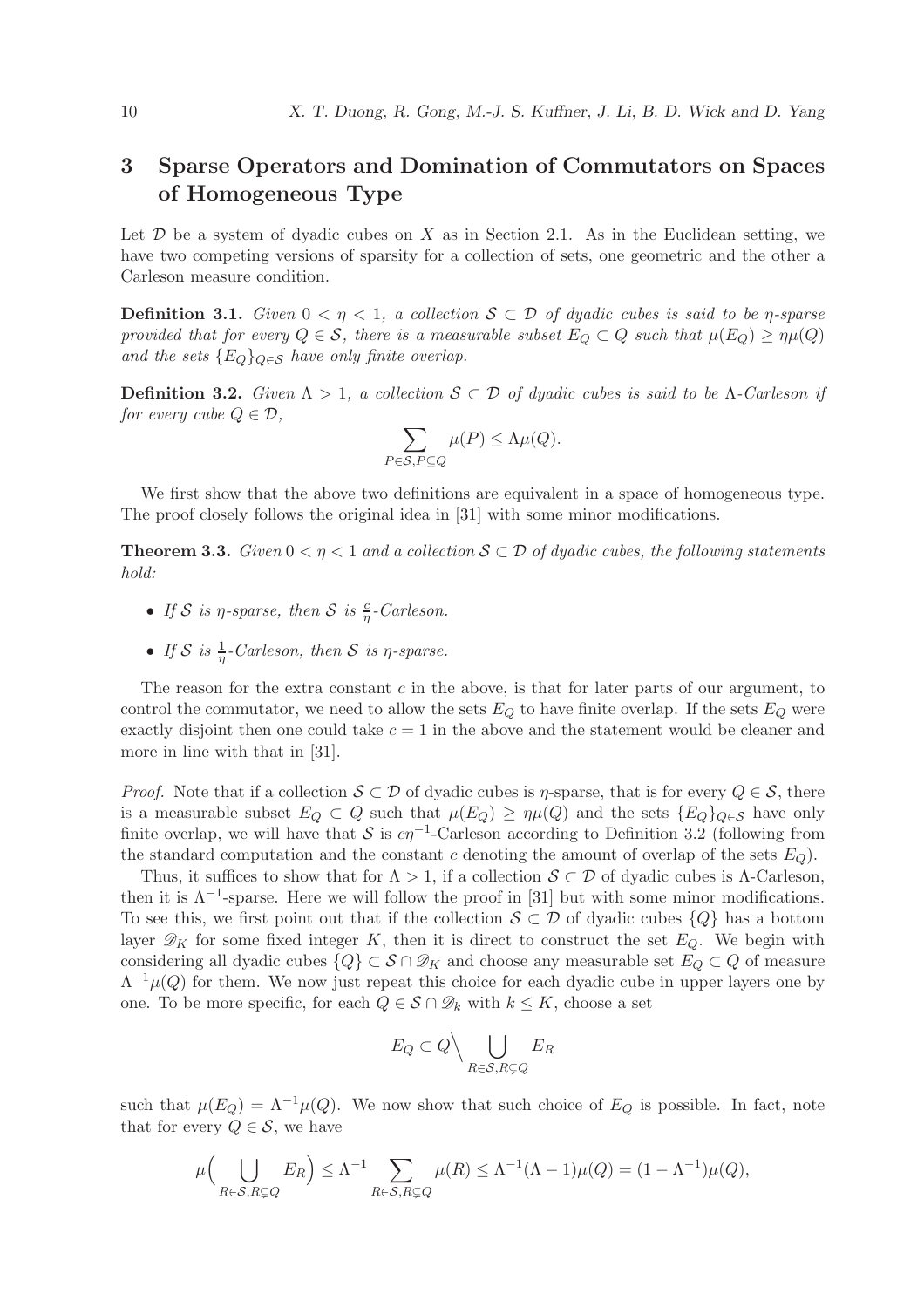BMO space via commutators in the two weight setting 11

where the last inequality follows from the Λ-Carleson condition and from the fact that  $R \subsetneq Q$ . This shows that

$$
\mu\Big(Q\Big\langle \bigcup_{R\in\mathcal{S},R\subsetneq Q}E_R\Big)\geq \mu(Q)-(1-\Lambda^{-1})\mu(Q)=\Lambda^{-1}\mu(Q)
$$

and so the choice of the top set  $E_Q$  is always possible.

Next, we consider the case that there is no fixed bottom layer. We run the above construction with a particular choice for each  $K = 0, 1, 2, \ldots$  and then pass to the limit. To begin with, fix  $K \geq 0$ . For each  $Q \in \mathcal{S} \cap (\cup_{k \leq K} \mathcal{D}_k)$ , we define the sets  $\widehat{E}_Q^{(K)}$  inductively as follows.

First, for each  $Q \in \mathcal{S} \cap \mathcal{D}_k$  with  $k \leq K$ , we consider the auxiliary set

$$
\mathcal{Q}(t,Q) := B(x_Q, t\delta^k) \cap Q, \quad t \in (0, A_1),
$$

where  $x_Q$  is the centre point of Q and  $A_1$ ,  $\delta$  are the constants as introduced in Section 2.1. From property (2.1), it is clear that when  $0 < t < a_1$ , then  $B(x_Q, t\delta^k) \subset Q$  and when  $t > A_1$ , then  $Q \subset B(x_Q, t\delta^k)$ ; moreover, we have  $\mu(B(x_Q, t\delta^k)) \to 0$  as  $t \to 0^+$ .

Now for  $Q \in \mathcal{S} \cap \mathcal{D}_K$ , from the above observations together with the continuity and monotonicity of the function  $t \mapsto \mathcal{Q}(t, Q) = \mu(B(x_Q, t\delta^K)) \cap Q$ , we conclude that there must be some  $t_{\Lambda,K,K} \in (0, A_1)$  such that  $\mu(B(x_Q, t_{\Lambda,K,K} \delta^K) \cap Q) = \Lambda^{-1} \mu(Q)$ . Here and in what follows, we use the triple  $(\Lambda, k, K)$  for the subscript of t, where  $\Lambda$  denotes that the value of such t depends on  $\Lambda$ , k denotes that Q is in the layer k and the last K denotes that we start at the layer K. We set

$$
\widehat{E}_Q^{(K)} := \mathcal{Q}(t_{\Lambda,K,K}, Q) = B(x_Q, t_{\Lambda,K,K} \delta^K) \cap Q.
$$

Suppose now  $\widehat{E}_R^{(K)}$  are already defined for every  $R \in \mathcal{S} \cap (\cup_{k+1 \leq i \leq K} \mathcal{D}_i)$ . We now define  $\widehat{E}_Q^{(K)}$ for  $Q \in \mathcal{S} \cap \mathcal{D}_k$  in the following manner. We set

$$
\widehat{E}_Q^{(K)} := \mathcal{Q}(t_{\Lambda,k,K},Q) \bigcup F_Q^{(K)},
$$

where

$$
F^{(K)}_Q:=\bigcup_{R\in\mathcal{S}\cap(\cup_{k+1\leq i\leq K}\mathscr{D}_i), R\subsetneq Q} \widehat{E}^{(K)}_R
$$

and  $t_{\Lambda,k,K} \in (0, A_1)$  is chosen such that the set

$$
E_Q^{(K)} := \mathcal{Q}(t_{\Lambda,k,K},Q) \backslash F_Q^{(K)}
$$

satisfies  $\mu(E_O^{(K)})$  $\Lambda_Q^{(K)}$ ) =  $\Lambda^{-1}\mu(Q)$ .

Now we claim that  $\widehat{E}_Q^{(K)} \subset \widehat{E}_Q^{(K+1)}$  for every  $Q \in \mathcal{S} \cap (\cup_{k \leq K} \mathcal{D}_k)$ . To see this, we note that for each  $Q \in \mathcal{S} \cap \mathcal{D}_K$ ,  $\widehat{E}_Q^{(K)}$  is just the set  $\mathcal{Q}(t_{\Lambda,K,K},Q)$ . On the other hand,  $\widehat{E}_Q^{(K+1)}$  contains the set  $\mathcal{Q}(t_{\Lambda,K,K+1}, Q)$  which has the same centre point as  $\mathcal{Q}(t_{\Lambda,K,K}, Q)$ , but with  $t_{\Lambda,K,K+1} \geq t_{\Lambda,K,K}$ since

$$
\mu\Big(\mathcal{Q}(t_{\Lambda,K,K+1},Q)\backslash\bigcup_{R\in\mathcal{S}\cap\mathscr{D}_{K+1},R\subsetneq Q}\widehat{E}_R^{(K+1)}\Big)=\Lambda^{-1}\mu(Q)=\mu\big(\mathcal{Q}(t_{\Lambda,K,K},Q)\big).
$$

Hence, we see that for each  $Q \in S \cap \mathcal{D}_K$ , we have  $\widehat{E}_Q^{(K)} \subseteq \widehat{E}_Q^{(K+1)}$ . Then, we proceed via backward induction. Assume that  $\widehat{E}_Q^{(K)} \subseteq \widehat{E}_Q^{(K+1)}$  for every  $Q \in \mathcal{S} \cap (\cup_{k < i \leq K} \mathcal{D}_i)$ . Take any  $Q \in \mathcal{S} \cap \mathcal{D}_k$ . Then the inductive hypothesis implies that  $F_Q^{(K)} \subseteq F_Q^{(K+1)}$  $Q^{(K+1)}$ . Let  $Q(t_{\Lambda,k,K},Q)$  be the set added to  $F_Q^{(K)}$  when constructing  $\widehat{E}_Q^{(K)}$ . Then we have

$$
\mu\Big(Q(t_{\Lambda,k,K},Q)\backslash F_Q^{(K+1)}\Big)\leq\mu\Big(Q(t_{\Lambda,k,K},Q)\backslash F_Q^{(K)}\Big)=\Lambda^{-1}\mu(Q),
$$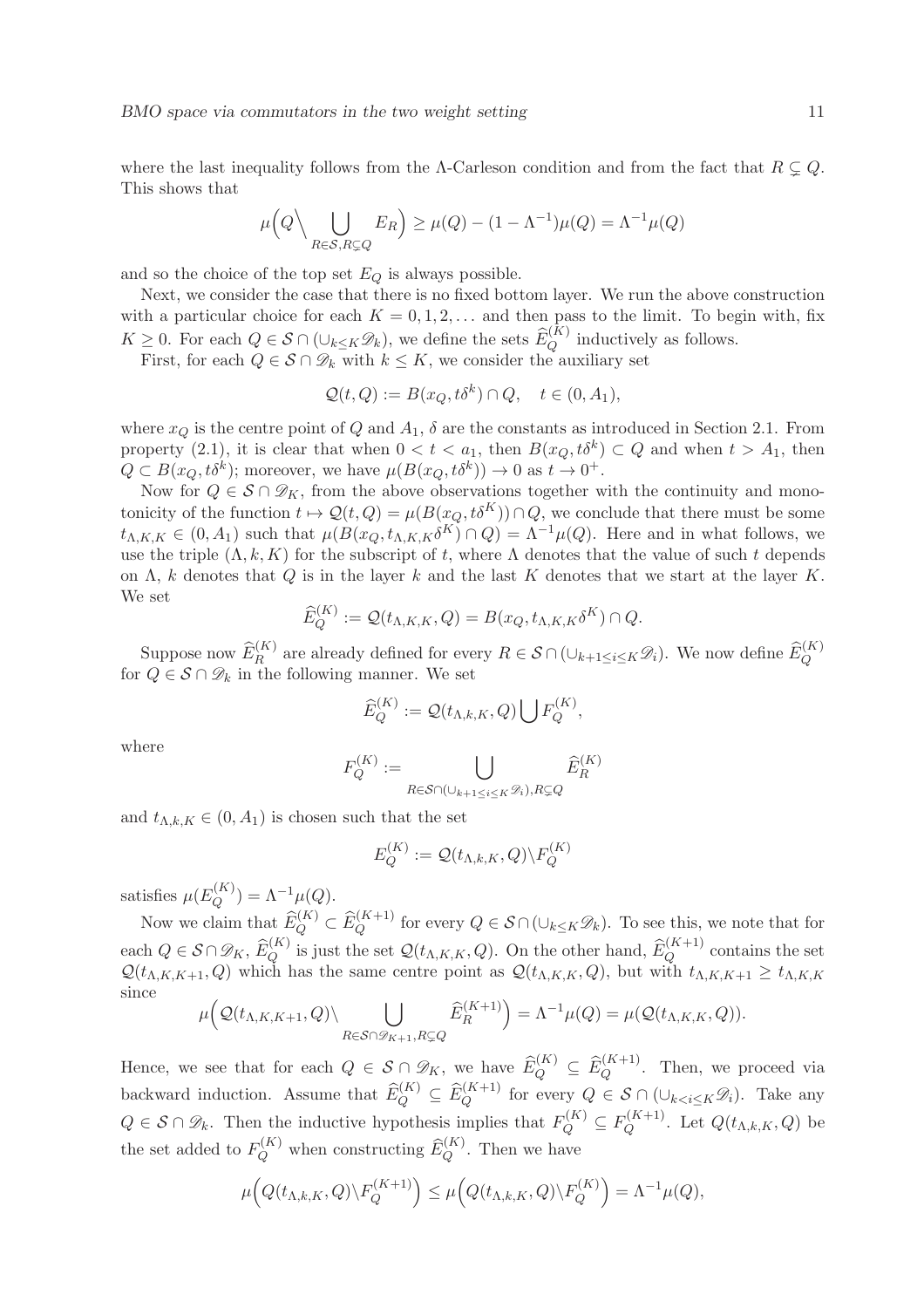which implies that  $t_{\Lambda,k,K+1} \geq t_{\Lambda,k,K}$ . Thus, we have  $Q(t_{\Lambda,k,K}, Q) \subset Q(t_{\Lambda,k,K+1}, Q)$ , which yields  $\widehat{E}_Q^{(K)} \subseteq \widehat{E}_Q^{(K+1)}$ , and hence the claim follows.

Now for  $Q \in \mathcal{S} \cap \mathscr{D}_k$ , we define

$$
\widehat{E}_Q := \lim_{K \to \infty} \widehat{E}_Q^{(K)},
$$

which, by using the claim above, equals

$$
\bigcup_{K=k}^{\infty} \widehat{E}_Q^{(K)} \subset Q.
$$

Moreover, for each  $K$  we have

$$
\mu(E_Q^{(K)}) = \mu(\widehat{E}_Q^{(K)} \backslash F_Q^{(K)}) = \Lambda^{-1} \mu(Q).
$$

Note that the sets  $F_Q^{(K)}$  $Q^{(N)}$  also form an increasing sequence (with respect to K), so for each  $Q \in S$ , the limit set

$$
E_Q := \lim_{K \to \infty} E_Q^{(K)} = \widehat{E}_Q \setminus \Big( \lim_{K \to \infty} F_Q^{(K)} \Big) = \widehat{E}_Q \setminus \Big( \bigcup_{R \in \mathcal{S}, R \subsetneq Q} \widehat{E}_R \Big)
$$

exists, and is contained in  $Q$  and has the required measure. Moreover, all  $E_Q$  are disjoint. The proof of Theorem 3.3 is complete. □

We now recall the well-known definition for sparse operators.

**Definition 3.4.** *Given*  $0 < \eta < 1$  *and an*  $\eta$ -sparse family  $S \subset \mathcal{D}$  of dyadic cubes. The sparse *operator* A<sup>S</sup> *is defined by*

$$
\mathcal{A}_{\mathcal{S}}f(x) := \sum_{Q \in \mathcal{S}} f_Q \chi_Q(x).
$$

Following the proof of [38, Theorem 3.1], we obtain that

$$
\|\mathcal{A}_{\mathcal{S}}f\|_{L^p_w(X)} \leq C_{\eta,n,p}[w]_{A_p}^{\max\{1,\frac{1}{p-1}\}} \|f\|_{L^p_w(X)}, \quad 1 < p < \infty.
$$

Denote by  $\Omega(b, B)$  the standard mean oscillation

$$
\Omega(b, B) := \frac{1}{\mu(B)} \int_{B} |b(x) - b_B| d\mu(x).
$$
\n(3.1)

Lemma 3.5. *Given* 0 < γ < 1*. Let* D *be a dyadic system in* X *and let* S ⊂ D *be a* γ*-sparse family.* Assume that  $b \in L^1_{loc}(X)$ . Then there exists a  $\frac{\gamma}{2(\gamma+1)}$ -sparse family  $\tilde{S} \subset \mathcal{D}$  such that  $\mathcal{S} \subset \tilde{\mathcal{S}}$  *and for every cube*  $Q \in \tilde{\mathcal{S}}$ *,* 

$$
|b(x) - b_Q| \le C \sum_{R \in \tilde{\mathcal{S}}, R \subset Q} \Omega(b, R) \chi_R(x) \tag{3.2}
$$

*for a.e.*  $x \in Q$ *.* 

*Proof.* Fix a dyadic cube  $Q \in \mathcal{D}$ . We now show that there exists a family of pairwise disjoint cubes  $\{P_j\} \subset \mathcal{D}(Q)$  such that  $\sum_j \mu(P_j) \leq \frac{1}{2}$  $\frac{1}{2}\mu(Q)$  and for a.e.  $x \in Q$ ,

$$
|b(x) - b_Q| \le C \cdot C_{\mu,0}\Omega(b,Q) + \sum_j |b(x) - b_{P_j}|\chi_{P_j}(x).
$$
 (3.3)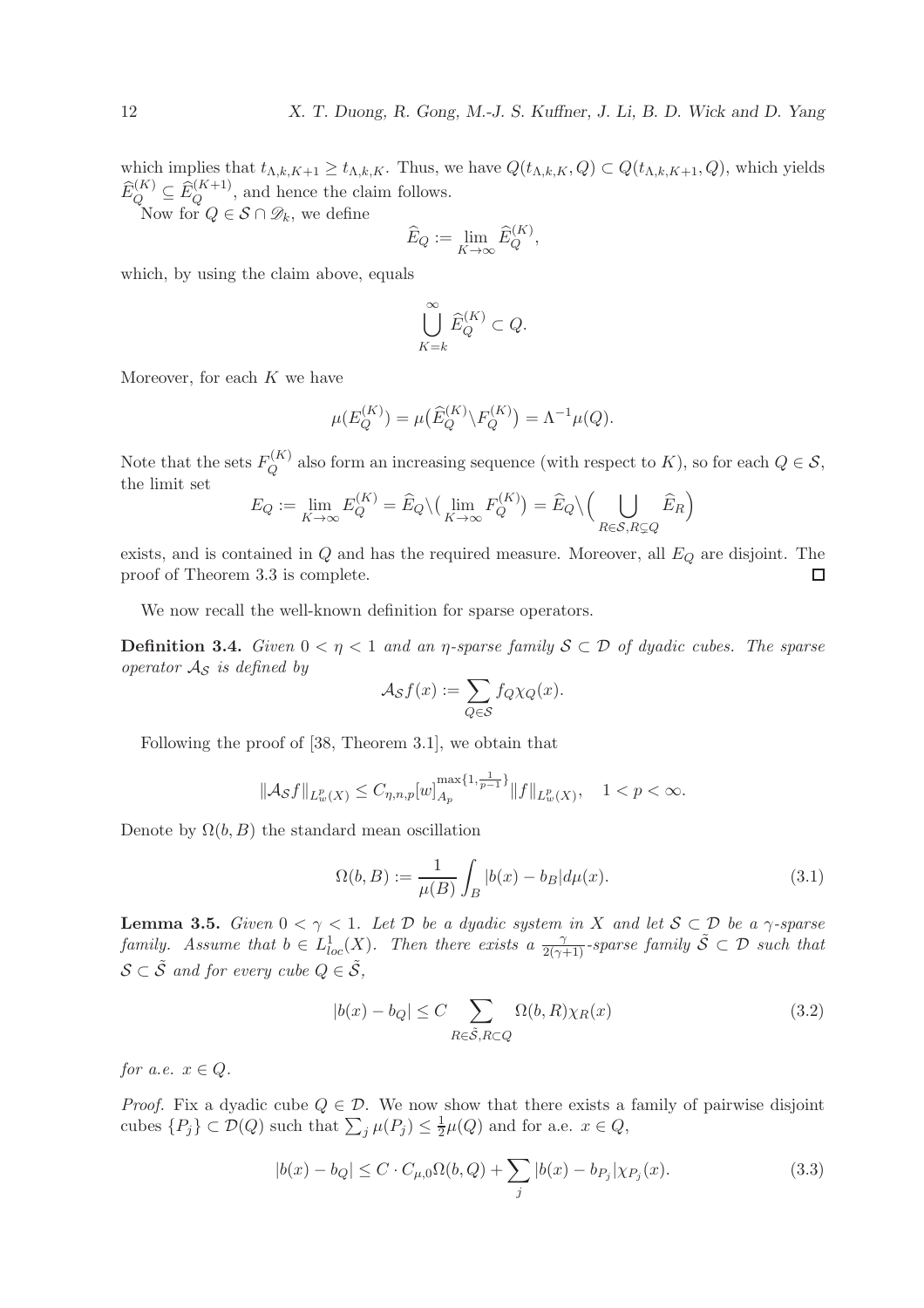Let  $M_Q^d$  be the standard dyadic local maximal operator restricted to  $\mathcal{D}(Q)$  and  $C_{M_Q^d}$  be the weak type  $(1, 1)$ -norm of  $M_Q^d$ . Then one can choose a constant C depending on  $C_{M_Q^d}$  such that the set  $E := \{x \in Q : M_Q^d(b - b_Q)(x) > 4C_{\mu,0} \cdot C \cdot \Omega(b,Q)\}\$  satisfies that  $\mu(E) \leq \frac{1}{4C_{\mu,0}}\mu(Q),$ where  $C_{\mu,0}$  is the constant as in (2.2).

If  $\mu(E) = 0$ , then (3.3) holds trivially with the empty family  $\{P_i\}_i$ . If  $\mu(E) > 0$ , then we now apply the Calderón–Zygmund decomposition to the function  $h(x) := \chi_E(x)$  on Q at height  $\lambda := \frac{1}{2C_{\mu,0}}$  as follows: we begin by considering the descendants of Q in  $\mathcal{D}(Q)$  since

$$
\int_{Q} |h(x)| d\mu(x) < \lambda \mu(Q).
$$

Let  $\{Q_j^{(1)}$  $\{G_j^{(1)}\}\subset \mathcal{D}(Q)$  be the children of Q. If

$$
\int_{Q_j^{(1)}} |h(x)| d\mu(x) > \lambda \mu(Q_j^{(1)}) \tag{3.4}
$$

then we select it as our candidate cube. If

$$
\int_{Q_j^{(1)}} |h(x)| d\mu(x) \leq \lambda \mu(Q_j^{(1)})
$$

then we keep looking at the children of  $Q_i^{(1)}$  $j^{(1)}$  in  $\mathcal{D}(Q)$  and then repeat the above selection criteria and we will stop only when we find some descendant of  $Q_i^{(1)}$  $j^{(1)}$  in  $\mathcal{D}(Q)$  such that it meets the criteria (3.4).

Then it is direct to see that this produces pairwise disjoint cubes  $\{P_i\} \subset \mathcal{D}(Q)$  such that

$$
\frac{1}{2C_{\mu,0}}\mu(P_j)<\mu(P_j\cap E)\leq \frac{1}{2}\mu(P_j)
$$

and  $\mu(E \setminus \cup_j P_j) = 0$ . It follows that  $\sum_j \mu(P_j) \leq \frac{1}{2}$  $\frac{1}{2}\mu(Q)$  and  $P_j \cap E^c \neq \emptyset$ . Therefore, we get

$$
|b_{P_j} - b_Q| \le \frac{1}{\mu(P_j)} \int_{P_j} |b(x) - b_Q| d\mu(x) \le 4C_{\mu,0} \cdot C \cdot \Omega(b,Q)
$$
 (3.5)

and for a.e.  $x \in Q$ ,  $|b(x) - b_Q| \chi_{Q \setminus \bigcup_i P_i} \leq 4C_{\mu,0} \cdot C\Omega(b,Q)$ . Then, we have

 $|b(x) - b_Q|\chi_Q(x) \leq |b(x) - b_Q|\chi_{Q\setminus\cup_j P_j}(x) + \sum$ j  $|b_{P_j} - b_Q|\chi_{P_j}(x) + \sum$ j  $|b(x) - b_{P_j}| \chi_{P_j}(x)$  $\leq 4C_{\mu,0}\cdot C\Omega(b,Q)+\sum$ j  $|b(x)-b_{P_j}|\chi_{P_j}(x),$ 

which gives (3.3).

We observe that if  $P_j \subset R$ , where  $R \in \mathcal{D}(Q)$ , then  $R \cap E^c \neq \emptyset$ . Hence  $P_j$  in (3.5) can be replaced by R, namely, we have  $|b_R - b_Q| \leq 4C_{\mu,0} \cdot C\Omega(b,Q)$ . Therefore, if  $\cup_j P_j \subset \cup_i R_i$ , where  $R_i \in \mathcal{D}(Q)$ , and the cubes  $\{R_i\}$  are pairwise disjoint, then we have

$$
|b(x) - b_Q| \le 4C_{\mu,0} \cdot C\Omega(b,Q) + \sum_i |b(x) - b_{R_i}| \chi_{R_i}(x).
$$
 (3.6)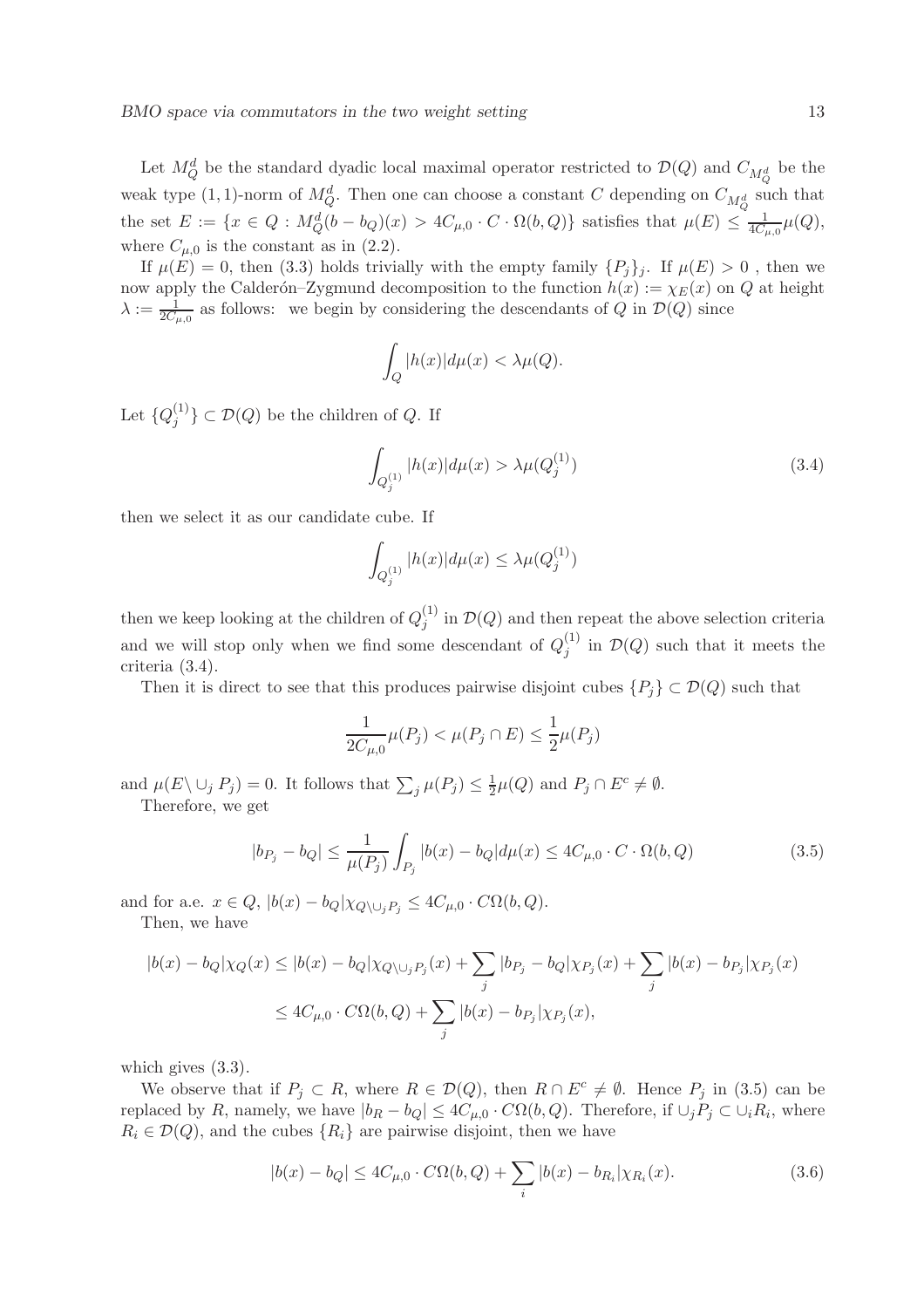Iterating (3.3), from the selection of  $\{P_j\}$  and from Definition 3.2, we obtain that there exists  $a \frac{1}{2}$  $\frac{1}{2}$ -sparse family  $\mathcal{F}(Q) \subset \mathcal{D}(Q)$  such that for a.e.  $x \in Q$ ,

$$
|b(x) - b_Q|\chi_Q(x) \le 4C_{\mu,0} \cdot C \sum_{P \in \mathcal{F}(Q)} \Omega(b,P)\chi_P(x).
$$

Now for each  $\mathcal{F}(Q)$ , let  $\tilde{\mathcal{F}}(Q)$  be the family that consists of all cubes  $\{P\} \subset \mathcal{F}(Q)$  that are not contained in any cube  $R \in \mathcal{S}$  with  $R \subseteq Q$ . Then we define

$$
\tilde{\mathcal{S}}:=\bigcup_{Q\in\mathcal{S}}\tilde{\mathcal{F}}(Q).
$$

It is clear, by construction, that the augmented family  $\tilde{S}$  contains the original family  $S$ . Furthermore, if S and each  $\mathcal{F}(Q)$  are sparse families, then the augmented family  $\tilde{S}$  is also sparse.

To be specific, we have that if  $S \subset \mathcal{D}$  is an  $\gamma$ -sparse family then the augmented family S built upon  $\frac{1}{2}$ -sparse family  $\mathcal{F}(Q)$ ,  $Q \in \mathcal{S}$ , is an  $\frac{\gamma}{2(\gamma+1)}$ -sparse family.

We now show (3.2). Take an arbitrary cube  $Q \in \mathcal{S}$ . Let  $P_j$  be the cubes appearing in (3.3). Denote by  $\mathcal{M}(Q)$  the family of the maximal pairwise disjoint cubes from  $\tilde{\mathcal{S}}$  which are strictly contained in Q. Then by the augmentation process,  $\cup_j P_j \subset \cup_{P \in \mathcal{M}(Q)} P$ . Therefore, by (3.6), we have

$$
|b(x) - b_Q|\chi_Q(x) \le 4C_{\mu,0} \cdot C\Omega(b,Q) + \sum_{P \in \mathcal{M}(Q)} |b(x) - b_P|\chi_P(x). \tag{3.7}
$$

Now split  $\tilde{\mathcal{S}}(Q) := \{P \in \mathcal{S} : P \subset Q\}$  into the layers  $\tilde{\mathcal{S}}(Q) = \bigcup_{k=0}^{\infty} \mathcal{M}_k$ , where  $\mathcal{M}_0 := \{Q\}$ ,  $\mathcal{M}_1 := \mathcal{M}(Q)$  and  $\mathcal{M}_k$  is the family of the maximal elements of  $\mathcal{M}_{k-1}$ . Iterating (3.7) k times, we get that

$$
|b(x) - b_Q|\chi_Q(x) \le 4C_{\mu,0} \cdot C \sum_{P \in \tilde{\mathcal{S}}(Q)} \Omega(b,P)\chi_P(x) + \sum_{P \in \mathcal{M}_k} |b(x) - b_P|\chi_P(x). \tag{3.8}
$$

Now we observe that since  $\tilde{S}$  is  $\frac{\gamma}{2(\gamma+1)}$ -sparse,

$$
\sum_{P \in \mathcal{M}_k} \mu(P) \le \frac{1}{k+1} \sum_{i=0}^k \sum_{P \in \mathcal{M}_i} \mu(P) \le \frac{1}{k+1} \sum_{P \in \tilde{\mathcal{S}}(Q)} \mu(P) \le \frac{2(\gamma+1)}{\gamma(k+1)} \mu(Q).
$$

By letting  $k \to \infty$  in (3.8), we obtain (3.2).

Let T be a Calderón–Zygmund operator as in Definition 1.1. We now have the maximal truncated operator  $T^*$  defined by

$$
T^*f(x) := \sup_{\epsilon > 0} \left| \int_{d(x,y) > \epsilon} K(x,y)f(y)d\mu(y) \right|.
$$

We recall the standard Hardy–Littlewood maximal function  $\mathcal{M}f(x)$  on X, defined as

$$
\mathcal{M}f(x) := \sup_{B \ni x} \frac{1}{\mu(B)} \int_B |f(y)| d\mu(y),
$$

where the supremum is taken over all balls  $B \subset X$ . We now have the grand maximal truncated operator  $\mathcal{M}_T$  defined by

$$
\mathcal{M}_T f(x) := \sup_{B \ni x} \operatorname{ess} \sup_{\xi \in B} \Big| T(f \chi_{X \setminus C_{\widetilde{j}_0} B})(\xi) \Big|,
$$

□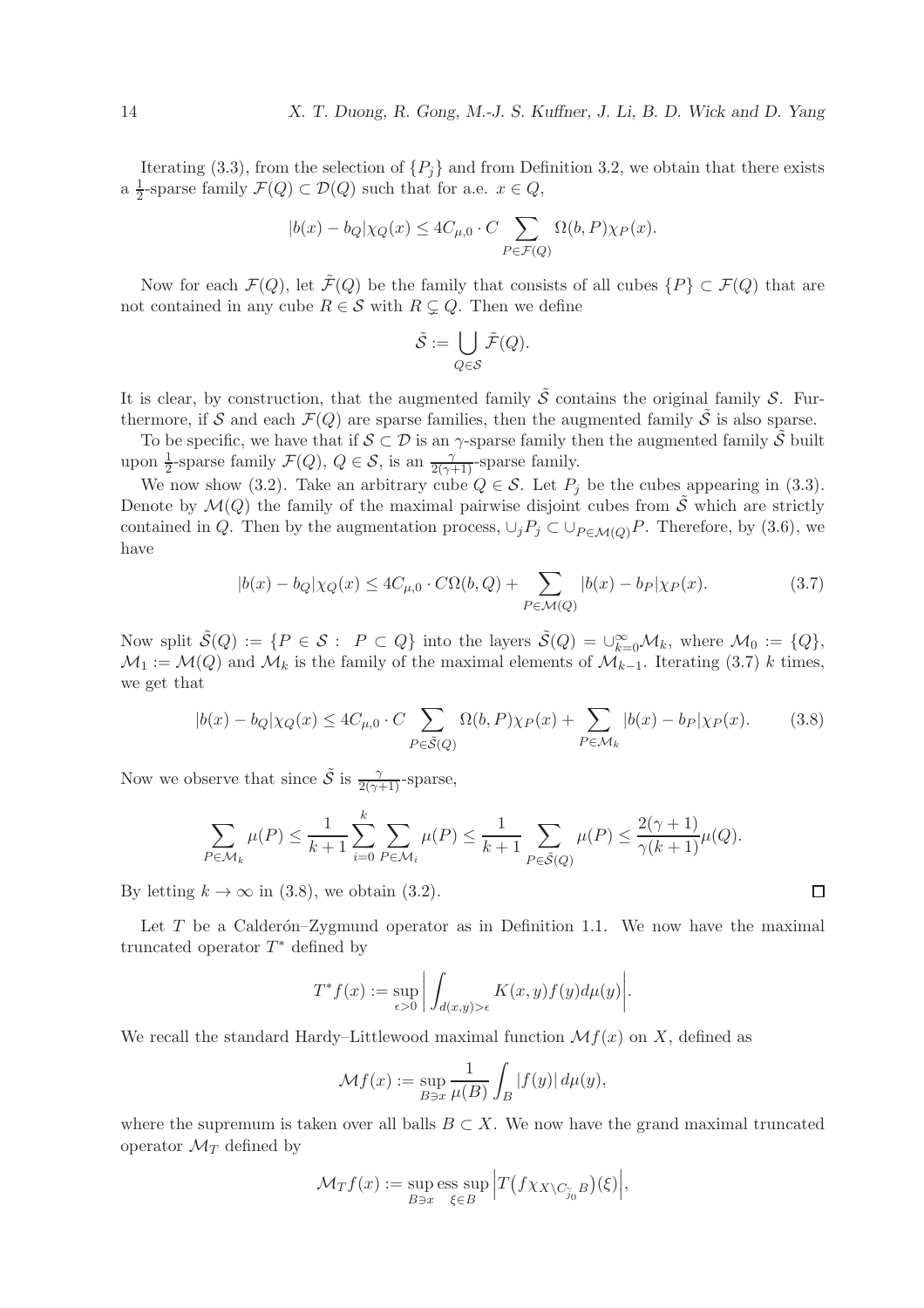where the supremum is taken over all balls  $B \subset X$  containing x,  $\tilde{j}_0$  is the smallest integer such that

$$
2^{\tilde{j}_0} > \max\{3A_0, 2A_0 \cdot C_{adj}\}\tag{3.9}
$$

and  $C_{\tilde{j}_0} := 2^{\tilde{j}_0+2} A_0$ , where  $C_{adj}$  is an absolute constant as mentioned in Section 2.2. Given a ball  $B_0 \subset X$ , for  $x \in B_0$  we define a local grand maximal truncated operator  $\mathcal{M}_{T,B_0}$  as follows:

$$
\mathcal{M}_{T,B_0}f(x) := \sup_{B \ni x, B \subset B_0} \operatorname{ess} \sup_{\xi \in B} \left| T \big( f \chi_{C_{\widetilde{j}_0} B_0 \setminus C_{\widetilde{j}_0} B} \big)(\xi) \right|.
$$

Then we first claim that the following lemma holds.

Lemma 3.6. *The following pointwise estimates hold:*

- (i) *for a.e.*  $x \in B_0$ ,  $|T(f \chi_{C_{\widetilde{j}_0} B_0})(x)| \leq C ||T||_{L^1 \to L^{1,\infty}} |f(x)| + \mathcal{M}_{T,B_0} f(x)$ .
- (ii) *for all*  $x \in X$ ,  $\mathcal{M}_T f(x) \leq C \mathcal{M} f(x) + T^* f(x)$ .

*Proof.* The result in the Euclidean setting is from [30, Lemma 3.2]. Here we can adapt the proof in [30] to our setting of spaces of homogeneous type.  $\Box$ 

Next we have the sparse domination for the higher order commutator.

Theorem 3.7. Let T be the Calder<sub>on–Zygmund</sub> operator as in Definition 1.1 and let  $b \in$  $L^1_{loc}(X)$ . For every  $f \in L^{\infty}(X)$  with bounded support, there exist  $\mathcal T$  dyadic systems  $\mathcal D^t, t =$  $1, 2, \ldots, T$  and  $\eta$ -sparse families  $S_t \subset \mathcal{D}^t$  such that for a.e.  $x \in X$ ,

$$
|T_b^m(f)(x)| \le C \sum_{t=1}^T \sum_{k=0}^m C_m^k \sum_{Q \in \mathcal{S}_t} |b(x) - b_Q|^{m-k} \left(\frac{1}{\mu(Q)} \int_Q |b(z) - b_Q|^k |f(z)| dz\right) \chi_Q(x), \quad (3.10)
$$

*where*  $C_m^k := \frac{m!}{(m-k)!\cdot k!}$ .

*Proof.* We follow the idea as in [33, 27] for the domination, and adapt it to our setting of space of homogeneous type.

Suppose f is supported in a ball  $B_0 := B(x_0, r) \subset X$ . We now consider a decomposition of X with respect to this ball  $B_0$ . We define the annuli  $U_j := 2^{j+1}B_0 \backslash 2^j B_0$ ,  $j \ge 0$  and we choose  $j_0$  to be the smallest integer such that

$$
j_0 > \tilde{j}_0
$$
 and  $2^{j_0} > 4A_0$ . (3.11)

Next, for each  $U_i$ , we choose the balls

$$
\{\widetilde{B}_{j,\ell}\}_{\ell=1}^{L_j} \tag{3.12}
$$

centred in  $U_j$  and with radius  $2^{j-\tilde{j}_0}r$  to cover  $U_j$ . From the geometric doubling property [9, p. 67], it is direct to see that

$$
\sup_j L_j \le C_{A_0,\mu,\tilde{j}_0},\tag{3.13}
$$

where  $C_{A_0,\mu,\tilde{j}_0}$  is an absolute constant depending only on  $A_0$ ,  $j_0$  and  $C_{\mu}$ .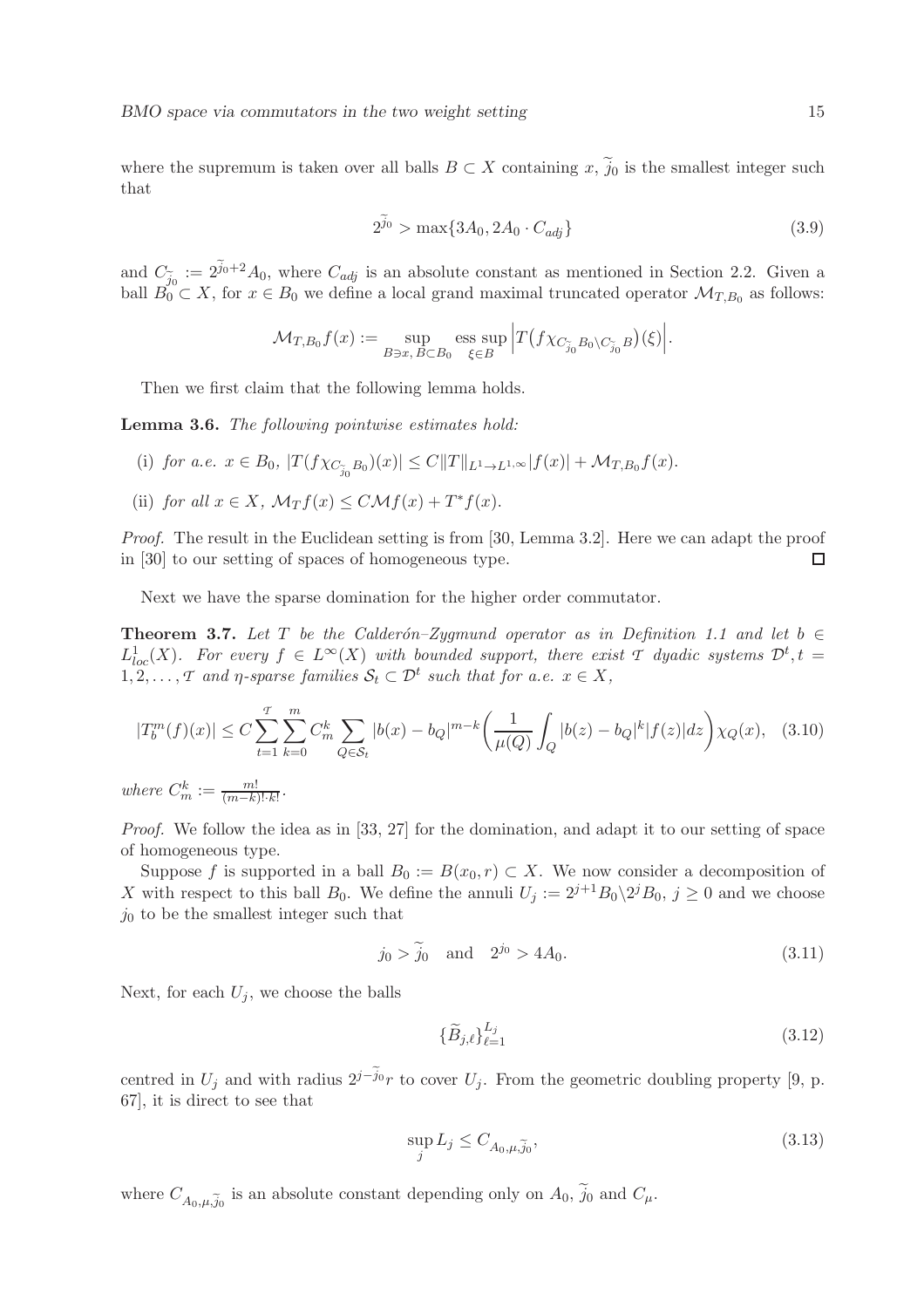We now first study the properties of these  $\widetilde{B}_{j,\ell}$ . Denote  $\widetilde{B}_{j,\ell} := B(x_{j,\ell}, 2^{j-\widetilde{j}_0}r)$ , where  $\widetilde{j}_0$  is defined as in (3.9). Then we have  $C_{adj}\widetilde{B}_{j,\ell} := B(x_{j,\ell}, C_{adj}2^{j-j_0}r)$ , where  $C_{adj}$  is an absolute constant as mentioned in Section 2.2. We claim that

$$
C_{adj}\tilde{B}_{j,\ell} \cap U_{j+j_0} = \emptyset, \quad \forall j \ge 0 \quad \text{and} \quad \forall \ell = 1, 2, \dots, L_j; \tag{3.14}
$$

and that

$$
C_{adj}\tilde{B}_{j,\ell} \cap U_{j-j_0} = \emptyset, \quad \forall j \ge j_0 \quad \text{and} \quad \forall \ell = 1, 2, \dots, L_j.
$$
 (3.15)

Assume (3.14) and (3.15) at the moment. Now combining the properties as in (3.14) and (3.15), we see that each  $C_{adj}B_{j,\ell}$  only intersects with at most  $2j_0+1$  annuli  $U_j$ s. Moreover, for every j and  $\ell$ ,  $C_{\tilde{j}_0}B_{j,\ell}$  covers  $B_0$ .

Now for the given ball  $B_0$  as above, we point out that from  $(2.4)$  we have that there exist an integer  $t_0 \in \{1, 2, ..., T\}$  and  $Q_0 \in \mathcal{D}^{t_0}$  such that  $B_0 \subseteq Q_0 \subseteq C_{adj}B_0$ . Moreover, for this  $Q_0$ , as in (2.1) we use  $B(Q_0)$  to denote the ball that contains  $Q_0$  and has measure comparable to  $Q_0$ . Then it is easy to see that  $B(Q_0)$  covers  $B_0$  and  $\mu(B(Q_0)) \lesssim \mu(B_0)$ , where the implicit constant depends only on  $C_{adj}$ ,  $C_{\mu}$  and  $A_1$  as in (2.1).

We show that there exists a  $\frac{1}{2}$ -sparse family  $\mathcal{F}^{t_0} \subset \mathcal{D}^{t_0}(Q_0)$ , the set of all dyadic cubes in  $t_0$ -th dyadic system that are contained in  $Q_0$ , such that for a.e.  $x \in B_0$ ,

$$
|T_b^m(f\chi_{C_{\widetilde{j}_0}B(Q_0)})(x)| \le C\sum_{k=0}^m C_m^k \sum_{Q \in \mathcal{F}^{t_0}} \left( |b(x) - b_{R_Q}|^{m-k} \left| |f| \left| b - b_{R_Q} \right|^k \right|_{C_{\widetilde{j}_0}B(Q)} \right) \chi_Q(x). \tag{3.16}
$$

Here,  $R_Q$  is the dyadic cube in  $\mathscr{D}^t$  for some  $t \in \{1, 2, ..., T\}$  such that  $C_{\tilde{j}_0}B(Q) \subset R_Q \subset$  $C_{adj} \cdot C_{\tilde{j}_0} B(Q)$ , where  $B(Q)$  is defined as in  $(2.1)$ ,  $j_0$  defined as in  $(3.11)$  and  $j_0$  defined as in (3.9).

To prove the claim it suffices to prove the following recursive estimate: there exist pairwise disjoint cubes  $P_j \in \mathcal{D}^{t_0}(Q_0)$  such that  $\sum_j \mu(P_j) \leq \frac{1}{2}$  $\frac{1}{2}\mu(Q_0)$  and

$$
|T_b^m(f\chi_{C_{\tilde{j}_0}B(Q_0)})(x)|\chi_{Q_0}(x) \le C \sum_{k=0}^m C_m^k \Big(|b(x) - b_{R_{Q_0}}|^{m-k} \Big| |f| \, |b - b_{R_{Q_0}}|^k \Big|_{C_{\tilde{j}_0}B_0} \Big) \chi_{Q_0}(x) \tag{3.17}
$$

$$
+ \sum_j |T_b^m(f\chi_{C_{\tilde{j}_0}B(P_j)})(x)|\chi_{P_j}(x)
$$

for a.e.  $x \in B_0$ .

Iterating this estimate we obtain (3.16) with  $\mathcal{F}^{t_0}$  being the union of all the families  $\{P_j^k\}$ where  ${P_j^0} = {Q_0}, {P_j^1} = {Q_j}$  as mentioned above, and  ${P_j^k}$  are the cubes obtained at the k-th stage of the iterative process. It is also clear that  $\mathcal{F}^{t_0}$  is a 1/2-sparse family.

Let us prove then the recursive estimate. We observe that for any arbitrary family of disjoint cubes  $\{P_i\} \subset \mathcal{D}^{t_0}(Q_0)$ , we have that

$$
|T_b^m(f\chi_{C_{\tilde{j}_0}B(Q_0)})(x)|\chi_{Q_0}(x)
$$
  
\n
$$
\leq |T_b^m(f\chi_{C_{\tilde{j}_0}B(Q_0)})(x)|\chi_{Q_0\setminus\cup_jP_j}(x) + \sum_j |T_b^m(f\chi_{C_{\tilde{j}_0}B(Q_0)})(x)|\chi_{P_j}(x)
$$
  
\n
$$
\leq |T_b^m(f\chi_{C_{\tilde{j}_0}B(Q_0)})(x)|\chi_{Q_0\setminus\cup_jP_j}(x) + \sum_j |T_b^m(f\chi_{C_{\tilde{j}_0}B(Q_0)\setminus C_{\tilde{j}_0}B(P_j)})(x)|\chi_{P_j}(x)
$$
  
\n
$$
+ \sum_j |T_b^m(f\chi_{C_{\tilde{j}_0}B(P_j)})(x)|\chi_{P_j}(x).
$$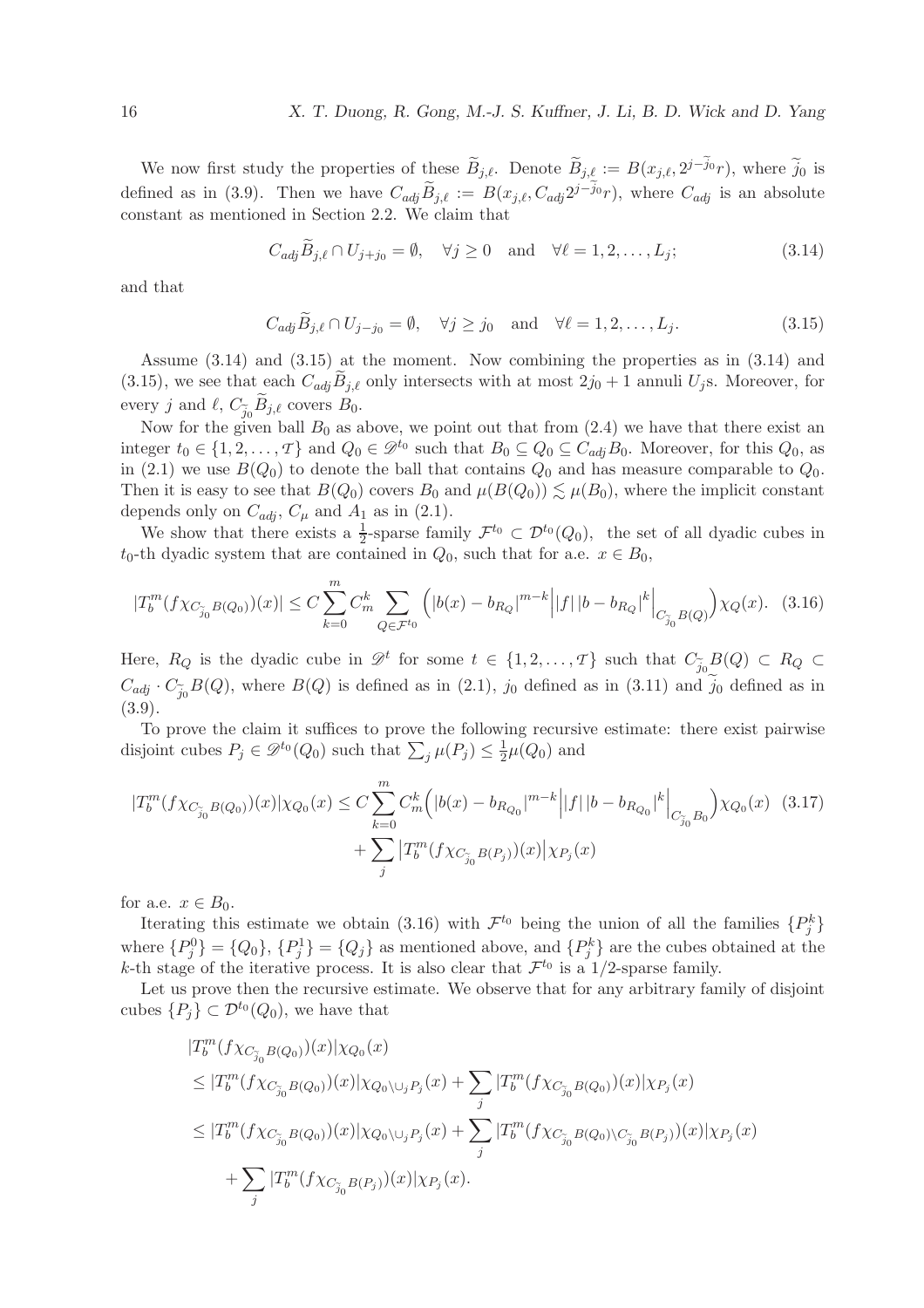So it suffices to show that we can choose a family of pairwise disjoint cubes  $\{P_j\} \subset \mathcal{D}^{t_0}(Q_0)$ with  $\sum_j \mu(P_j) \leq \frac{1}{2}$  $\frac{1}{2}\mu(Q_0)$  and such that for a.e.  $x \in B_0$ ,

$$
\begin{split} &|T_b^m(f\chi_{C_{\widetilde{j}_0}B(Q_0)})(x)|\chi_{Q_0\backslash \cup_j P_j}(x)+\sum_j|T_b^m(f\chi_{C_{\widetilde{j}_0}B(Q_0)\backslash C_{\widetilde{j}_0}B(P_j)})(x)|\chi_{P_j}(x)\\ &\leq C\sum_{k=0}^mC_m^k|b(x)-b_{R_{Q_0}}|^{m-k}\Big||f|\,|b-b_{R_{Q_0}}|^k\Big|_{C_{\widetilde{j}_0}B(Q_0)}. \end{split}
$$

To see this, use the fact that

$$
T_b^m f = T_{b-b_{R_{Q_0}}}^m f = \sum_{k=0}^m (-1)^k C_m^k T((b - b_{R_{Q_0}})^k f)(b - b_{R_{Q_0}})^{m-k},
$$

we obtain that

$$
|T_b^m(f\chi_{C_{\widetilde{j}_0}B(Q_0)})(x)|\chi_{Q_0\setminus\cup_j P_j}(x) + \sum_j |T_b^m(f\chi_{C_{\widetilde{j}_0}B(Q_0)\setminus C_{\widetilde{j}_0}B(P_j)})(x)|\chi_{P_j}(x) \n\leq \sum_{k=0}^m C_m^k |T((b - b_{R_{Q_0}})^k f\chi_{C_{\widetilde{j}_0}B(Q_0)})(x)||b(x) - b_{R_{Q_0}}|^{m-k}\chi_{Q_0\setminus\cup_j P_j}(x) \n+ \sum_{k=0}^m C_m^k |T((b - b_{R_{Q_0}})^k f\chi_{C_{\widetilde{j}_0}B(Q_0)\setminus C_{\widetilde{j}_0}B(P_j)})(x)||b(x) - b_{R_{Q_0}}|^{m-k}\chi_{P_j}(x) \n=: I_1 + I_2.
$$

Now for  $k = 0, 1, \ldots, m$ , we define the set  $E_k$  as

$$
E_k := \left\{ x \in B_0 : |b(x) - b_{R_{Q_0}}|^k |f(x)| > \alpha \left| |b - b_{R_{Q_0}}|^k |f| \right|_{C_{\widetilde{j}_0} B(Q_0)} \right\}
$$
  

$$
\bigcup \left\{ x \in B_0 : \mathcal{M}_{T, B_0} \left( (b - b_{R_{Q_0}})^k f \right)(x) > \alpha C_T \left| |b - b_{R_{Q_0}}|^k |f| \right|_{C_{\widetilde{j}_0} B(Q_0)} \right\}
$$

and  $E := \bigcup_{k=0}^m E_k$ . Then, choosing  $\alpha$  big enough (depending on  $C_{\tilde{j}_0}$ ,  $C_{adj}$ ,  $C_{\mu}$  and  $A_1$  as in  $(2.1)$ , we have that

$$
\mu(E) \le \frac{1}{4C_{\mu,0}} \mu(B_0),
$$

where  $C_{\mu,0}$  is the constant in (2.2). We now apply the Calderón–Zygmund decomposition to the function  $\chi_E$  on  $B_0$  at the height  $\lambda := \frac{1}{2C_{\mu,0}}$ , to obtain pairwise disjoint cubes  $\{P_j\} \subset \mathcal{D}^{t_0}(Q_0)$ such that

$$
\frac{1}{2C_{\mu,0}}\mu(P_j) \le \mu(P_j \cap E) \le \frac{1}{2}\mu(P_j)
$$

and  $\mu(E \setminus \bigcup_j P_j) = 0$ . It follows that

$$
\sum_{j} \mu(P_j) \le \frac{1}{2} \mu(B_0) \quad \text{and} \quad P_j \cap E^c \ne \emptyset.
$$

Then we have

$$
\underset{\xi \in P_j}{\mathop{\rm ess \; sup}} \left| T\Big(|b-b_{R_{Q_0}}|^k |f|\chi_{C_{\widetilde{j}_0}B(Q_0)\backslash C_{\widetilde{j}_0}B(P_j)}\Big)(\xi)\right| \leq C\Big| |f|\, |b-b_{R_{Q_0}}|^k\Big|_{C_{\widetilde{j}_0}B(Q_0)},
$$

which allows us to control the summation in the term  $I_2$  above.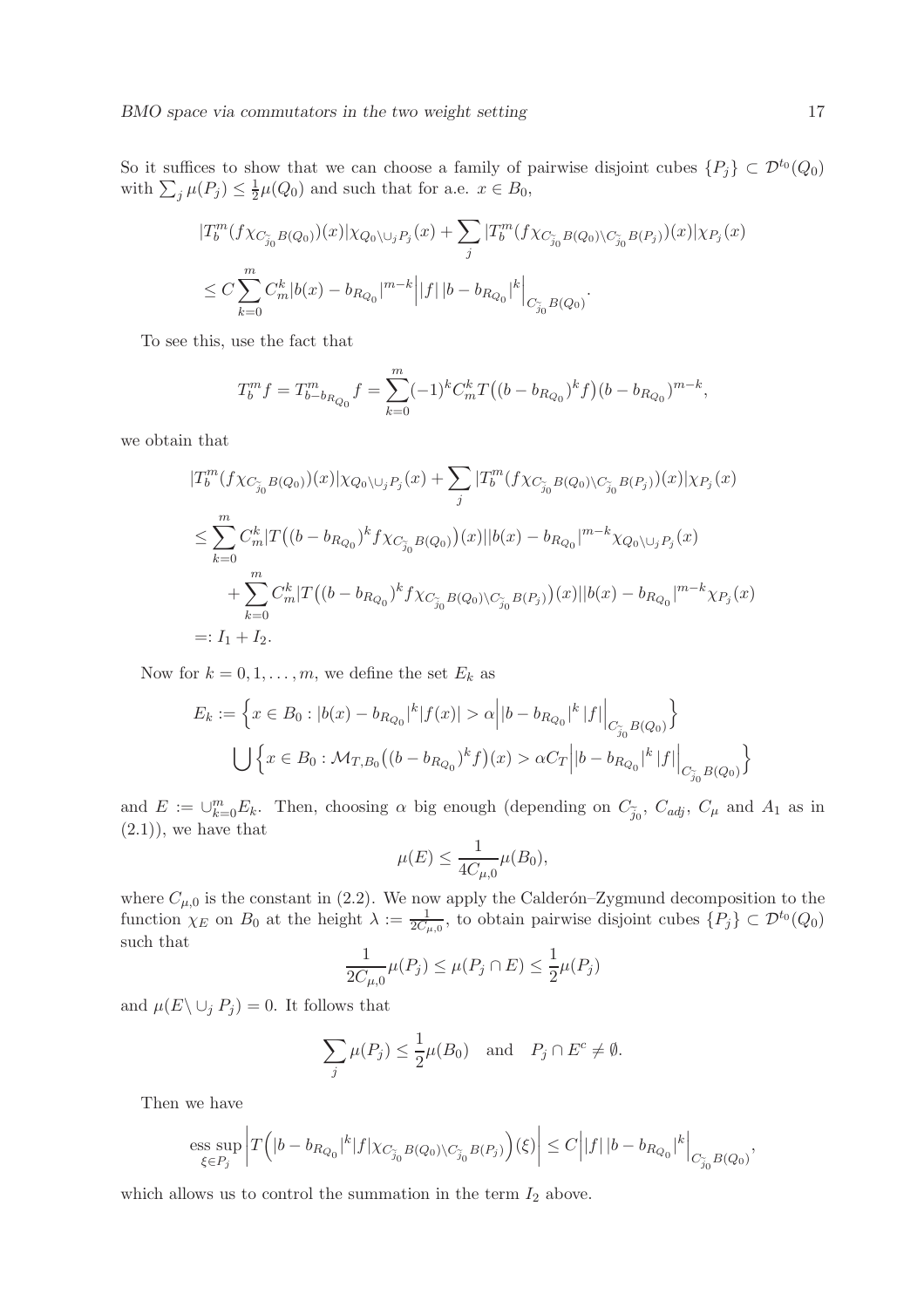Now from (i) in Lemma 3.6, we obtain that for a.e.  $x \in B_0$ ,

$$
\left|T\big((b-b_{R_{Q_0}})^k f\chi_{C_{\widetilde{j}_0}B(Q_0)}\big)(x)\right| \leq C|b(x)-b_{R_{Q_0}}|^k|f(x)|+\mathcal{M}_{T,B_0}\big((b-b_{R_{Q_0}})^k f\chi_{C_{\widetilde{j}_0}B(Q_0)}\big)(x).
$$

Since  $\mu(E \setminus \cup_i P_i) = 0$ , we have that from the definition of the set E, the following estimate

$$
|b(x)-b_{R_{Q_0}}|^k|f(x)| \leq \alpha \Big| |f|\, |b-b_{R_{Q_0}}|^k \Big|_{C_{\widetilde{j}_0} B(Q_0)}
$$

holds for a.e.  $x \in B_0 \backslash \cup_i P_i$ , and also

$$
\mathcal{M}_{T,B_{0}}\big((b-b_{R_{Q_{0}}})^{k}f\chi_{C_{\widetilde{j}_{0}}B_{0}}\big)(x)\leq\alpha C_{T}\Big||f|\,|b-b_{R_{Q_{0}}}|^{k}\Big|_{C_{\widetilde{j}_{0}}B(Q_{0})}
$$

holds for a.e.  $x \in B_0 \setminus \cup_i P_i$ . These estimates allow us to control the summation in the term  $I_1$ above. Thus, we obtain that (3.17) holds, which yields that (3.16) holds.

We now consider the partition of the space as follows. Suppose  $f$  is supported in a ball  $B_0 \subset X$ . We have

$$
X = \bigcup_{j=0}^{\infty} 2^j B_0.
$$

We now consider the annuli  $U_j := 2^{j+1} B_0 \setminus 2^j B_0$  for  $j \ge 0$  and the covering  $\{ \widetilde{B}_{j,\ell} \}_{\ell=1}^{L_j}$  of  $U_j$  as in (3.12). We note that for each  $\tilde{B}_{j,\ell}$ , there exist  $t_{j,\ell} \in \{1, 2, \ldots, T\}$  and  $\tilde{Q}_{j,\ell} \in \mathscr{D}^{t_{j,\ell}}$  such that  $\tilde{B}_{j,\ell} \subseteq \tilde{Q}_{j,\ell} \subseteq C_{adj} \tilde{B}_{j,\ell}$ . Moreover, we note that for each such  $\tilde{B}_{j,\ell}$ , the enlargement  $C_{\tilde{j}_0} B(\tilde{Q}_{j,\ell})$ covers  $B_0$  since  $C_{\widetilde{j}_0}B_{j,\ell}$  covers  $B_0$ .

We now apply (3.16) to each  $\widetilde{B}_{j,\ell}$ , then we obtain a  $\frac{1}{2}$ -sparse family  $\widetilde{\mathcal{F}}_{j,\ell} \subset \mathscr{D}^{t_{j,\ell}}(\widetilde{Q}_{j,\ell})$  such that (3.16) holds for a.e.  $x \in B_{j,\ell}$ .

Now we set  $\mathcal{F} := \cup_{j,\ell} \tilde{\mathcal{F}}_{j,\ell}$ . Note that the balls  $C_{adj} \tilde{B}_{j,\ell}$  are overlapping at most  $C_{A_0,\mu,\tilde{j}_0}(2j_0+1)$ times, where  $C_{A_0,\mu,\tilde{j}_0}$  is the constant in (3.13). Then we obtain that  $\mathcal F$  is a  $\frac{1}{2C_{A_0,\mu,\tilde{j}_0}(2j_0+1)}$ -sparse family and for a.e.  $x \in X$ ,

$$
|T_b^m(f)(x)|\leq C\sum_{k=0}^mC_m^k\sum_{Q\in\mathcal{F}}\Big(|b(x)-b_{R_Q}|^{m-k}\Big| |f|\,|b-b_{R_Q}|^k\Big|_{C_{\widetilde{j}_0}B(Q)}\Big)\chi_Q(x).
$$

Since  $C_{\widetilde{j}_0}B(Q) \subset R_Q$ , and it is clear that  $\mu(R_Q) \leq C \mu(C_{\widetilde{j}_0}B(Q))$  (C depends only on  $C_{\mu}$  and  $(C_{adj})$ , we obtain that  $|f|_{C_{j_0}^-B(Q)} \leq \overline{C}|f|_{R_Q}$ . Next, we further set  $\mathcal{S}_t := \{R_Q \in \mathcal{D}^t : Q \in \mathcal{F}\},\ \ t \in$  $\{1, 2, \ldots, \mathcal{T}\}\$ , and from the fact that  $\mathcal{F}$  is  $\frac{1}{2C_{A_0,\mu,\tilde{j}_0}(2j_0+1)}$ -sparse, we can obtain that each family  $\mathcal{S}_t$  is  $\frac{1}{2C_{A_0,\mu,\tilde{j}_0}(2j_0+1)\overline{c}}$ -sparse. Now we let

$$
\eta:=\frac{1}{2C_{A_0,\mu,\widetilde{j}_0}(2j_0+1)\overline{c}}
$$

,

where  $\overline{c}$  is a constant depending only on C,  $C_{\tilde{j}_0}$  and the doubling constant  $C_{\mu}$ . Then it follows that (3.10) holds, which finishes the proof.

In the end, we show  $(3.14)$  and  $(3.15)$ .

We first show (3.14) by contradiction. Suppose there exists some  $\widetilde{B}_{j,\ell} = B(x_{j,\ell}, 2^{j-\widetilde{j}_0}r)$  such that  $C_{adj}B_{j,\ell} \cap U_{j+j_0} \neq \emptyset$ . Then there exists at least one  $y_0 \in C_{adj}B_{j,\ell} \cap U_{j+j_0}$ . Then from the definition of  $U_{j+j_0}$  we see that

$$
d(x_0, y_0) \ge 2^{j+j_0}r.
$$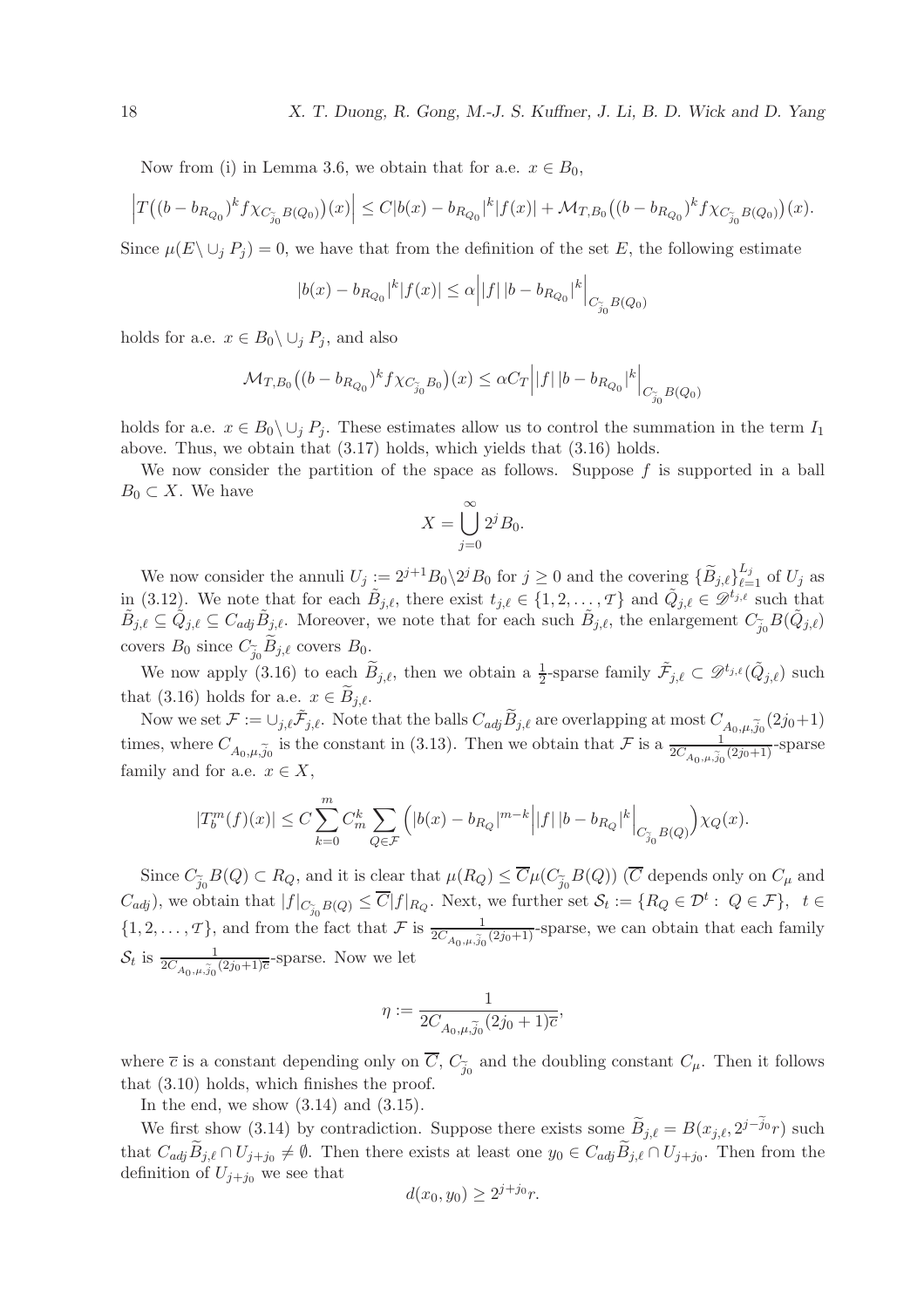Moreover, from the definition of  $x_{i,\ell}$  and the quasi triangular inequality (1.1) we get that

$$
d(x_0, y_0) \le A_0 (d(x_0, x_{j,\ell}) + d(x_{j,\ell}, y_0)) < A_0 (2^{j+1}r + C_{adj}2^{j-\widetilde{j}_0}r),
$$

which, together with the previous inequality, show that  $2^{j+j_0}r \leq A_0(2^{j+1}r + C_{adj}2^{j-\tilde{j}_0}r)$ , and hence we have

$$
2^{j_0} \le A_0 \big( 2 + C_{adj} 2^{-\widetilde{j}_0} \big) < 3A_0,
$$

which contradicts to  $(3.11)$ . Hence, we see that  $(3.14)$  holds.

We now show (3.15), and again we will prove it by contradiction. Suppose there exists some  $\widetilde{B}_{j,\ell} = B(x_{j,\ell}, 2^{j-\widetilde{j}_0}r)$  such that  $C_{adj}\widetilde{B}_{j,\ell} \cap U_{j-j_0} \neq \emptyset$ , where  $j \geq j_0$ . Then there exists at least one  $y_0 \in C_{adj}B_{j,\ell} \cap U_{j-j_0}$ . From the definition of  $x_{j,\ell}$  and the quasi triangular inequality  $(1.1)$ , we see that

$$
2^{j}r \leq d(x_0, x_{j,\ell}) \leq A_0\big(d(x_0, y_0) + d(y_0, x_{j,\ell})\big) < A_0\big(2^{j-j_0+1}r + C_{adj}2^{j-\widetilde{j}_0}r\big),
$$

which implies that

$$
1 \le A_0 (2^{-j_0+1} + C_{adj} 2^{-\widetilde{j}_0}),
$$

which contradicts to  $(3.11)$  and  $(3.9)$ . Hence, we see that  $(3.15)$  holds.

#### 4 Upper Bound of the Commutator  $T_h^m$  $\delta_b^m$ : Proof of Theorem 1.3

In this section we provide the proof of Theorem 1.3 following the idea in [33].

Let D be a dyadic system in  $(X, d, \mu)$  and let S be a sparse family from D. We now define

$$
A_b^{m,k} f(x) := \sum_{Q \in \mathcal{S}} |b(x) - b_Q|^{m-k} \left( \frac{1}{\mu(Q)} \int_Q |b(z) - b_Q|^k |f(z)| d\mu(z) \right) \chi_Q(x).
$$

By duality, we have that

$$
||A_{b}^{m,k}f||_{L_{\lambda}^{p}(X)} \n\leq \sup_{g:\|g\|_{L_{\lambda}^{p'}(X)}=1} \sum_{Q\in\mathcal{S}} \left( \int_{Q} |g(x)\lambda(x)||b(x)-b_{Q}|^{m-k} d\mu(x) \right) \left( \frac{1}{\mu(Q)} \int_{Q} |b(z)-b_{Q}|^{k}|f(z)| d\mu(z) \right). \tag{4.1}
$$

Now by Lemma 3.5, there exists a sparse family  $\tilde{S} \subset \mathcal{D}$  such that  $S \subset \tilde{S}$  and for every cube  $Q \in \tilde{\mathcal{S}}$ , for a.e.  $x \in Q$ ,

$$
|b(x) - b_Q| \le C \sum_{P \in \tilde{\mathcal{S}}, P \subset Q} \Omega(b, P) \chi_P(x).
$$

Since *b* is in BMO<sub> $\nu^{\frac{1}{m}}(X)$ , then we have for a.e.  $x \in Q$ </sub>

$$
|b(x)-b_Q|\leq C\|b\|{\rm BMO}_{\nu^{\frac{1}{m}}}(X)\sum_{P\in \tilde{\mathcal{S}},P\subset Q}\frac{\nu^{\frac{1}{m}}(P)}{\mu(P)}\chi_P(x).
$$

Then combining this estimate and inequality (4.1), we further have

 $||A_b^{m,k}$  $b^{m,\kappa} f\Vert_{L^p_{\lambda}(X)}$   $\Box$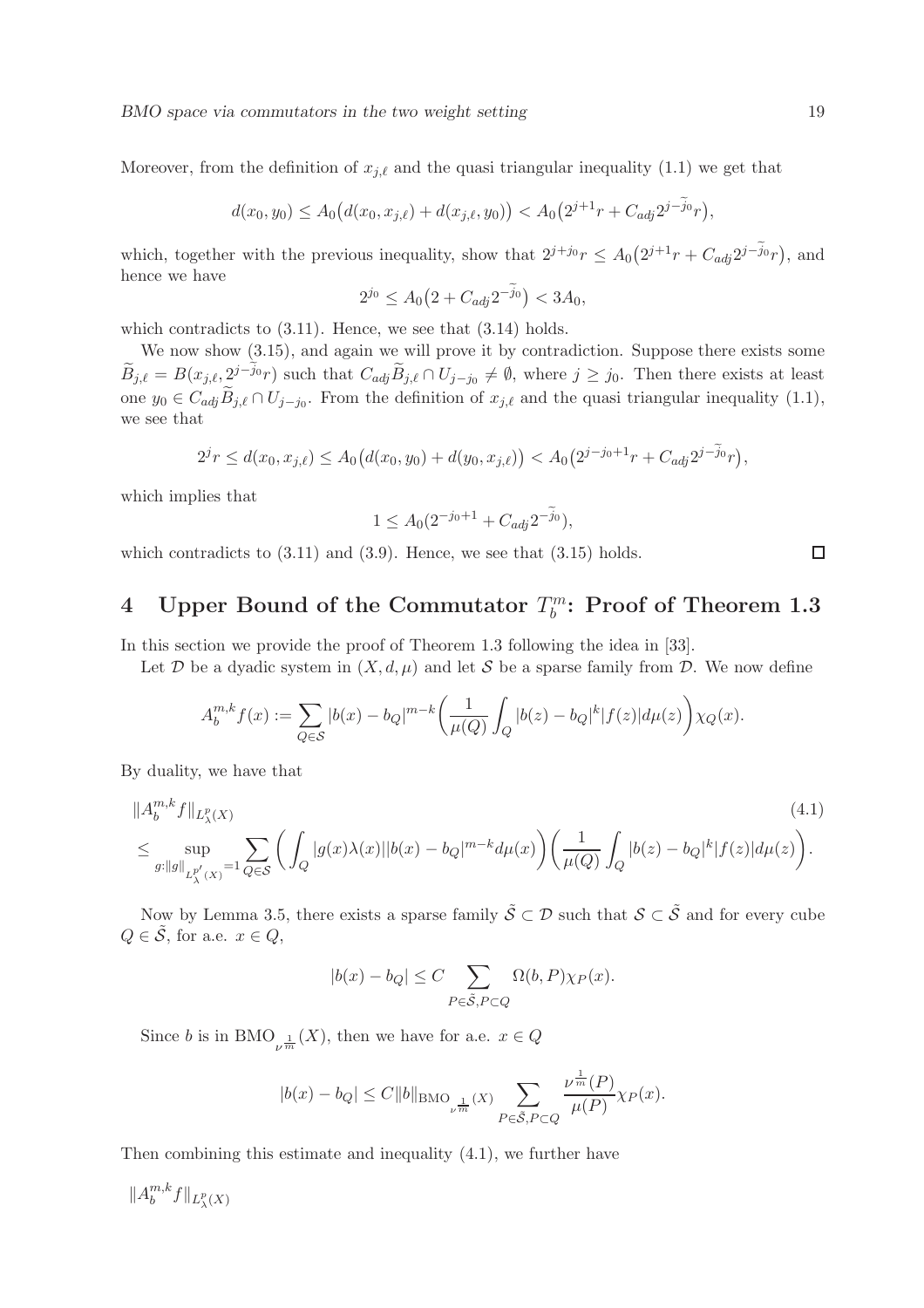20 X. T. Duong, R. Gong, M.-J. S. Kuffner, J. Li, B. D. Wick and D. Yang

$$
\leq C \|b\|_{\text{BMO}_{\nu^{\frac{1}{m}}}(X)}^m \sup_{g: \|g\|_{L^{p'}_\lambda(X)} = 1} \sum_{Q \in \mathcal{S}} \left( \frac{1}{\mu(Q)} \int_Q |g(x) \lambda(x)| \left( \sum_{P \in \tilde{\mathcal{S}}, P \subset Q} \frac{\nu^{\frac{1}{m}}(P)}{\mu(P)} \chi_P(x) \right)^{m-k} d\mu(x) \right) \times \left( \frac{1}{\mu(Q)} \int_Q \left( \sum_{P \in \tilde{\mathcal{S}}, P \subset Q} \frac{\nu^{\frac{1}{m}}(P)}{\mu(P)} \chi_P(x) \right)^k |f(z)| d\mu(z) \right) \mu(Q).
$$

Next, note that for each  $\ell \in \mathbb{N},$  we have

$$
\left(\sum_{P\in\tilde{S},P\subset Q}\frac{\nu^{\frac{1}{m}}(P)}{\mu(P)}\chi_{P}(x)\right)^{\ell} = \sum_{P_1,P_2,\dots,P_{\ell}\in\tilde{S},P_1,P_2,\dots,P_{\ell}\subset Q}\frac{\nu^{\frac{1}{m}}(P_1)}{\mu(P_1)}\cdots\frac{\nu^{\frac{1}{m}}(P_{\ell})}{\mu(P_{\ell})}\chi_{\{P_1\cap\cdots\cap P_{\ell}\}}(x)
$$

$$
\leq \ell! \sum_{P_1,\dots,P_{\ell}\in\tilde{S},P_{\ell}\subset P_{\ell-1}\cdots\subset P_1\subset Q}\frac{\nu^{\frac{1}{m}}(P_1)}{\mu(P_1)}\cdots\frac{\nu^{\frac{1}{m}}(P_{\ell})}{\mu(P_{\ell})}\chi_{P_{\ell}}(x).
$$

Therefore, for an arbitrary function  $h$ , we have

$$
\begin{split} & \int_{Q} |h(x)| \bigg( \sum_{P \in \tilde{\mathcal{S}}, P \subset Q} \frac{\nu^{\frac{1}{m}}(P)}{\mu(P)} \chi_{P}(x) \bigg)^{\ell} d\mu(x) \\ & \leq \ell! \sum_{P_1, \ldots, P_{\ell} \in \tilde{\mathcal{S}}, P_{\ell} \subset P_{\ell-1} \cdots \subset P_1 \subset Q} \frac{\nu^{\frac{1}{m}}(P_1)}{\mu(P_1)} \cdots \frac{\nu^{\frac{1}{m}}(P_{\ell})}{\mu(P_{\ell})} |h|_{P_{\ell}} \mu(P_{\ell}) \\ & \leq C \sum_{P_1, \ldots, P_{\ell-1} \in \tilde{\mathcal{S}}, P_{\ell-1} \subset P_{\ell-2} \cdots \subset P_1 \subset Q} \frac{\nu^{\frac{1}{m}}(P_1)}{\mu(P_1)} \cdots \frac{\nu^{\frac{1}{m}}(P_{\ell-1})}{\mu(P_{\ell-1})} \sum_{P_{\ell} \subset P_{\ell-1}, P_{\ell} \in \tilde{\mathcal{S}}} |h|_{P_{\ell}} \nu^{\frac{1}{m}}(P_{\ell}) \\ & \leq C \sum_{P_1, \ldots, P_{\ell-1} \in \tilde{\mathcal{S}}, P_{\ell-1} \subset P_{\ell-2} \cdots \subset P_1 \subset Q} \frac{\nu^{\frac{1}{m}}(P_1)}{\mu(P_1)} \cdots \frac{\nu^{\frac{1}{m}}(P_{\ell-1})}{\mu(P_{\ell-1})} \int_{P_{\ell-1}} A_{\tilde{\mathcal{S}}}(|h|)(x) \nu^{\frac{1}{m}}(x) d\mu(x) \\ & = C \sum_{P_1, \ldots, P_{\ell-1} \in \tilde{\mathcal{S}}, P_{\ell-1} \subset P_{\ell-2} \cdots \subset P_1 \subset Q} \frac{\nu^{\frac{1}{m}}(P_1)}{\mu(P_1)} \cdots \frac{\nu^{\frac{1}{m}}(P_{\ell-1})}{\mu(P_{\ell-1})} \bigg( A_{\tilde{\mathcal{S}}, \nu^{\frac{1}{m}}}(|h|) \bigg)_{P_{\ell-1}} \mu(P_{\ell-1}), \end{split}
$$

where  $A_{\tilde{S},\nu^{\frac{1}{m}}}(|h|)(x) := A_{\tilde{S}}(|h|)(x)\nu^{\frac{1}{m}}(x)$  and  $A_{\tilde{S}}(h) := \sum_{Q \in \tilde{S}} h_Q \chi_Q$ . By iteration, we obtain that

$$
\int_{Q} |h(x)| \bigg( \sum_{P \in \tilde{\mathcal{S}}, P \subset Q} \frac{\nu^{\frac{1}{m}}(P)}{\mu(P)} \chi_P(x) \bigg)^{\ell} d\mu(x) \le C \int_{Q} A^{\ell}_{\tilde{\mathcal{S}}, \nu^{\frac{1}{m}}}(|h|)(x) d\mu(x),
$$

where  $A^{\ell}$  $\frac{\varepsilon}{\tilde{S}, \nu^{\frac{1}{m}}}$  denotes the  $\ell$ -fold iteration of  $A_{\tilde{S}, \nu^{\frac{1}{m}}}$ . Then we have

$$
\label{eq:bound_hyp} \begin{split} \|A_{b}^{m,k}f\|_{L_{\lambda}^{p}(X)} & \leq C\|b\|_{\operatorname{BMO}_{\nu^{\frac{1}{m}}}(X)}^m \sup_{g: \|g\|_{L_{\lambda}^{p'}(X)}=1} \sum_{Q\in\mathcal{S}} \left(\frac{1}{\mu(Q)}\int_{Q} A^{m-k}_{\tilde{\mathcal{S}},\nu^{\frac{1}{m}}}(|g| \, \lambda)(x) d\mu(x)\right) \\ & \times \left(\frac{1}{\mu(Q)}\int_{Q} A^{k}_{\tilde{\mathcal{S}},\nu^{\frac{1}{m}}}(|f|)(z) d\mu(z)\right) \mu(Q) \\ & \leq C\|b\|_{\operatorname{BMO}_{\nu^{\frac{1}{m}}}(X)}^m \sup_{g: \|g\|_{L_{\lambda}^{p'}(X)}=1} \left(\int_{X} A_{\tilde{\mathcal{S}}}\Big(A^{k}_{\tilde{\mathcal{S}},\nu^{\frac{1}{m}}}(|f|)\Big)(x) A^{m-k}_{\tilde{\mathcal{S}},\nu^{\frac{1}{m}}}(|g| \, \lambda)(x) d\mu(x)\right). \end{split}
$$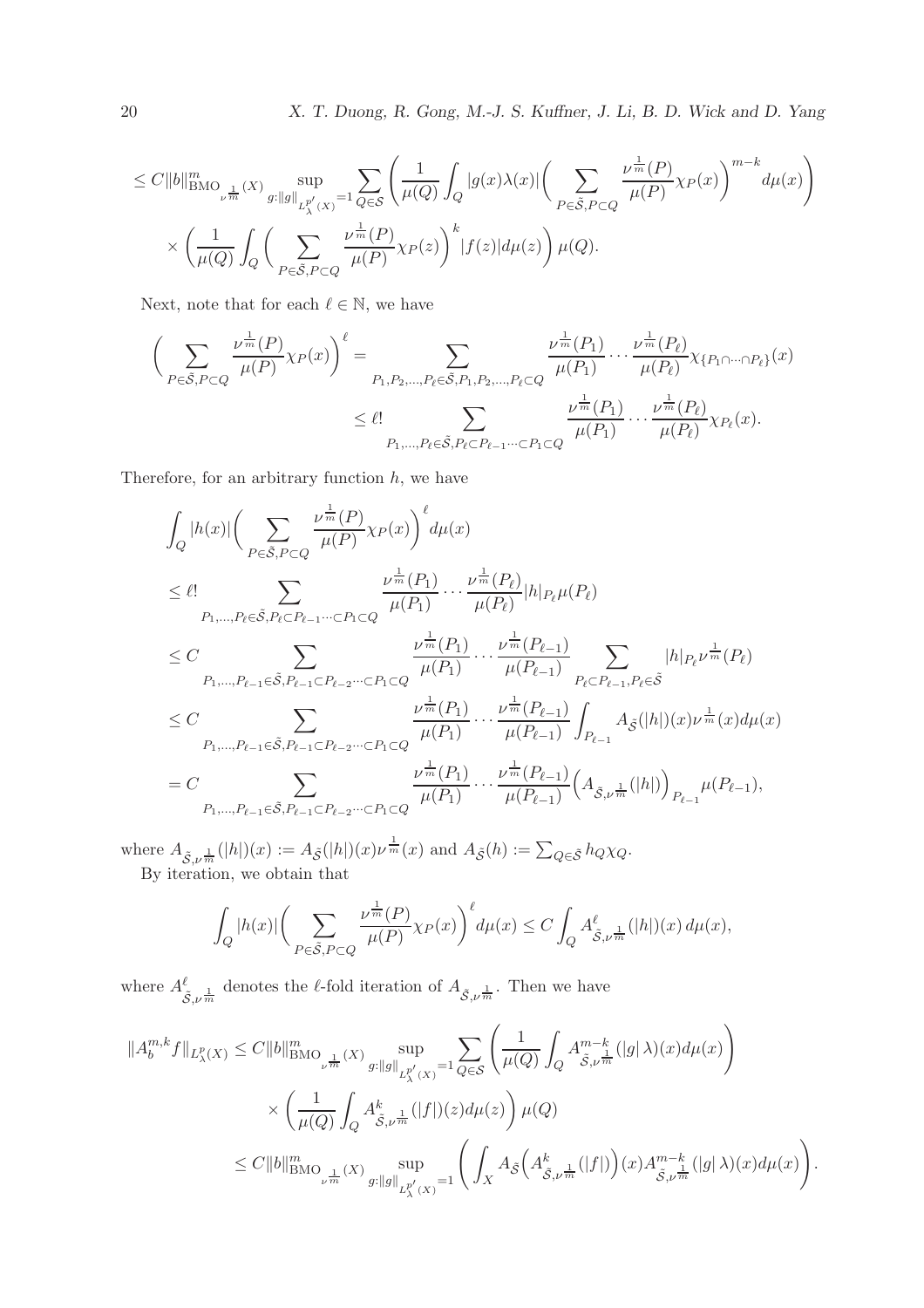Observe that  $A_{\tilde{S}}$  is self-adjoint. We have

$$
\int_X A_{\tilde{\mathcal{S}}}\Big(A_{\tilde{\mathcal{S}},\nu}^k \frac{1}{m}(|f|)\Big)(x)A_{\tilde{\mathcal{S}},\nu}^{m-k}(|g| \lambda)(x)d\mu(x)
$$
\n
$$
= \int_X A_{\tilde{\mathcal{S}}}\Big(A_{\tilde{\mathcal{S}}}\Big(A_{\tilde{\mathcal{S}},\nu}^k \frac{1}{m}(|f|)\Big)\Big)(x)A_{\tilde{\mathcal{S}},\nu}^{m-k-1}(|g| \lambda)(x)d\mu(x)
$$
\n
$$
= \cdots
$$
\n
$$
= \int_X A_{\tilde{\mathcal{S}}}\Big(A_{\tilde{\mathcal{S}},\nu}^m \frac{1}{m}(|f|)\Big)(x)|g(x)| \lambda(x)d\mu(x).
$$

Then from Hölder's inequality, we further have

$$
\|A_{b}^{m,k}f\|_{L_{\lambda}^{p}(X)}
$$
\n
$$
\leq C\|b\|_{\text{BMO}_{\nu^{\frac{1}{m}}}(X)}^m \sup_{g:\|g\|_{L_{\lambda}^{p'}(X)}=1} \left(\int_{X} \left[A_{\tilde{\mathcal{S}}}\left(A_{\tilde{\mathcal{S}},\nu^{\frac{1}{m}}}^{m}(|f|)\right)(x)\right]^{p} \lambda(x)d\mu(x)\right)^{\frac{1}{p}}\|g\|_{L_{\lambda}^{p'}(X)}
$$
\n
$$
\leq C\|b\|_{\text{BMO}_{\nu^{\frac{1}{m}}}(X)}^m |\lambda|_{A_p}^{\max\{1,\frac{1}{p-1}\}}\|A_{\tilde{\mathcal{S}},\nu^{\frac{1}{m}}}^{m}(|f|)\|_{L_{\lambda}^{p}(X)}
$$
\n
$$
= C\|b\|_{\text{BMO}_{\nu^{\frac{1}{m}}}(X)}^m |\lambda|_{A_p}^{\max\{1,\frac{1}{p-1}\}}\|A_{\tilde{\mathcal{S}}}\left(A_{\tilde{\mathcal{S}},\nu^{\frac{1}{m}}}^{m-1}(|f|)\right)\|_{L_{\lambda}^{p}}}{\lambda_{\nu^{\frac{p}{m}}}(X)}
$$
\n
$$
\leq C\|b\|_{\text{BMO}_{\nu^{\frac{1}{m}}}(X)}^m (\lambda)\left([\lambda]_{A_p}[\lambda \cdot \nu^{\frac{p}{m}}]_{A_p}\right)^{\max\{1,\frac{1}{p-1}\}}\|A_{\tilde{\mathcal{S}},\nu^{\frac{1}{m}}}^{m-1} (|f|)\|_{L_{\lambda_{\nu}^{\frac{p}{m}}(X)}^{p}}.
$$

Then by iteration we have that

$$
||A_{b}^{m,k}f||_{L_{\lambda}^{p}(X)} \leq C||b||_{\text{BMO}_{\nu^{\frac{1}{m}}}(X)}^{m} \Big( [\lambda]_{A_{p}} [\lambda \cdot \nu^{\frac{p}{m}}]_{A_{p}} \cdots [\lambda \cdot \nu^{\frac{m_{p}}{m}}]_{A_{p}} \Big)^{\max\{1, \frac{1}{p-1}\}} ||f||_{L_{\lambda \cdot \nu^{\frac{m_{p}}{m}}(X)}^{p}} \leq C||b||_{\text{BMO}_{\nu^{\frac{1}{m}}}(X)}^{m} \Big( [\lambda]_{A_{p}} [\mu]_{A_{p}} \prod_{i=1}^{m-1} [\lambda^{1-\frac{i}{m}} \cdot \nu^{\frac{i}{m}}]_{A_{p}} \Big)^{\max\{1, \frac{1}{p-1}\}} ||f||_{L_{\nu}^{p}(X)}.
$$

We note that by Hölder's inequality we have

$$
\prod_{i=1}^{m-1} [\lambda^{1-\frac{i}{m}} \cdot \nu^{\frac{i}{m}}]_{A_p} \leq \left( [\lambda]_{A_p} [\mu]_{A_p} \right)^{\frac{m-1}{2}}.
$$

As a consequence, we have that

$$
||A_{b}^{m,k}f||_{L_{\lambda}^{p}(X)} \leq C||b||_{\text{BMO}_{\nu^{\frac{1}{m}}}(X)}^{m}\Big([\lambda]_{A_{p}}[\mu]_{A_{p}}\Big)^{\frac{m+1}{2}\cdot\max\{1,\frac{1}{p-1}\}}||f||_{L_{\nu}^{p}(X)}.
$$

#### 5 Lower Bound of the Commutator  $T_h^m$  $\delta_b^m$ : Proof of Theorem 1.4

In this section, we use some ideas from [25, 32, 33] and adapt them to our general setting with the aim to prove Theorem 1.4. To begin with, let  $T$  be the Calderon–Zygmund operator as in Definition 1.1 with the kernel K and  $\omega$  satisfying  $\omega(t) \to 0$  as  $t \to 0$ , and satisfy the homogeneous condition as in (1.6).

We first introduce another version of the homogeneous condition: There exist positive constants  $3 \le A_1 \le A_2$  such that for any ball  $B := B(x_0, r) \subset X$ , there exist balls  $B := B(y_0, r)$ such that  $A_1r \leq d(x_0, y_0) \leq A_2r$ , and for all  $(x, y) \in (B \times \tilde{B})$ ,  $K(x, y)$  does not change sign and

$$
|K(x,y)| \gtrsim \frac{1}{\mu(B)}.\tag{5.1}
$$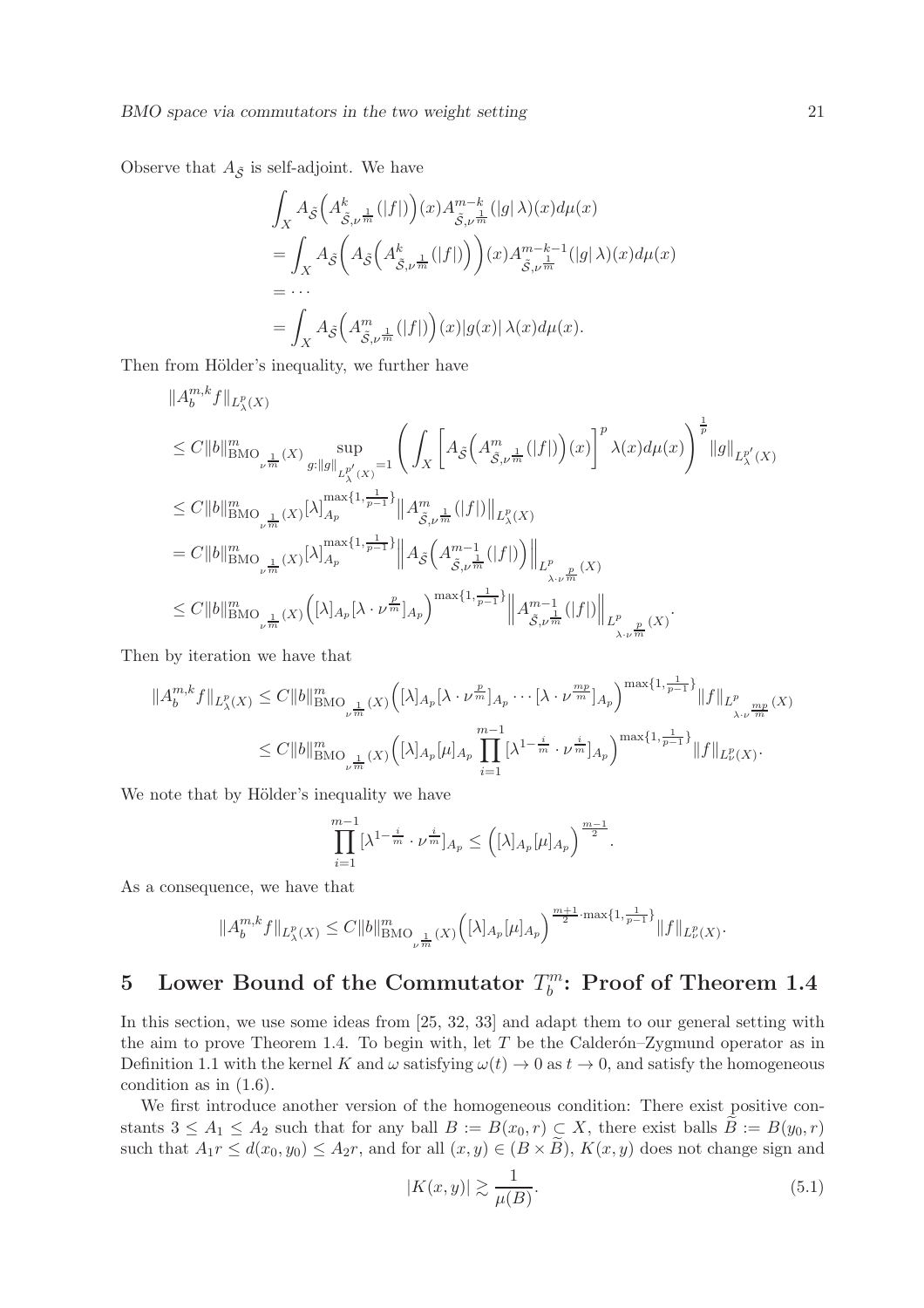If the kernel  $K(x, y) := K_1(x, y) + iK_2(x, y)$  is complex-valued, where  $i^2 = -1$ , then at least one of  $K_i$  satisfies (5.1).

Then we first point out that the homogeneous condition  $(1.6)$  implies  $(5.1)$ .

Proposition 5.1. *Let* T *be the Calder´on–Zygmund operator as in Definition 1.1 with the kernel* K and  $\omega$  *satisfying*  $\omega(t) \to 0$  *as*  $t \to 0$ *, and satisfy the homogeneous condition as in* (1.6). Then T *satisfies* (5.1)*.*

*Proof.* Let T be the Calderón–Zygmund operator as in Definition 1.1 with the kernel K and  $\omega$ satisfying  $\omega(t) \to 0$  as  $t \to 0$ , and satisfy the homogeneous condition as in (1.6). Since  $\omega(t) \to 0$ as  $t \to 0$ , there exists  $\delta \in (0,1)$  such that when  $0 < t < \delta$ ,

$$
\omega(t) < \frac{1}{20 \cdot 3^n \cdot C \cdot C_\mu \cdot c_0},
$$

where  $c_0$  is from (1.6), C is from Definition 1.1 and  $C_\mu$  is from (1.3).

For all numbers A with

$$
A > \max\left\{3, 2 + \frac{1}{\delta}, 2A_0\right\},\tag{5.2}
$$

and for any ball  $B := B(x_0, r) \subset X$ , according to the homogeneous condition (1.6), there exists a point  $y_0 \in B(x_0, \overline{C}Ar) \backslash B(x_0, Ar)$  such that

$$
|K(x_0, y_0)| \ge \frac{1}{c_0 \mu(B(x_0, Ar))}.\tag{5.3}
$$

Next, from the smoothness condition (1.5), we have that for every  $x \in B(x_0, r)$  and  $y \in$  $B(y_0, r),$ 

$$
|K(x,y) - K(x_0, y_0)| \le |K(x,y) - K(x,y_0)| + |K(x,y_0) - K(x_0, y_0)|
$$
  
\n
$$
\le \frac{C}{V(x,y)} \omega \left(\frac{d(y,y_0)}{d(x,y)}\right) + \frac{C}{V(x_0, y_0)} \omega \left(\frac{d(x,x_0)}{d(x_0, y_0)}\right)
$$
  
\n
$$
\le \frac{C}{\mu(B(x_0, (A-2)r))} \omega \left(\frac{r}{(A-2)r}\right) + \frac{C}{\mu(B(x_0, Ar))} \omega \left(\frac{r}{Ar}\right)
$$
  
\n
$$
\le \frac{2C}{\mu(B(x_0, (A-2)r))} \omega \left(\frac{1}{A-2}\right),
$$

where we use the fact that  $\omega(t)$  is increasing. Next, by (1.3), we obtain that

$$
|K(x,y)-K(x_0,y_0)| \leq 2CC_{\mu} \left(\frac{A}{A-2}\right)^n \omega \left(\frac{1}{A-2}\right) \frac{1}{\mu(B(x_0,Ar))} \leq \frac{1}{10c_0\mu(B(x_0,Ar))},
$$

where the last inequality follows from the choice of A as in  $(5.2)$ .

We now fix a positive number  $A_1$  satisfying (5.2) and set  $A_2 := \overline{C}A_1$ .

We first consider the kernel  $K(x, y)$  to be a real-valued function. If  $K(x_0, y_0) > 0$ , then for every  $x \in B(x_0, r)$  and  $y \in B(y_0, r)$  we have that

$$
K(x,y) = K(x_0, y_0) - (K(x_0, y_0) - K(x, y)) \ge K(x_0, y_0) - |K(x, y) - K(x_0, y_0)|
$$
  
\n
$$
\ge \frac{1}{c_0 \mu(B(x_0, Ar))} - \frac{1}{10c_0 \mu(B(x_0, Ar))} > \frac{1}{2c_0 \mu(B(x_0, Ar))}.
$$

Similarly if  $K(x_0, y_0) < 0$ , then every  $x \in B(x_0, r)$  and  $y \in B(y_0, r)$  we have that

$$
K(x, y) < -\frac{1}{2c_0 \mu(B(x_0, Ar))}.
$$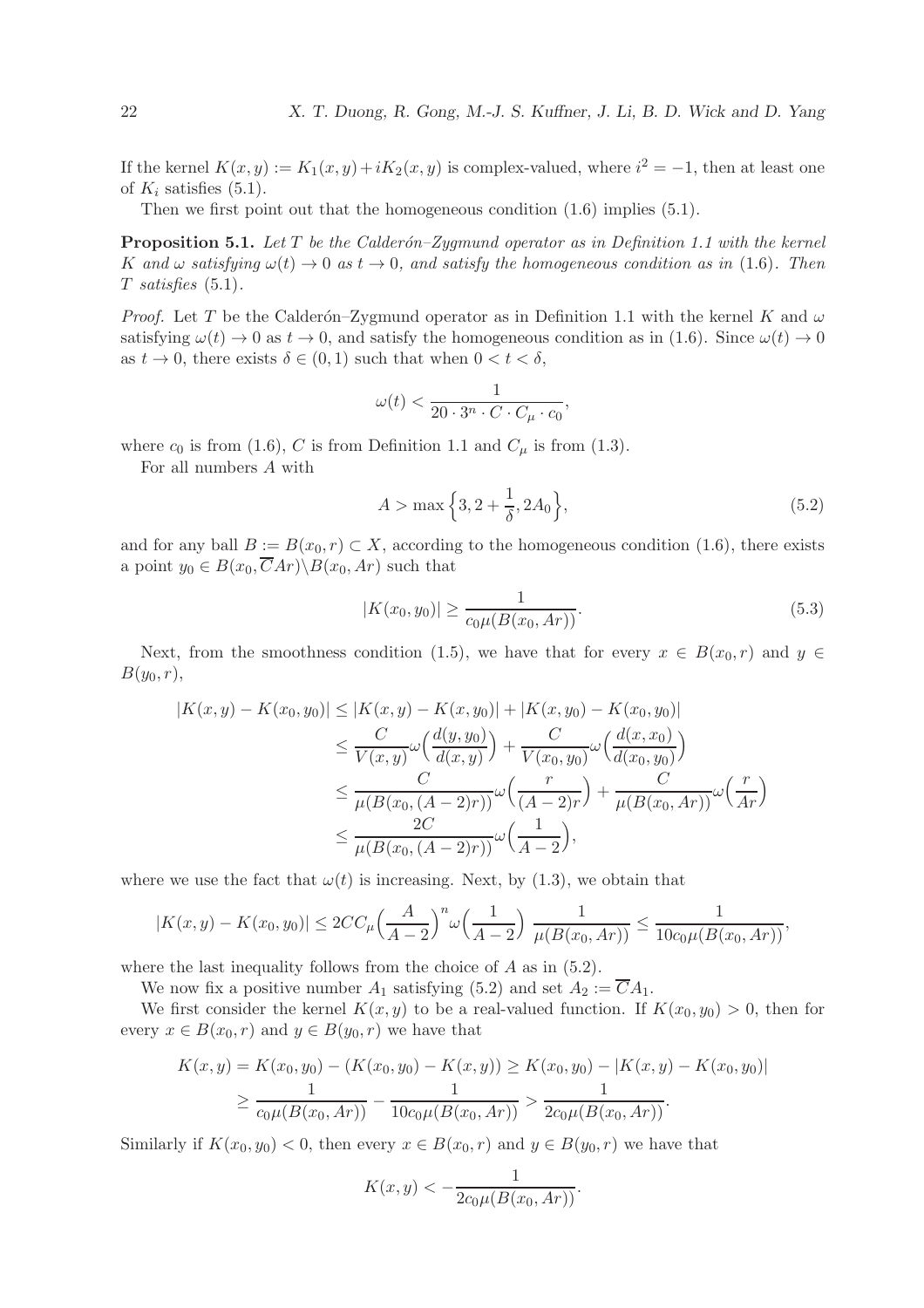Thus, combining these two cases we obtain that (5.1) holds.

Next we consider the kernel  $K(x, y)$  to be a complex function. We write  $K(x, y) = K_1(x, y) +$  $iK_2(x, y)$ , with  $i^2 = -1$ . Then (5.3) implies that

either 
$$
|K_1(x_0, y_0)| \ge \frac{\sqrt{2}}{2c_0\mu(B(x_0, Ar))}
$$
 or  $|K_2(x_0, y_0)| \ge \frac{\sqrt{2}}{2c_0\mu(B(x_0, Ar))}$ .

Suppose  $|K_j(x_0, y_0)| \ge \frac{\sqrt{2}}{2c_0\mu(B(x_0, Ar))}$  for some  $j \in \{1, 2\}$ . If  $K_j(x_0, y_0) > 0$ , then every  $x \in B(x_0, r)$  and  $y \in B(y_0, r)$  we have that

$$
K_j(x, y) = K_j(x_0, y_0) - (K_j(x_0, y_0) - K_j(x, y)) \ge K_j(x_0, y_0) - |K(x, y) - K(x_0, y_0)|
$$
  
\n
$$
\ge \frac{\sqrt{2}}{2c_0\mu(B(x_0, Ar))} - \frac{1}{10c_0\mu(B(x_0, Ar))} > \frac{1}{2c_0\mu(B(x_0, Ar))}.
$$

Similarly if  $K_i(x_0, y_0) < 0$  for some  $j \in \{1, 2\}$ , then every  $x \in B(x_0, r)$  and  $y \in B(y_0, r)$  we have that

$$
K_j(x,y) < -\frac{1}{2c_0\mu(B(x_0,Ar))}.
$$

Thus, (5.1) holds for  $K_i(x, y)$ .

The proof of Proposition 5.1 is complete.

Definition 5.2. *By a median value of a real-valued measurable function* f *over* B *we mean a possibly non-unique, real number*  $\alpha_B(f)$  *such that* 

$$
\mu(\{x \in B : f(x) > \alpha_B(f)\}) \le \frac{1}{2}\mu(B) \text{ and } \mu(\{x \in B : f(x) < \alpha_B(f)\}) \le \frac{1}{2}\mu(B).
$$

It is known that for a given function  $f$  and ball  $B$ , the median value exists and may not be unique; see, for example, [28].

**Lemma 5.3.** Let b be a real-valued measurable function. For any ball B, let  $\widetilde{B}$  be as in (5.1). *Then there exist measurable sets*  $E_1, E_2 \subset B$ *, and*  $F_1, F_2 \subset \widetilde{B}$ *, such that* 

- (i)  $B = E_1 \cup E_2$ ,  $\widetilde{B} = F_1 \cup F_2$  and  $\mu(F_i) \ge \frac{1}{2}$  $\frac{1}{2}\mu(B), i = 1, 2;$
- (ii)  $b(x) b(y)$  does not change sign for all  $(x, y)$  in  $E_i \times F_i$ ,  $i = 1, 2;$

(iii) 
$$
|b(x) - \alpha_{\widetilde{B}}(b)| \le |b(x) - b(y)| \text{ for all } (x, y) \text{ in } E_i \times F_i, i = 1, 2.
$$

*Proof.* For the given balls B and  $\tilde{B}$ , following the idea in [33, Proposition 3.1] we set

$$
F_1 := \{ y \in \tilde{B} : b(y) \le \alpha_{\tilde{B}}(b) \} \quad \text{and} \quad F_2 := \{ y \in \tilde{B} : b(y) \ge \alpha_{\tilde{B}}(b) \}.
$$

Moreover, we define

$$
E_1 := \{ x \in B : b(x) \ge \alpha_{\widetilde{B}}(b) \} \quad \text{and} \quad E_2 := \{ x \in B : b(x) \le \alpha_{\widetilde{B}}(b) \}
$$

Then by Definition 5.2, we see that  $\mu(F_i) \geq \frac{1}{2}$  $\frac{1}{2}\mu(B), i = 1, 2.$  Moreover, for  $(x, y) \in E_i \times F_i$ ,  $i = 1, 2,$ 

$$
|b(x) - b(y)| = |b(x) - \alpha_{\widetilde{B}}(b) + \alpha_{\widetilde{B}}(b) - b(y)|
$$
  
= 
$$
|b(x) - \alpha_{\widetilde{B}}(b)| + |\alpha_{\widetilde{B}}(b) - b(y)| \ge |b(x) - \alpha_{\widetilde{B}}(b)|.
$$

This finishes the proof of Lemma 5.3.

 $\Box$ 

 $\Box$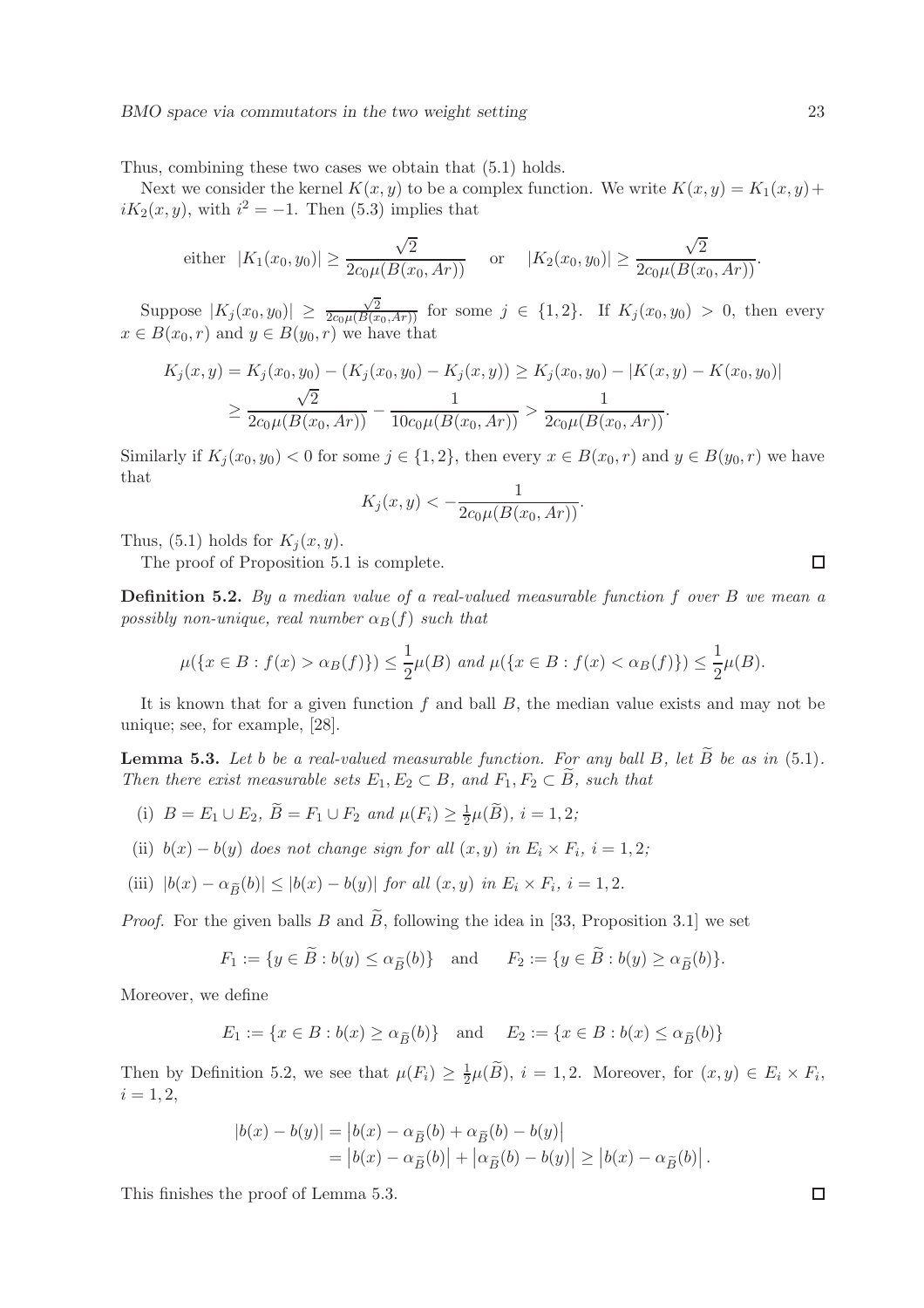We now return to the proof of Theorem 1.4, following the approach and method in [33].

*Proof of Theorem 1.4.* For given  $b \in L^1_{loc}(X)$  and for any ball B, let  $\Omega(b, B)$  be the oscillation as in  $(3.1)$ . Under the assumptions of Theorem 1.4, we will show that for any ball  $B$ ,

$$
\Omega(b, B) \lesssim \frac{\nu^{\frac{1}{m}}(B)}{\mu(B)}.\tag{5.4}
$$

Without loss of generality, we assume that  $K(x, y)$  is real-valued. Let B be a ball. We apply the assumption (5.1) and Lemma 5.3 to get sets  $E_i, F_i, i = 1, 2$ .

On the one hand, by Lemma 5.3 and (5.1), we have that for  $f_i := \chi_{F_i}, i = 1, 2$ ,

$$
\frac{1}{\mu(B)} \sum_{i=1}^{2} \int_{B} |T_{b}^{m} f_{i}(x)| d\mu(x) \ge \frac{1}{\mu(B)} \sum_{i=1}^{2} \int_{E_{i}} |T_{b}^{m} f_{i}(x)| d\mu(x)
$$
\n
$$
= \frac{1}{\mu(B)} \sum_{i=1}^{2} \int_{E_{i}} \int_{F_{i}} |b(x) - b(y)|^{m} |K(x, y)| d\mu(y) d\mu(x)
$$
\n
$$
\ge \frac{1}{\mu(B)} \sum_{i=1}^{2} \int_{E_{i}} \int_{F_{i}} \frac{|b(x) - \alpha_{\tilde{B}}(b)|^{m}}{\mu(B)} d\mu(y) d\mu(x)
$$
\n
$$
\ge \frac{1}{\mu(B)} \int_{B} |b(x) - \alpha_{\tilde{B}}(b)|^{m} d\mu(x)
$$
\n
$$
\ge \Omega(b; B)^{m}.
$$

On the other hand, from Hölder's inequality and the boundedness of  $T_b^m$ , we deduce that

$$
\frac{1}{\mu(B)} \sum_{i=1}^{2} \int_{B} |T_{b}^{m} f_{i}(x)| d\mu(x)
$$
\n
$$
\leq \frac{1}{\mu(B)} \sum_{i=1}^{2} \left[ \int_{B} |T_{b}^{m} f_{i}(x)|^{p} \lambda_{2}(x) d\mu(x) \right]^{1/p} \left( \int_{B} \lambda_{2}(x)^{-\frac{1}{p-1}} d\mu(x) \right)^{1/p'}
$$
\n
$$
\lesssim \frac{1}{\mu(B)} \sum_{i=1}^{2} [\lambda_{1}(F_{i})]^{1/p} \left( \int_{B} \lambda_{2}(x)^{-\frac{1}{p-1}} d\mu(x) \right)^{1/p'}
$$
\n
$$
\lesssim \frac{1}{\mu(B)} [\lambda_{1}(B)]^{1/p} \left( \int_{B} \lambda_{2}(x)^{-\frac{1}{p-1}} d\mu(x) \right)^{1/p'}
$$
\n
$$
\lesssim \frac{1}{\mu(B)} [\lambda_{1}(B)]^{1/p} \left( \int_{B} \lambda_{2}(x)^{-\frac{1}{p-1}} d\mu(x) \right)^{1/p'},
$$

where in the last inequality, we use the fact that  $K_1r_B \leq d(x_B, x_{\widetilde{B}}) \leq K_2r_B$  and  $\lambda_1 \in A_p$ .

Combining the two inequalities above and invoking  $\lambda_i \in A_p$ , we conclude that

$$
\Omega(b,B)^m \lesssim \frac{1}{\mu(B)} [\lambda_1(B)]^{1/p} \left( \int_B \lambda_2(x)^{-\frac{1}{p-1}} d\mu(x) \right)^{1/p'} \lesssim \left( \frac{\nu^{\frac{1}{m}}(B)}{\mu(B)} \right)^m,
$$

where the last inequality follows from the argument as in the proof of Theorem 1.1 in [33], by using (2.5). Thus, (5.4) holds and hence, the proof of Theorem 1.4 is complete. $\Box$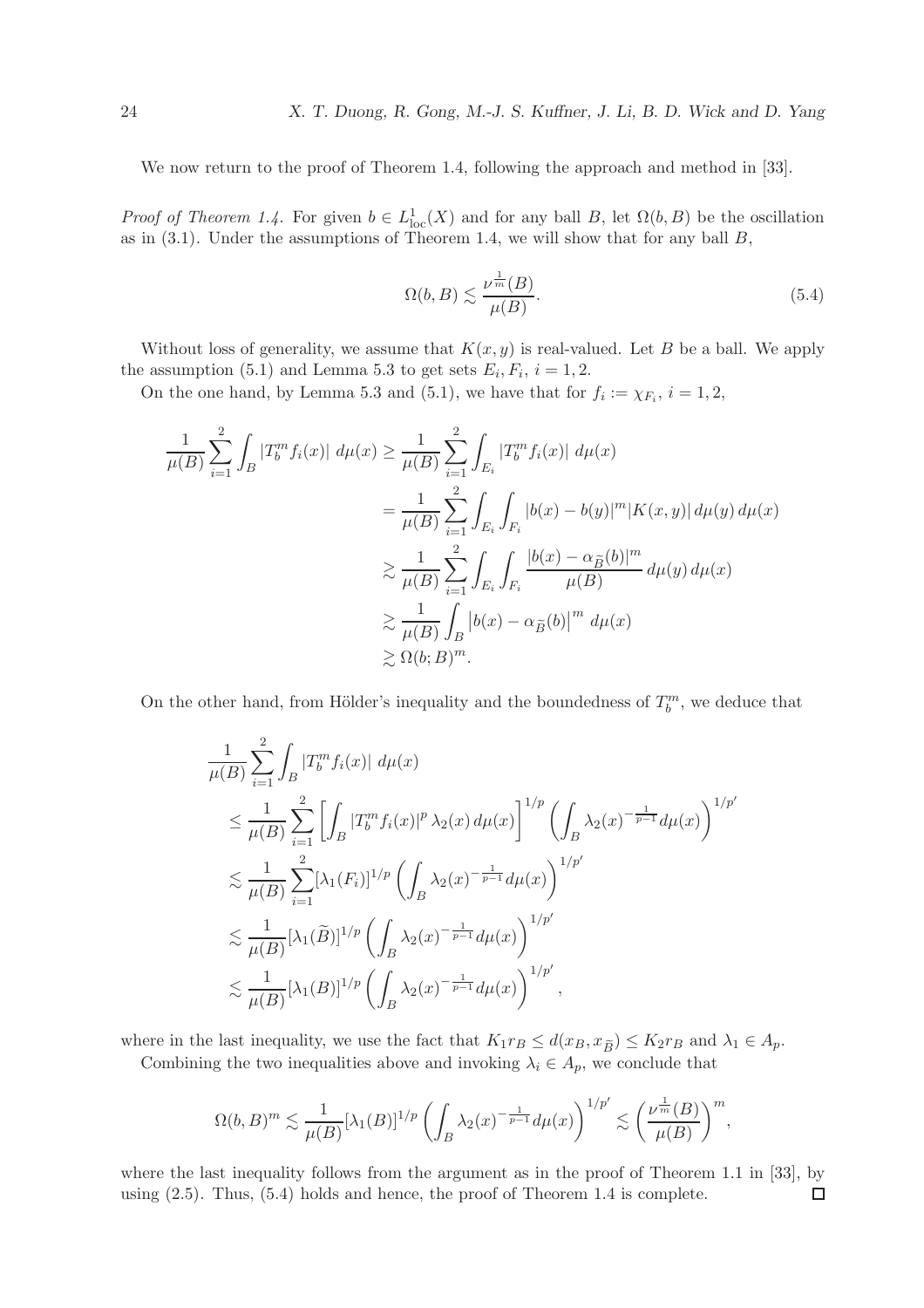# 6 Weighted Hardy space, Duality and Weak Factorisation: Proof of Theorem 1.5

In this section we study the weighted Hardy, BMO spaces and duality, as well as their dyadic versions on spaces of homogeneous type.

# 6.1 Dyadic Littlewood–Paley Square Function

Following the form in [21] we now introduce the dyadic Littlewood–Paley square function on spaces of homogeneous type.

**Definition 6.1.** *Given a dyadic grid*  $\mathscr{D}$  *on* X, the dyadic square function  $S_{\mathscr{D}}$  is defined by:

$$
S_{\mathscr{D}}f := \bigg[\sum_{Q \in \mathscr{D}} \sum_{\epsilon=1}^{M_Q-1} |\langle f, h_Q^{\epsilon} \rangle|^2 \frac{\chi_Q}{\mu(Q)}\bigg]^{\frac{1}{2}}.
$$

Our main result in this subsection is:

**Theorem 6.2.** *Suppose*  $1 < p < \infty$  *and*  $w \in A_p$ *. Then we have* 

$$
||S_{\mathscr{D}}f||_{L_w^p(X)} \leq C_p[w]_{A_p}^{\max\{1,\frac{1}{p-1}\}} ||f||_{L_w^p(X)}.
$$

We prove this theorem by following the idea in [42, Theorem 3.1 and Corollary 3.2]. To begin with, we first introduce an auxiliary lemma.

**Lemma 6.3.** *Let* w *be an*  $A_2$  *weight in*  $(X, \rho, \mu)$ *. Then* 

$$
\sum_{Q\in\mathscr{D}}\sum_{\epsilon=1}^{M_Q-1}|\langle f,h_Q^{\epsilon}\rangle|^2\frac{1}{\langle w\rangle_Q}\lesssim [w]_{A_2}\|f\|_{L^2_{w^{-1}}(X)}^2 \quad \text{for all } f\in L^2_{w^{-1}}(X),
$$

where  $\langle w \rangle_Q := \frac{1}{\mu(Q)} \int_Q w(x) d\mu(x)$ .

*Proof.* Recall from [29], we have  $h_Q^{\epsilon} = a_{\epsilon} \chi_{Q_{\epsilon}} - b_{\epsilon} \chi_{E_{\epsilon+1}}$ , where

$$
a_{\epsilon} := \sqrt{\frac{\mu(E_{\epsilon+1})}{\mu(Q_{\epsilon})\mu(E_{\epsilon})}}, \quad b_{\epsilon} := \sqrt{\frac{\mu(Q_{\epsilon})}{\mu(E_{\epsilon})\mu(E_{\epsilon+1})}} \quad \text{ and } \quad E_{\epsilon} = Q_{\epsilon} \cup E_{\epsilon+1},
$$

where  $Q_{\epsilon}$  and  $E_{\epsilon+1}$  are disjoint. Now we introduce the weighted Haar system  $\{h_Q^{w,\epsilon}$  $Q^{\circ}$ }1≤ $\epsilon$ ≤M $_Q$ −1, $Q \in \mathscr{D}$ in  $L_w^2(X)$ , where

$$
h_Q^{w,\epsilon} := \frac{1}{\sqrt{w(E_{\epsilon})}} \Big( \frac{\sqrt{w(E_{\epsilon+1})}}{\sqrt{w(Q_{\epsilon})}} \chi_{Q_{\epsilon}} - \frac{\sqrt{w(Q_{\epsilon})}}{\sqrt{w(E_{\epsilon+1})}} \chi_{E_{\epsilon+1}} \Big).
$$

Note that when  $w = 1$ , we have

$$
h_Q^{1,\epsilon}:=h_Q^{\epsilon}=\frac{1}{\sqrt{\mu(E_{\epsilon})}}\Big(\frac{\sqrt{\mu(E_{\epsilon+1})}}{\sqrt{\mu(Q_{\epsilon})}}\chi_{Q_{\epsilon}}-\frac{\sqrt{\mu(Q_{\epsilon})}}{\sqrt{\mu(E_{\epsilon+1})}}\chi_{E_{\epsilon+1}}\Big).
$$

We set

$$
h^1_{E_\epsilon}:=\frac{\chi_{E_\epsilon}}{\mu(E_\epsilon)},
$$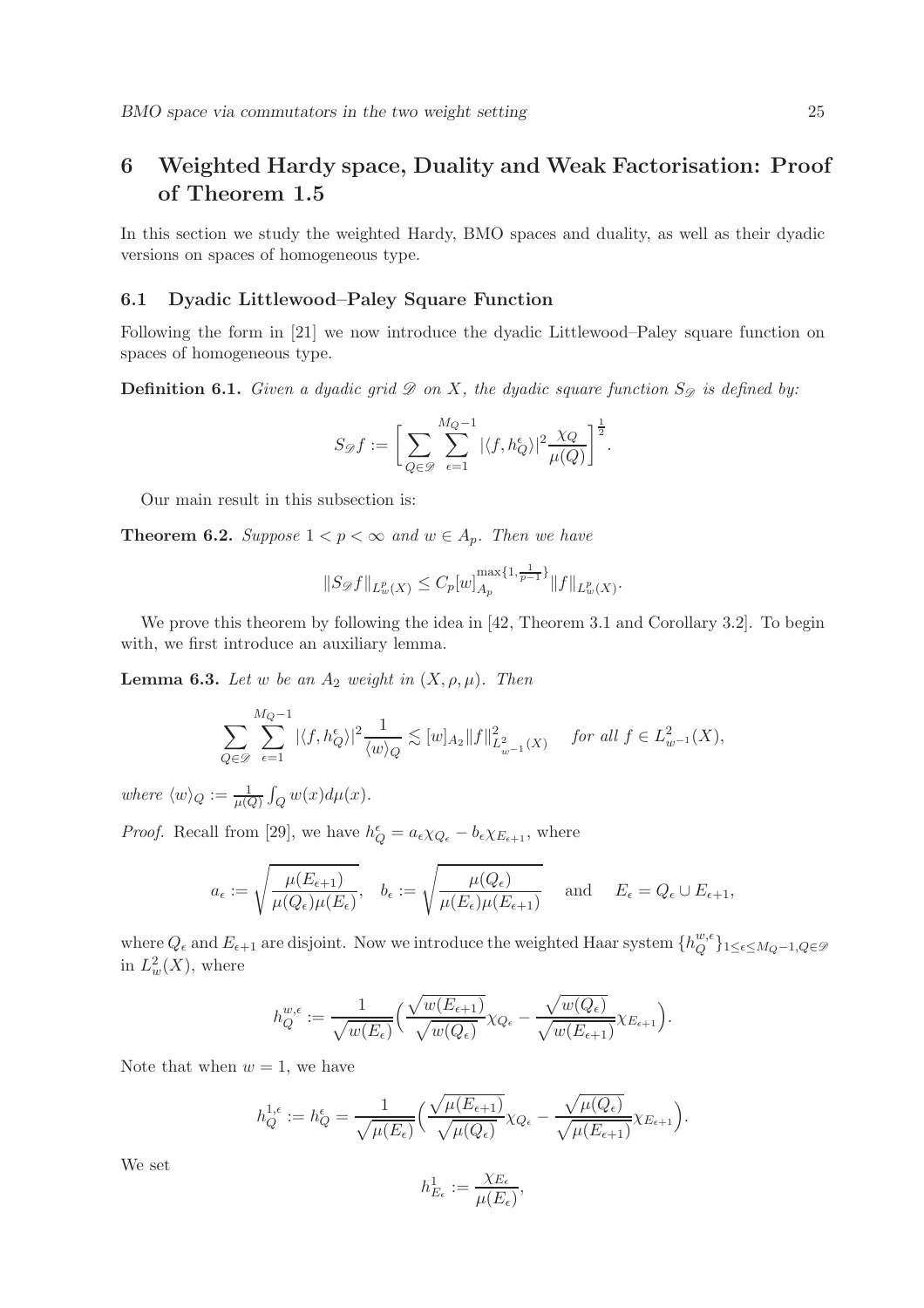and write  $h_Q^{\epsilon} = C_Q(w, \epsilon) h_Q^{w, \epsilon} + D_Q(w, \epsilon) h_{E_{\epsilon}}^1$ .

It is easy to see that  $\int_Q h_Q^{w,\epsilon}$  $Q^{w,\epsilon}dw = 0$  and  $\int_Q (h_Q^{w,\epsilon})$  $_{Q}^{w,\epsilon}$ <sup>2</sup> $dw = 1$ . This implies

$$
D_Q(w, \epsilon) = \frac{\hat{w}(Q, \epsilon)}{\langle w \rangle_{E_{\epsilon}}}, \text{ where } \hat{w}(Q, \epsilon) := \langle w, h_Q^{\epsilon} \rangle
$$

and, after some computation,

$$
C_Q(w,\epsilon)^2 = \frac{\mu(E_{\epsilon+1})}{\mu(E_{\epsilon})} \langle w \rangle_{Q_{\epsilon}} + \frac{\mu(Q_{\epsilon})}{\mu(E_{\epsilon})} \langle w \rangle_{E_{\epsilon+1}} - \frac{\mu(E_{\epsilon+1})}{\mu(E_{\epsilon})} \frac{w(Q_{\epsilon})}{w(E_{\epsilon})} \langle w \rangle_{Q_{\epsilon}} -\frac{\mu(Q_{\epsilon})}{\mu(E_{\epsilon})} \frac{w(E_{\epsilon+1})}{w(E_{\epsilon})} \langle w \rangle_{E_{\epsilon+1}} + 2 \frac{w(E_{\epsilon+1})}{w(E_{\epsilon})} \frac{w(Q_{\epsilon})}{\mu(E_{\epsilon})}.
$$

Note that it doesn't really matter what  $C_Q(w, \epsilon)$  really is as long as we have some nice bound for it. In fact, from Lemma 4.6 in [29], we have that

$$
C_Q(w,\epsilon)^2 \leq \frac{\mu(E_{\epsilon+1})}{\mu(E_{\epsilon})} \langle w \rangle_{Q_{\epsilon}} + \frac{\mu(Q_{\epsilon})}{\mu(E_{\epsilon})} \langle w \rangle_{E_{\epsilon+1}} \lesssim \frac{w(Q_{\epsilon}) + w(E_{\epsilon+1})}{\mu(E_{\epsilon})} = \langle w \rangle_{E_{\epsilon}} \lesssim \langle w \rangle_Q,
$$

which implies that  $C_Q(w, \epsilon)^2 \langle w \rangle_Q^{-1} \lesssim 1$ .

Now,

$$
\sum_{Q \in \mathcal{D}} \sum_{\epsilon=1}^{M_Q-1} \langle w \rangle_Q^{-1} |\langle f, h_Q^{\epsilon} \rangle|^2 = \sum_{Q \in \mathcal{D}} \sum_{\epsilon=1}^{M_Q-1} \langle w \rangle_Q^{-1} |\langle f, C_Q(w, \epsilon) h_Q^{w, \epsilon} + D_Q(w, \epsilon) h_{E_{\epsilon}}^1 \rangle|^2
$$
  
\n
$$
= \sum_{Q \in \mathcal{D}} \sum_{\epsilon=1}^{M_Q-1} \langle w \rangle_Q^{-1} |C_Q(w, \epsilon) \langle f, h_Q^{w, \epsilon} \rangle + D_Q(w, \epsilon) \langle f, h_{E_{\epsilon}}^1 \rangle|^2
$$
  
\n
$$
= \sum_{Q \in \mathcal{D}} \sum_{\epsilon=1}^{M_Q-1} \langle w \rangle_Q^{-1} C_Q(w, \epsilon)^2 |\langle f, h_Q^{w, \epsilon} \rangle|^2
$$
  
\n
$$
+ 2 \sum_{Q \in \mathcal{D}} \sum_{\epsilon=1}^{M_Q-1} \langle w \rangle_Q^{-1} C_Q(w, \epsilon) D_Q(w, \epsilon) \langle f, h_Q^{w, \epsilon} \rangle \langle f, h_{E_{\epsilon}}^1 \rangle
$$
  
\n
$$
+ \sum_{Q \in \mathcal{D}} \sum_{\epsilon=1}^{M_Q-1} \langle w \rangle_Q^{-1} D_Q(w, \epsilon)^2 |\langle f, h_{E_{\epsilon}}^1 \rangle|^2
$$
  
\n
$$
=: S_1 + S_2 + S_3.
$$

 $S_2$  can be bounded by  $\sqrt{S_1}\sqrt{S_3}$ , so it suffices to bound  $S_1$  and  $S_3$ . By using the bound on  $C_Q(w, \epsilon)$ , we have

$$
S_1 \lesssim \sum_{Q \in \mathscr{D}} \sum_{\epsilon=1}^{M_Q-1} |\langle f, h_Q^{w,\epsilon} \rangle|^2 = \sum_{Q \in \mathscr{D}} \sum_{\epsilon=1}^{M_Q-1} |\langle w^{-1}f, h_Q^{w,\epsilon} \rangle_{L^2_w(X)}|^2 \le ||f||^2_{L^2_{w^{-1}}(X)}.
$$

On the other hand,

$$
S_3 = \sum_{Q \in \mathscr{D}} \sum_{\epsilon=1}^{M_Q-1} \langle w \rangle_Q^{-1} D_Q(w, \epsilon)^2 |\langle f, h_{E_{\epsilon}}^1 \rangle|^2 = \sum_{Q \in \mathscr{D}} \sum_{\epsilon=1}^{M_Q-1} D_Q(w, \epsilon)^2 \langle f \rangle_{E_{\epsilon}}^2 \langle w \rangle_Q^{-1}.
$$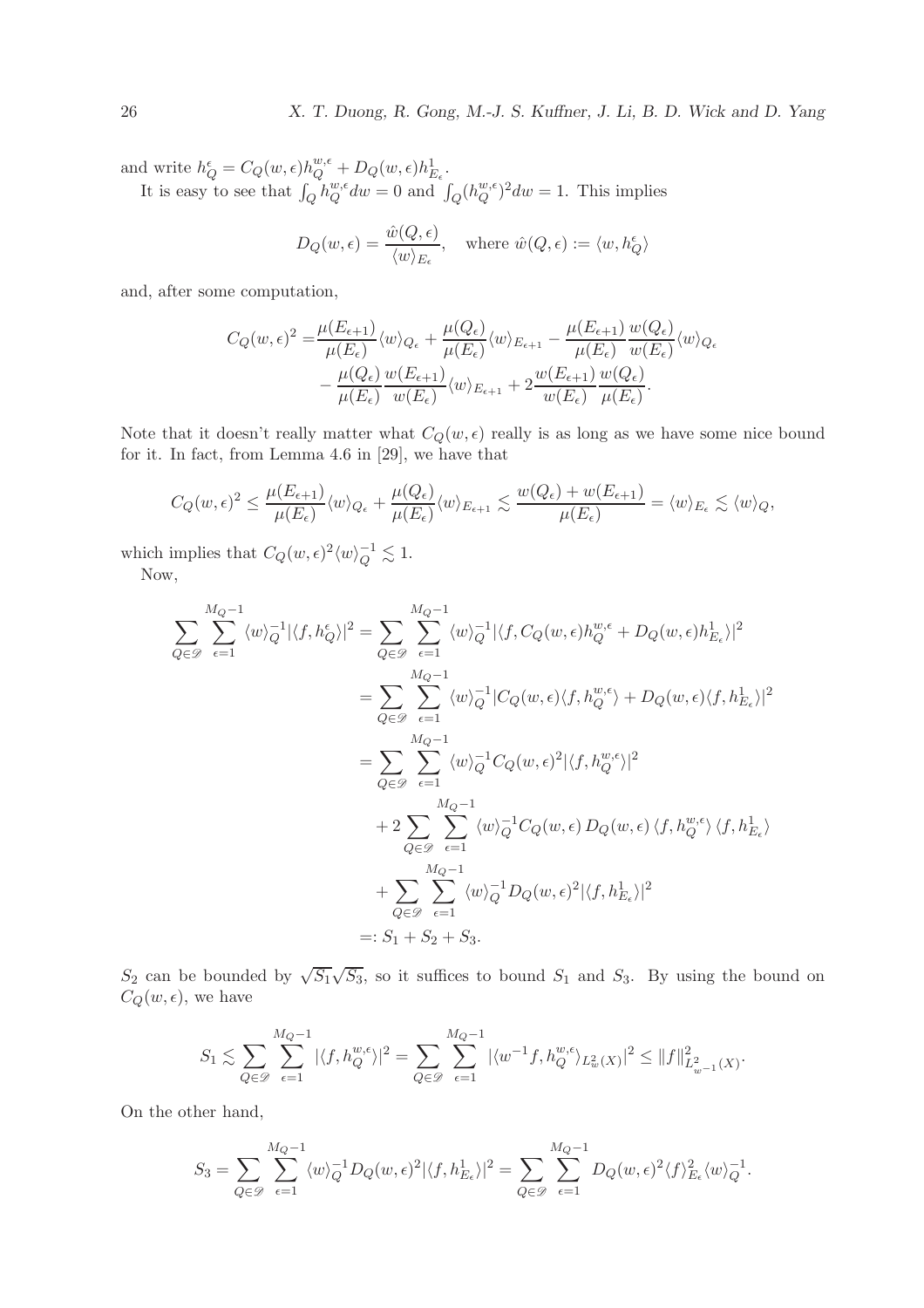Now,

$$
\frac{1}{\mu(E_{\epsilon})} \sum_{R \subseteq Q} \sum_{\eta: E_{\eta} \subseteq E_{\epsilon}} D_R(w, \eta)^2 \langle w \rangle_R^{-1} \langle w \rangle_{E_{\eta}}^2 = \frac{1}{\mu(E_{\epsilon})} \sum_{R \subseteq Q} \sum_{\eta: E_{\eta} \subseteq E_{\epsilon}} \frac{\hat{w}(R, \eta)^2}{\langle w \rangle_{E_{\eta}}^2} \langle w \rangle_R^{-1} \langle w \rangle_{E_{\eta}}^2
$$
  

$$
\lesssim \frac{1}{\mu(E_{\epsilon})} \sum_{R \subseteq Q} \sum_{\eta: E_{\eta} \subseteq E_{\epsilon}} \hat{w}(R, \eta)^2 \langle w \rangle_R^{-1}
$$
  

$$
\lesssim [w]_{A_2} \langle w \rangle_{E_{\epsilon}},
$$

where the last inequality follows from a Bellman function technique that can be found in [6]. Thus, by adopting the remark of Treil in [45, Section 5] on the dyadic Carleson Embedding Theorem on a general space of homogeneous type, we get:

$$
S_3 = \sum_{Q \in \mathscr{D}} \sum_{\epsilon=1}^{M_Q - 1} D_Q(w, \epsilon)^2 \langle f \rangle_{E_\epsilon}^2 \langle w \rangle_Q^{-1} \lesssim [w]_{A_2} || f w^{-\frac{1}{2}} ||_{L^2(X)}^2.
$$

The proof of Lemma 6.3 is complete.

*Proof of Theorem 6.2.* Suppose  $w \in A_2$ . Following the argument in the proof of Theorem 3.1 in [42], we obtain that the Lemma 6.3 above implies that

$$
||f||_{L_w^2(X)} \lesssim [w]_{A_2}^{\frac{1}{2}} ||S_{\mathscr{D}}f||_{L_w^2(X)},
$$

where the implicit constant is independent of  $f$  and  $w$ .

Then following the argument in the proof of Corollary 3.2 in [42], we obtain that

$$
||S_{\mathscr{D}}f||_{L^2_w(X)} \lesssim [w]_{A_2} ||f||_{L^2_w(X)}.
$$

Next, by the sharp form of Rubio de Francia's extrapolation theorem (due to Dragicević, Grafakos, Pereyra and Petermichl [12] in the Euclidean space and due to Anderson and Damián [1] on spaces of homogeneous type), this implies the corresponding weighted  $L^p$  bound

$$
||S_{\mathscr{D}}f||_{L^p_w(X)} \leq C_p[w]_{A_p}^{\max\{1,\frac{1}{p-1}\}}||f||_{L^p_w(X)}.
$$

The proof of Theorem 6.2 is complete.

#### 6.2 Weighted Hardy Spaces, Duality and Weak Factorisation

We now introduce the atoms for the weighted Hardy space.

**Definition 6.4.** *Suppose*  $w \in A_2$ *. A function* a *is called* a  $(1, 2)$ *-atom, if there exists* a ball  $B \subset X$  *such that* 

(1) supp(a) 
$$
\subset B
$$
; (2)  $\int_B a(x) d\mu(x) = 0$ ; (3)  $||a||_{L^2_w(B)} \leq [w(B)]^{-\frac{1}{2}}$ .

**Definition 6.5.** Suppose  $w \in A_2$ . A function f is said to belong to the Hardy space  $H^1_{w,2}(X)$ , *if*  $f = \sum_{j=1}^{\infty} \lambda_j a_j$  *with*  $\sum_{j=1}^{\infty} |\lambda_j| < \infty$  *and*  $a_j$  *is a* (1, 2)*-atom for each j. Moreover, the norm* of f on  $H_{w,2}^1(X)$  is defined by  $||f||_{H_{w,2}^1(X)} = \inf \left\{ \sum_{j=1}^{\infty} |\lambda_j| \right\}$ , where the infimum is taken over *all possible decompositions of* f *as above.*

 $\Box$ 

 $\Box$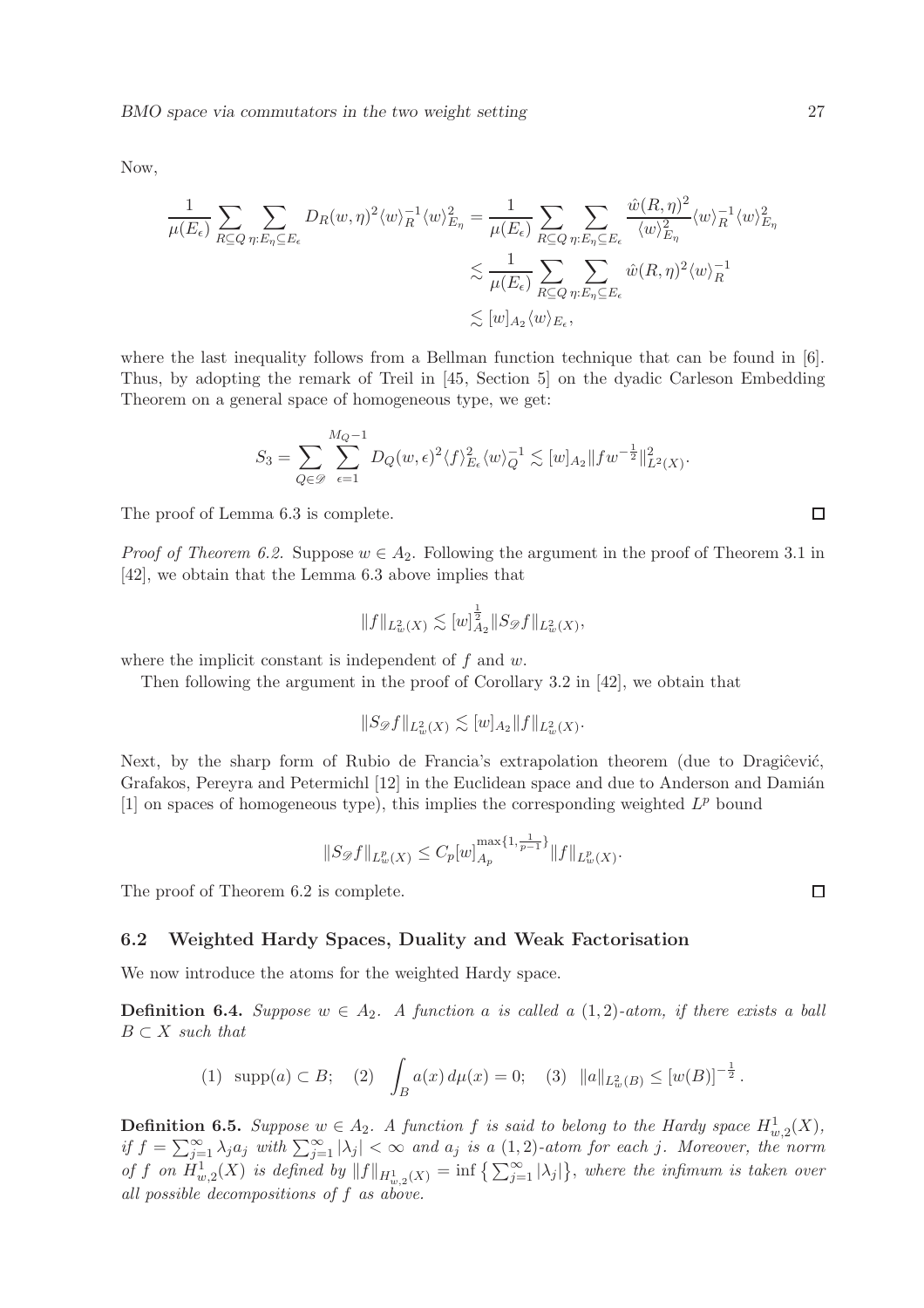We then have the duality between the weighted Hardy space and weighted BMO. We point out that for the sake of simplicity, we obtain this result for  $p = 2$ . For the Euclidean version of duality of weighted Hardy and BMO spaces, we refer to [13, Section 4] for the full range of  $p \in [1, 2].$ 

**Theorem 6.6.** Suppose  $w \in A_2$ . Then we have  $(H_{w,2}^1(X))' = \text{BMO}_w(X)$ .

*Proof.* To prove  $\text{BMO}_w(X) \subset (H^1_{w,p}(X))'$ , for any  $g \in \text{BMO}_w(X)$ , let

$$
\ell_g(a) = \int_X a(x)g(x)d\mu(x),
$$

where *a* is an atom as in Definition 6.4.

Assume that a is supported in a ball  $B \subset X$ . Then by Hölder's inequality and  $w \in A_2$ , we see that

$$
\left| \int_X g(x) a(x) d\mu(x) \right| = \left| \int_B [g(x) - g_B] a(x) d\mu(x) \right|
$$
  
\n
$$
\leq \left[ \int_B |g(x) - g_B|^2 w^{-1}(x) d\mu(x) \right]^{\frac{1}{2}} \left[ \int_B |a(x)|^2 w(x) d\mu(x) \right]^{\frac{1}{2}}
$$
  
\n
$$
\leq \left[ \frac{1}{w(B)} \int_B |g(x) - g_B|^2 w^{-1}(x) d\mu(x) \right]^{\frac{1}{2}}
$$
  
\n
$$
\leq C ||g||_{\text{BMO}_w(X)}.
$$

Thus  $\ell_g$  can be extended to a bounded linear functional on  $H^1_{w,2}(X)$ .

Conversely, assume that  $\ell \in (H^1_{w,p}(X))'$ . For any ball  $B \subset X$ , let

$$
L_{0,w}^{2}(B) = \left\{ f \in L_{w}^{2}(B) : \text{supp}(f) \subset B, \int_{B} f(x) d\mu(x) = 0 \right\}.
$$

Then we see that for any  $f \in L^2_{0,w}(B)$ ,  $a := \frac{1}{[w(B)]^{\frac{1}{2}} \|f\|_{L^2_w(B)}}$  $f$  is an atom as in Definition 6.4. This implies that

$$
|\ell(a)| \leq ||\ell|| ||a||_{H^1_{w,2}(X)} \leq ||\ell||.
$$

Moreover, we see that

$$
|\ell(f)| \leq ||\ell|| [w(B)]^{\frac{1}{2}} ||f||_{L^2_w(B)}.
$$

From the Riesz Representation theorem, there exists  $[\varphi] \in [L^2_{0,w}(B)]^* = L^2_{w^{-1}}(B)/\mathbb{C}$ , and  $\varphi \in$ [ $\varphi$ ], such that for any  $f \in L^2_{0,w}(B)$ ,

$$
\ell(f) = \int_B f(x)\varphi(x) \, d\mu(x)
$$

and

$$
\|[\varphi]\| = \inf_c \|\varphi + c\|_{L^2_{w^{-1}}(B)} \le \|\ell\| [w(B)]^{\frac{1}{2}}.
$$

Now for a fixed ball B, we define  $B_j = 2^j B$ ,  $j \in \mathbb{N}$ . And for  $B_0$ , we mean the ball B itself. Then we have that for all  $f \in L^2_{0,w}(B)$  and  $j \in \mathbb{N}$ ,

$$
\int_B f(x)\varphi_B(x) d\mu(x) = \int_B f(x)\varphi_{B_j}(x) d\mu(x).
$$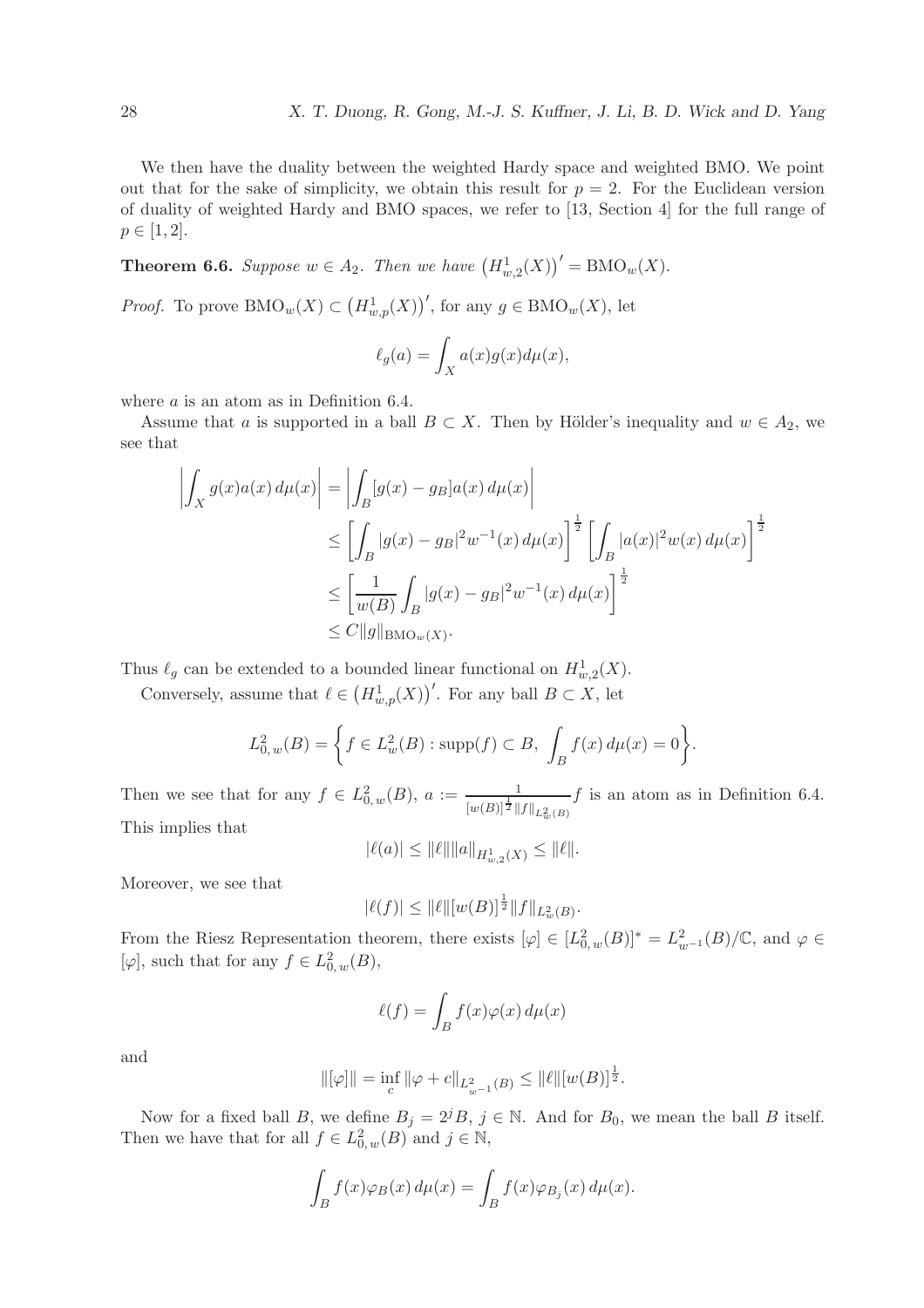It follows that for almost every  $x \in B$ ,  $\varphi_{B_j}(x) - \varphi_{B_0}(x) = C_j$  for some constant  $C_j$ . From this we further deduce that for all j,  $l \in \mathbb{N}$ ,  $j \leq l$  and almost every  $x \in B_j$ ,

$$
\varphi_{B_j}(x) - C_j = \varphi_{B_0}(x) = \varphi_{B_l}(x) - C_l.
$$

Define  $\varphi(x) = \varphi_j(x) - C_j$  on  $B_j$  for  $j \in \mathbb{N}$ . Then  $\varphi$  is well defined. Moreover, since  $X = \bigcup_j B_j$ , by Hölder's inequality and  $w \in A_p$ , we see that for any c and any ball  $B \subset X$ ,

$$
\left[\int_{B} |\varphi(x) - \varphi_{B}|^{2} w^{-1}(x) d\mu(x)\right]^{\frac{1}{2}} = \sup_{\|f\|_{L^{2}_{w}(B)} \leq 1} |\langle f, \varphi - \varphi_{B} \rangle|
$$
  
\n
$$
= \sup_{\|f\|_{L^{2}_{w}(B)} \leq 1} \left|\int_{B} f(x) [\varphi(x) - \varphi_{B}] d\mu(x)\right|
$$
  
\n
$$
= \sup_{\|f\|_{L^{2}_{w}(B)} \leq 1} \left|\int_{B} [f(x) - f_{B}] [\varphi(x) + c] d\mu(x)\right|
$$
  
\n
$$
\leq \sup_{\|f\|_{L^{2}_{w}(B)} \leq 1} \left[\|f\|_{L^{2}_{w}(B)} + |f_{B}| [w(B)]^{\frac{1}{2}}\right] \| [\varphi(x) + c] \chi_{B} \|_{L^{2}_{w^{-1}}(B)}
$$
  
\n
$$
\leq \| [\varphi(x) + c] \chi_{B} \|_{L^{2}_{w^{-1}}(B)}.
$$

Taking the infimum over c, we have that  $\varphi \in BMO_w(X)$  and  $\|\varphi\|_{BMO_w(X)} \leq C||\ell||$ .  $\Box$ 

We now provide a sketch of the proof of Theorem 1.5, the details are similar to the weak factorisation result obtained in [8].

*Proof of Theorem 1.5.* Similar to [8] (see also Corollary 1.4 in [21] and its proof), as a consequence of the duality of weighted Hardy space  $H^1_\nu(X)$  and  $\text{BMO}_\nu(X)$  (Theorem 6.6 above), we see that if f is of the form (1.7), then f is in  $H^1_\nu(X)$  with the  $H^1_\nu(X)$ -norm control by the righthand side of (1.8). Conversely, based the characterisation of  $BMO_{\nu}(X)$  via the commutator  $[b, T]$  as in Theorem 1.4 (the case of  $m = 1$ ) and the linear functional analysis argument as in [7], we get that every  $f \in H^1_{\nu}(X)$  admits an factorisation as in (1.7). Hence, we obtain that Theorem 1.5 holds.  $\Box$ 

## 7 Applications

The aim of this section is to show that Theorem 1.6 holds for each of the six operators listed in the introduction.

#### 7.1 Cauchy's Integral Operator

Let  $A(x)$  be a Lipschitz function on R. Consider the Lipschitz curve as  $z = x + iA(x)$ ,  $x \in$  $(-\infty,\infty)$ . Recall that the Cauchy integral adapted to this Lipschitz curve is:

$$
C_A(f)(x) = p.v.\frac{1}{\pi} \int_{-\infty}^{\infty} \frac{f(y)dy}{(x-y) + i(A(x) - A(y))}.
$$

The (unweighted version) commutator result was obtained in [34]. Here we point out that the two weight commutator and high order commutator results also hold for Cauchy's Integral Operator.

Proposition 7.1. *Theorem 1.6 holds for the Cauchy integral operator*  $C_A$  *with the underlying setting*  $(\mathbb{R}, |\cdot|, dx)$ .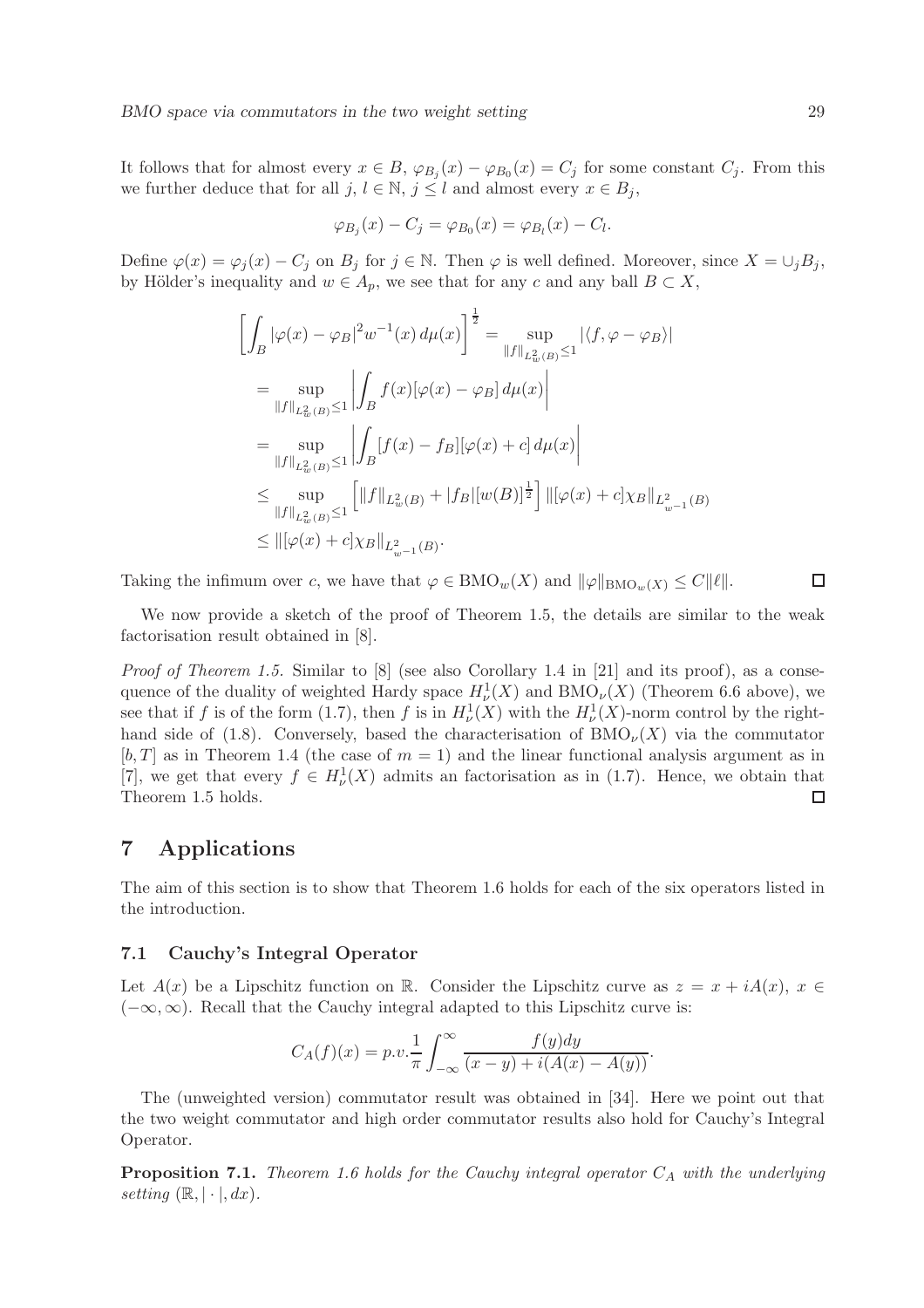*Proof.* To see this, we point out that this operator has the associated kernel

$$
C_A(x,y) = \frac{1}{\pi} \frac{1}{(x-y) + i(A(x) - A(y))},
$$

which satisfies the size condition

$$
|C_A(x,y)| \le \frac{1}{|x-y|}
$$

and the smoothness condition

$$
|C_A(x,y) - C_A(x,y')| + |C_A(y,x) - C_A(y',x)| \le 2(||A'||_{\infty} + 1)\frac{|y - y'|}{|x - y|^2}
$$

for every  $x, y, y'$  such that  $|y - y'| \le |x - y|/2$ . Moreover, for any interval  $I := I(x_0, r)$ , we take  $y_0 = x_0 + 4r$  Then we see that Re  $C_A(x_0, y_0)$ , the real part of  $C_A(x_0, y_0)$ , satisfies that  $\text{Re } C_A(x_0, y_0) < 0$  and

$$
|\text{Re } C_A(x_0, y_0)| = \frac{1}{\pi} \frac{y_0 - x_0}{(x_0 - y_0)^2 + (A(x_0) - A(y_0))^2} \gtrsim \frac{y_0 - x_0}{(\|A'\|_{\infty}^2 + 1)(x_0 - y_0)^2} \gtrsim \frac{1}{|I|}.
$$

Therefore, (1.6) holds. As a consequence of this fact and Theorems 1.3 and 1.4, we see that Theorem 1.6 holds.  $\Box$ 

#### 7.2 The Cauchy–Szegö Projection Operator on the Heisenberg Group  $\mathbb{H}^n$

We recall all the related definitions for the Heisenberg group in [44, Chapter XII]. Recall that  $\mathbb{H}^n$  is the Lie group with underlying manifold  $\mathbb{C}^n \times \mathbb{R} = \{ [z, t] : z = (z_1, \dots, z_n) \in \mathbb{C}^n, t \in \mathbb{R} \}$ and multiplication law

$$
[z,t] \circ [z',t'] := [z_1 + z'_1, \cdots, z_n + z'_n, t + t' + 2\mathrm{Im}(\sum_{j=1}^n z_j \bar{z}'_j)].
$$

The identity of  $\mathbb{H}^n$  is the origin and the inverse is given by  $[z, t]^{-1} = [-z, -t]$ . Hereafter, we identify  $\mathbb{C}^n$  with  $\mathbb{R}^{2n}$  and use the following notation to denote the points of  $\mathbb{C}^n \times \mathbb{R} \equiv$  $\mathbb{R}^{2n+1}$ :  $g = [z, t] \equiv [x, y, t] = [x_1, \cdots, x_n, y_1, \cdots, y_n, t]$  with  $z = [z_1, \cdots, z_n]$ ,  $z_j = x_j + iy_j$ and  $x_j, y_j, t \in \mathbb{R}$  for  $j = 1, \ldots, n$ . Then, the composition law  $\circ$  can be explicitly written as  $g \circ g' = [x, y, t] \circ [x', y', t'] = [x + x', y + y', t + t' + 2\langle y, x' \rangle - 2\langle x, y' \rangle],$  where  $\langle \cdot, \cdot \rangle$  denotes the usual inner product in  $\mathbb{R}^n$ .

We recall the upper half-space  $\mathcal{U}^n$  and its boundary  $b\mathcal{U}^n$  as follows:

$$
\mathcal{U}^{n} = \left\{ z \in \mathbb{C}^{n+1} : \operatorname{Im}(z_{n+1}) > \sum_{j=1}^{n} |z_{j}|^{2} \right\}, \quad b\mathcal{U}^{n} = \left\{ z \in \mathbb{C}^{n+1} : \operatorname{Im}(z_{n+1}) = \sum_{j=1}^{n} |z_{j}|^{2} \right\}.
$$

For any function F defined on  $\mathcal{U}^n$ , we write  $F_{\epsilon}$  for its vertical translate:  $F_{\epsilon}(z) = F(z + \epsilon \mathbf{i})$ with  $\mathbf{i} = (0, \ldots, 0, i)$ . We also recall the Hardy space  $\mathcal{H}^2(\mathcal{U}^n)$ , which consists of all functions F holomorphic on  $\mathcal{U}^n$  for which  $||F||_{\mathcal{H}^2(\mathcal{U}^n)} = \left(\sup_{\epsilon>0} \int_{\mathcal{U}^n} |F_{\epsilon}(z)|^2 d\beta(z)\right)^{\frac{1}{2}} < \infty$ , where  $d\beta(z)$  is the surface measure on  $b\mathcal{U}^n$ .

The Cauchy–Szegö projection operator C is the orthogonal projection from  $L^2(b\mathcal{U}^n)$  to the subspace of functions  $\{F^b\}$  that are boundary values of functions  $F \in H^2(\mathcal{U}^n)$ . According to [44, Section 2.3, Section 2.4, Chapter XII], we get that for  $f \in L^2(\mathbb{H}^n)$ ,

$$
\mathcal{C}(f)(x) = \int_{\mathbb H^n} K(x,y) f(y) dy,
$$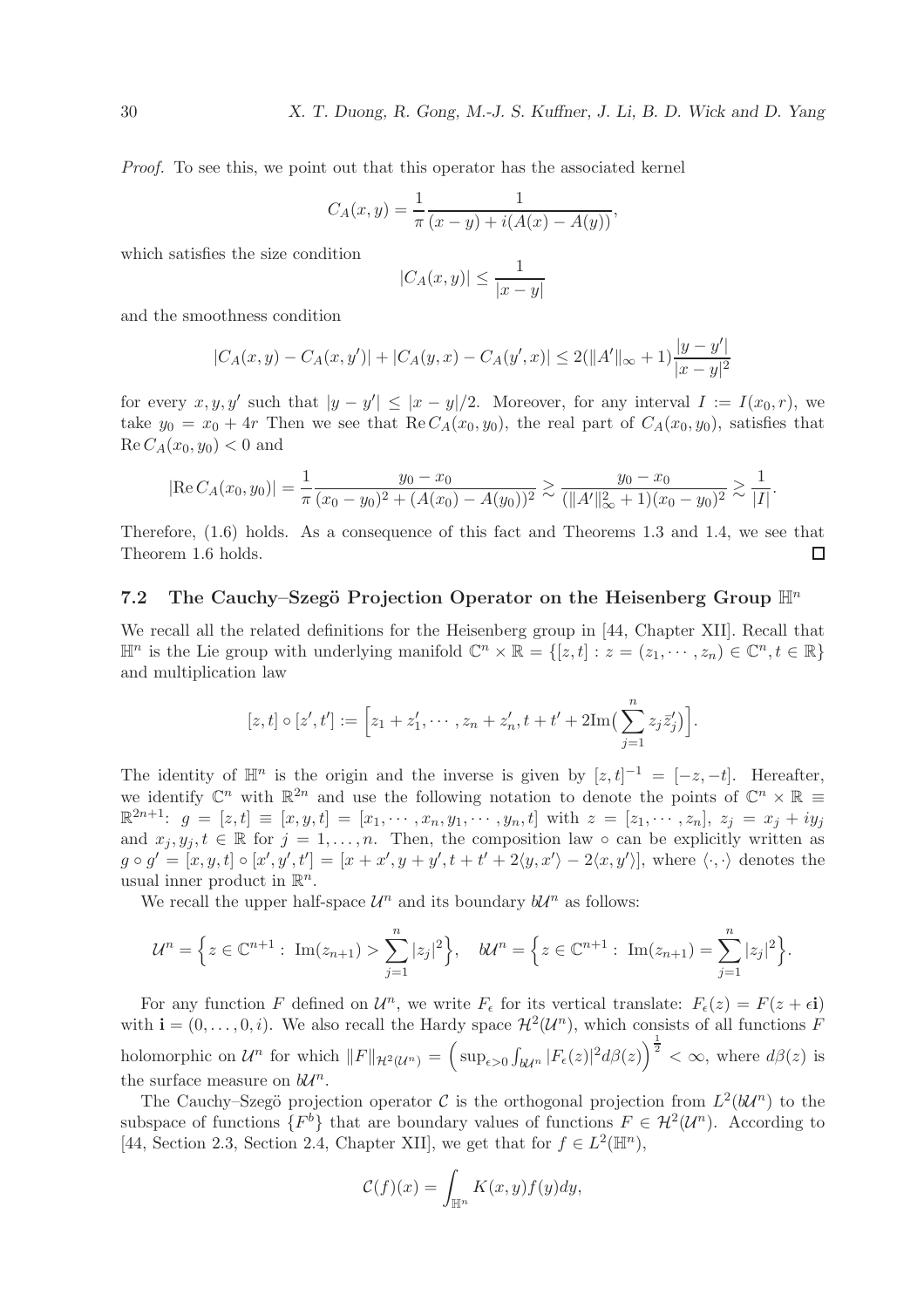where  $K(x, y) = K(y^{-1} \circ x)$  for  $x \neq y$  and

$$
K(x) = -\frac{\partial}{\partial t} \left( \frac{c}{n} [t + i|\zeta|^2]^{-n} \right) \quad \text{for} \quad x = [\zeta, t] \in \mathbb{H}^n = \mathbb{C}^n \times \mathbb{R},
$$

and  $c = 2^{n-1}i^{n+1}n!\pi^{-n-1}$ .

**Proposition 7.2.** *Theorem 1.6 holds for the Cauchy–Szegö projection operator* C with the underlying setting  $(\mathbb{H}^n, \rho, dx)$ , where  $dx$  is the usual Lebesgue measure on  $\mathbb{C}^n \times \mathbb{R}$  and  $\rho$  is the norm *on*  $\mathbb{H}^n$  *defined by*  $\rho(x) := \max\{|\zeta|, |t|^{\frac{1}{2}}\}$  for  $x = [\zeta, t] \in \mathbb{H}^n = \mathbb{C}^n \times \mathbb{R}$ .

*Proof.* We begin by recalling that with this norm  $\rho(x)$  as above, and we set  $\rho(x, y) := \rho(y^{-1} \circ x)$ . From [44, Section 2.5, Chapter XII] we obtain that the Cauchy–Szegö kernel  $K(x, y)$  satisfies the following conditions:

$$
|K(x,y)| \approx \rho(x,y)^{-2n-2}
$$
  
\n
$$
|K(x,y) - K(x,y_0)| \lesssim \frac{\rho(y,y_0)}{\rho(x,y)} \frac{1}{\rho(x,y)^{2n+2}}
$$
 whenever  $\rho(x,y) \ge c\rho(y,y_0)$   
\n
$$
|K(x,y) - K(x_0,y)| \lesssim \frac{\rho(x,x_0)}{\rho(x,y)} \frac{1}{\rho(x,y)^{2n+2}}
$$
 whenever  $\rho(x,y) \ge c\rho(x,x_0)$ .

Thus, it is straightforward to see that  $K(x, y)$  satisfies (1.6). Hence, we see that Theorem 1.6 holds for the Cauchy–Szegö projection operator  $\mathcal{C}$ .  $\Box$ 

# 7.3 The Szegö Projection Operator on a Family of Unbounded Weakly Pseudoconvex Domains

We now recall the weakly pseudoconvex domains  $\Omega_k$  and their boundary  $\partial \Omega_k$ ,  $k \in \mathbb{Z}_+$ , from Greiner and Stein [18]:

$$
\Omega_k = \left\{ (z_1, z_2) \in \mathbb{C}^2 : \text{Im}(z_2) > |z_1|^{2k} \right\}, \quad \partial \Omega_k = \left\{ (z_1, z_2) \in \mathbb{C}^2 : \text{Im}(z_2) = |z_1|^{2k} \right\}.
$$

Recall that  $\partial \Omega_k$  is naturally parameterized by  $z_1$  and Re $z_2$ . We use the following notation. Points in  $\partial\Omega_k$  are denoted by  $\zeta, \omega, \nu$  etc.

$$
\zeta = (z_1, z_2) \sim (z, t), \quad z = z_1 \in \mathbb{C}, \ t = \text{Re}(z_2) \in \mathbb{R};
$$
  
\n
$$
\omega = (w_1, w_2) \sim (w, s), \quad w = w_1 \in \mathbb{C}, \ s = \text{Re}(w_2) \in \mathbb{R};
$$
  
\n
$$
\nu = (u_1, u_2) \sim (u, r), \quad u = u_1 \in \mathbb{C}, r = \text{Re}(u_2) \in \mathbb{R}.
$$

The Szegö projection S on  $\Omega_k$  is the orthogonal projection from  $L^2(\partial\Omega_k)$  to the Hardy space  $H^2(\Omega_k)$  of holomorphic functions on  $\Omega_k$  with  $L^2$  boundary values. The Szegö kernel  $S(\zeta,\omega)$  is the kernel for which

$$
S(f)(\zeta) = \int_{\partial\Omega_k} f(\omega)S(\zeta,\omega)dV(\omega),
$$

where  $dV(\omega) = dV(x, y, s) = dxdyds$  with  $\omega = (w_1, s) = (x + iy, s)$ , which is Lebesgue measure on the parameter space  $\mathbb{R}^3$ . Greiner and Stein [18] have computed the Szegö kernel with Lebesgue measure on the parameter space with the formula

$$
S(\zeta, \omega) = \frac{1}{4\pi^2} \left[ \left( \left( \frac{i}{2} [s-t] + \frac{|z_1|^{2k} + |w_1|^{2k}}{2} + \frac{\mu + \eta}{2} \right)^{\frac{1}{k}} - z_1 \bar{w}_1 \right)^2 \right. \\ \times \left. \left( \frac{i}{2} [s-t] + \frac{|z_1|^{2k} + |w_1|^{2k}}{2} + \frac{\mu + \eta}{2} \right)^{\frac{k-1}{k}} \right]^{-1},
$$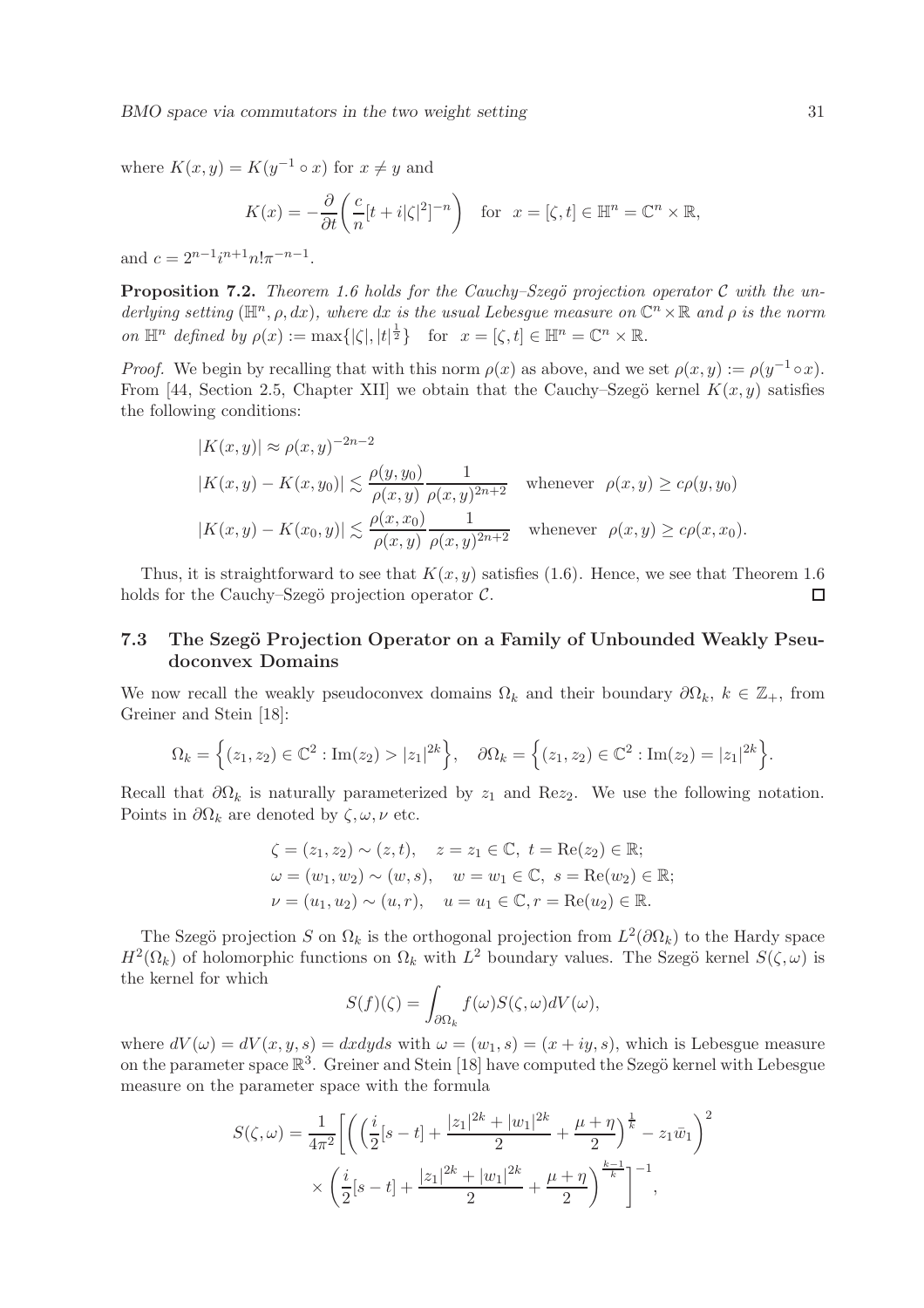where  $\mu = \text{Im}(z_2) - |z_1|^{2k}$  and  $\eta = \text{Im}(w_2) - |w_1|^{2k}$ .

In [11], Diaz defined and analyzed a pseudometric  $d(\zeta, \omega)$  globally suited to the complex geometry of  $\partial\Omega_k$ , which was arrived at by the study of the Szegö kernel. This allows the treatment of the Szegö kernel as a singular integral kernel:

$$
d(\zeta,\omega) = \left| \left( \frac{i}{2} [s-t] + \frac{|z_1|^{2k} + |w_1|^{2k}}{2} \right)^{\frac{1}{k}} - z\bar{w} \right|^{\frac{1}{2}}.
$$

Then the pseudometric balls are defined as  $B_{\zeta}(\delta) = B_{\zeta}^d(\delta) = {\omega \in \partial \Omega_k : d(\zeta, \omega) < \delta}$  and the volume of the balls is

$$
V(B_{\zeta}(\delta)) = 4\pi \delta^2 \bigg( \frac{(\sin(\pi/k))^{2k-2}}{4} |z|^{2k-2} \delta^2 + \frac{1}{2} \delta^{2k} \bigg),
$$

and it is shown that this measure is doubling.

**Proposition 7.3.** *Theorem 1.6 holds for the Szegö projection* S with the underlying space of *homogenous type*  $(\partial \Omega_k, d, dV)$ *, where* d and dV are as introduced above.

*Proof.* We point out that it is proved in [11] that  $S(\zeta, \omega)$  satisfies the following size and smoothness conditions:

$$
|S(\zeta, \omega)| \approx \frac{1}{V(B_{\zeta}(d(\zeta, \omega)))},
$$
  
\n
$$
|S(\zeta, \omega) - S(\zeta', \omega)| \lesssim \left(\frac{d(\zeta, \zeta')}{d(\zeta, \omega)}\right) \frac{1}{V(B_{\zeta}(d(\zeta, \omega)))}, \text{ for } cd(\zeta, \zeta') \le d(\zeta, \omega),
$$
  
\n
$$
|S(\zeta, \omega) - S(\zeta, \omega')| \lesssim \left(\frac{d(\omega, \omega')}{d(\zeta, \omega)}\right) \frac{1}{V(B_{\zeta}(d(\zeta, \omega)))}, \text{ for } cd(\omega, \omega') \le d(\zeta, \omega).
$$
\n(7.1)

Thus, from (7.1) it is direct to see that  $S(\zeta,\omega)$  satisfies (1.6). Hence, we see that Theorem 1.6 holds for the Szegö projection operator S on  $\Omega_k$  for  $k \in \mathbb{Z}_+$ .  $\Box$ 

## 7.4 Riesz Transforms Associated with sub-Laplacian on Stratified Nilpotent Lie Groups

Recall that a connected, simply connected nilpotent Lie group  $\mathcal G$  is said to be stratified if its leftinvariant Lie algebra g (assumed real and of finite dimension) admits a direct sum decomposition

$$
\mathfrak{g} = \bigoplus_{i=1}^k V_i \text{ where } [V_1, V_i] = V_{i+1} \text{ for } i \leq k-1.
$$

One identifies  $\mathfrak g$  and  $\mathcal G$  via the exponential map exp :  $\mathfrak g \longrightarrow \mathcal G$ , which is a diffeomorphism. We fix once and for all a (bi-invariant) Haar measure dg on  $\mathcal G$  (which is just the lift of Lebesgue measure on  $\mathfrak g$  via exp). There is a natural family of dilations on  $\mathfrak g$  defined for  $r > 0$  as follows:

$$
\delta_r\left(\sum_{i=1}^k v_i\right) = \sum_{i=1}^k r^i v_i, \quad \text{with } v_i \in V_i.
$$

This allows the definition of dilation on  $\mathcal{G}$ , which we still denote by  $\delta_r$ . We choose once and for all a basis  $\{X_1, \dots, X_n\}$  for  $V_1$  and consider the sub-Laplacian  $\Delta = \sum_{j=1}^n X_j^2$ . Observe that  $X_j$  ( $1 \leq j \leq n$ ) is homogeneous of degree 1 and  $\Delta$  of degree 2 with respect to the dilations in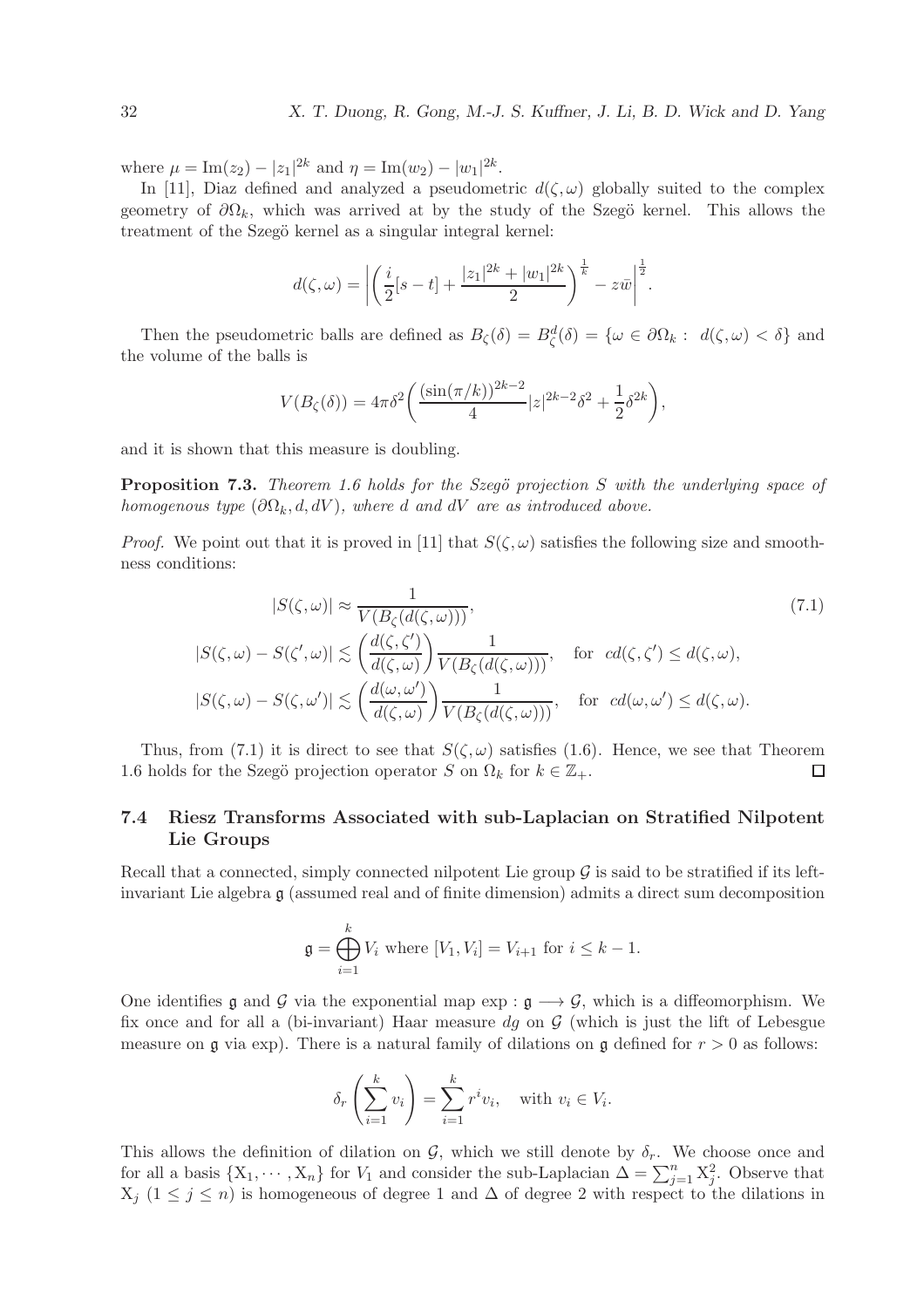the sense that:  $X_j$   $(f \circ \delta_r) = r(X_j f) \circ \delta_r$ ,  $1 \leq j \leq n$ ,  $r > 0$ ,  $f \in C^1$  and that  $\delta_{\frac{1}{r}} \circ \Delta \circ \delta_r =$  $r^2 \Delta$ ,  $\forall r > 0$ .

Let Q denote the homogeneous dimension of G, namely,  $Q = \sum_{i=1}^{k} i \dim V_i$ . And let  $p_h$  $(h > 0)$  be the heat kernel (that is, the integral kernel of  $e^{h\Delta}$ ) on G. For convenience, we set  $p_h(q) = p_h(q, o)$  (that is, in this article, for a convolution operator, we will identify the integral kernel with the convolution kernel) and  $p(g) = p_1(g)$ .

Recall that (c.f. for example [17])  $p_h(g) = h^{-\frac{Q}{2}} p(\delta_{\frac{1}{\sqrt{h}}}(g))$ ,  $\forall h > 0$ ,  $g \in \mathcal{G}$ . The kernel of the j<sup>th</sup> Riesz transform  $X_j(-\Delta)^{-\frac{1}{2}}$   $(1 \leq j \leq n)$  is written simply as  $K_j(g, g') = K_j(g'^{-1} \circ g)$ , where

$$
K_j(g) = \frac{1}{\sqrt{\pi}} \int_0^{+\infty} h^{-\frac{1}{2}} X_j p_h(g) \, dh = \frac{1}{\sqrt{\pi}} \int_0^{+\infty} h^{-\frac{Q}{2}-1} \left( X_j p \right) \left( \delta_{\frac{1}{\sqrt{h}}}(g) \right) dh.
$$

**Proposition 7.4.** *Theorem 1.6 holds for the Riesz transform*  $X_j(-\Delta)^{-\frac{1}{2}}$  (1 ≤ j ≤ n) with the *underlying setting*  $(G, \rho, dq)$ *, where*  $\rho$  *is the homogeneous norm on*  $G$  *(see [14]).* 

*Proof.* For the Riesz transform kernel, we have the following lower bound estimate, obtained in [14]:

*Fix*  $j = 1, \ldots, n$ *. There exist*  $0 < \varepsilon_o \ll 1$  *and*  $C > 0$  *such that for any*  $0 < \eta < \varepsilon_o$  *and for all* g ∈ G *and* r > 0*, we can find* g<sup>∗</sup> = g∗(j, g, r) ∈ G *satisfying*

$$
\rho(g, g_*) = r, \quad |K_j(g_1, g_2)| \ge Cr^{-Q}, \quad \forall g_1 \in B(g, \eta r), \ g_2 \in B(g_*, \eta r) \tag{7.2}
$$

*and all*  $K_i(q_1, q_2)$  *have the same sign.* 

From this kernel lower bound estimate, it is direct to see that for each j,  $K_j (g_1, g_2)$  satisfies (1.6). Hence, Theorem 1.6 holds for  $X_j(-\Delta)^{-\frac{1}{2}}$   $(1 \le j \le n)$ .  $\Box$ 

### 7.5 Riesz Transform Associated with the Bessel Operator on  $\mathbb{R}_+$

Consider  $\mathbb{R}_+ = (0, \infty)$ . For  $\lambda > -\frac{1}{2}$  $\frac{1}{2}$ , the Bessel operator  $\Delta_{\lambda}$  on  $\mathbb{R}_{+}$  ([40]) is defined by

$$
\Delta_{\lambda} = -\frac{d^2}{dx^2} - \frac{2\lambda}{x}\frac{d}{dx}.
$$

It is a formally self-adjoint operator in  $L^2(\mathbb{R}_+, dm_\lambda)$ , where  $dm_\lambda(x) = x^{2\lambda} dx$ . For any  $x \in \mathbb{R}_+$ and  $r > 0$ , let  $I(x,r) = (x - r, x + r) \cap \mathbb{R}_+$ . Moreover, we assume that  $r \leq x$  without loss of generality. Observe that for any  $x \in \mathbb{R}_+$  and  $r \in (0, x]$ ,  $m_\lambda(I(x, r)) \sim x^{2\lambda}r$ . Thus,  $(\mathbb{R}_+, |\cdot|, dm_\lambda)$ is a space of homogeneous type.

The Bessel Riesz transform is defined as  $R_{\lambda} = \frac{d}{dx} (\Delta_{\lambda})^{-\frac{1}{2}}$ . In [40], Muckenhoupt–Stein introduced and obtained the  $L^p(\mathbb{R}_+, dm_\lambda)$ -boundedness of  $R_\lambda$  for  $\lambda \in (0, \infty)$ . Under this condition, the unweighted version of commutator theorem for  $R_{\lambda}$  was obtained in [16] via weak factorisation. However, the two weight commutator and high order commutator are unknown, and the case when  $\lambda \in (-1/2, 0)$  is totally unknown. Here we will establish the two weight commutator and high order commutator for  $R_{\lambda}$  for all  $\lambda \in (-1/2, \infty)$ .

Proposition 7.5. *Theorem 1.6 holds for the Bessel Riesz transform* R<sup>λ</sup> *with the underlying setting*  $(\mathbb{R}_+, |\cdot|, dm_\lambda)$ .

*Proof.* In [2], Betancor et al. further considered  $R_{\lambda}$  for the range  $\lambda \in (-1/2, \infty)$ . They showed that for  $f \in C_c^{\infty}(\mathbb{R}_+)$  and  $x \in (0, \infty)$ ,

$$
R_{\lambda}f(x) = \text{p.v.} \int_0^{\infty} R_{\lambda}(x, y) f(y) dm_{\lambda}(y)
$$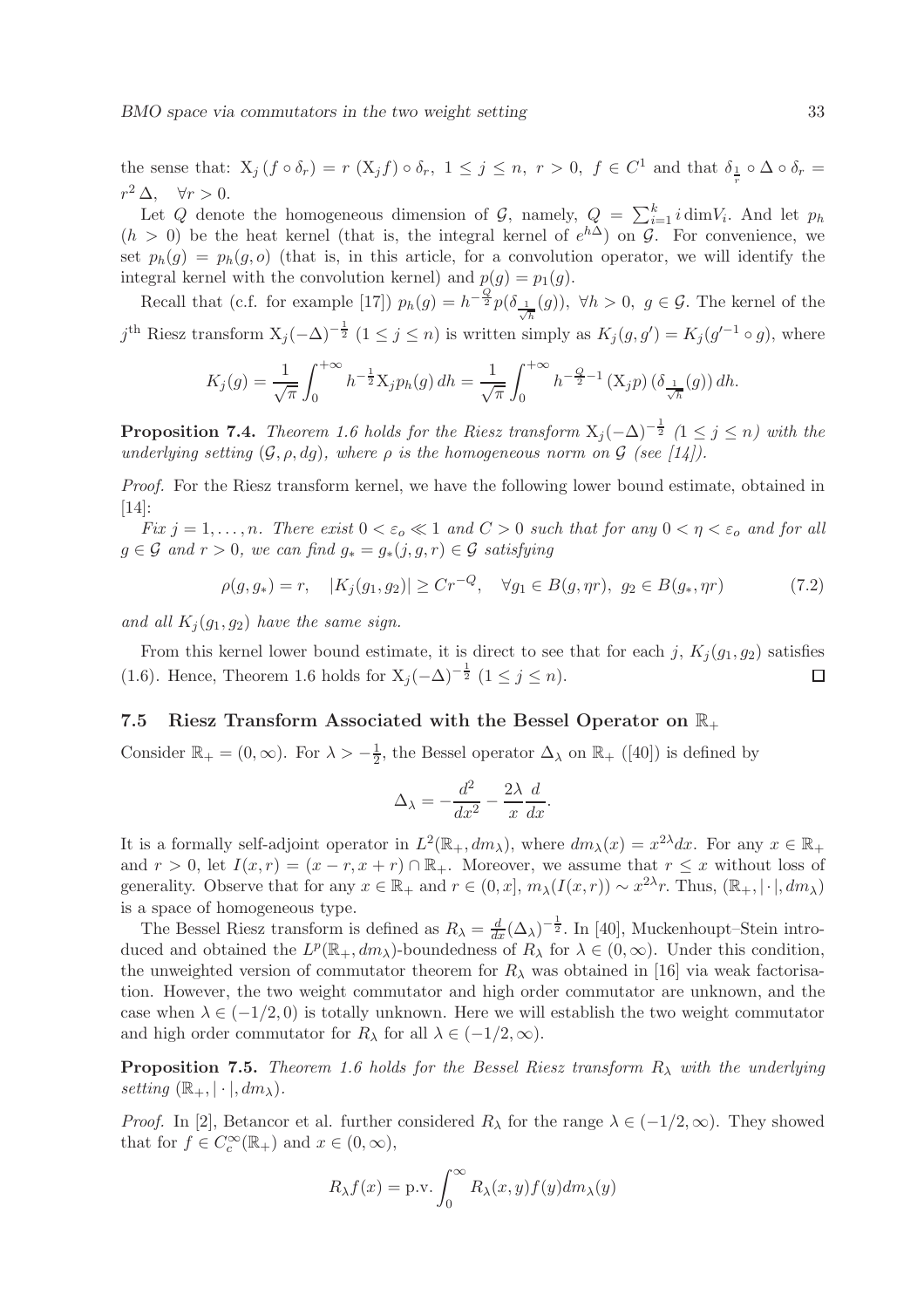with the kernel

$$
R_{\lambda}(x,y) = \frac{1}{\sqrt{\pi}} \int_0^{\infty} \frac{\partial}{\partial x} W_t^{\lambda}(x,y) \frac{dt}{\sqrt{t}}
$$

for  $x, y \in (0, \infty)$  with  $x \neq y$ . Here  $W_t^{\lambda}(x, y)$  is the heat kernel associated to  $\Delta_{\lambda}$ 

$$
W_t^{\lambda}(x,y) = \frac{(xy)^{-\lambda + 1/2}}{2t} e^{-(x^2 + y^2)/4t} I_{\lambda - 1/2} \left(\frac{xy}{2t}\right)
$$
 (7.3)

with  $I_{\nu}$  being the modified Bessel function of the first kind and order  $\nu > -1$ . They also showed that  $R_\lambda$  is bounded on the space  $L^p(\mathbb{R}_+, x^\delta dx)$  if and only if  $p > 1$  and  $-1-p < \delta < (2\lambda+1)p-1$ . Moreover, the kernel  $R_{\lambda}(x, y)$  has the following estimates (see [2, Lemmas 4.3 and 4.4]):

(i) for  $x/2 < y < 2x$  and  $x \neq y$ ,

$$
R_{\lambda}(x,y) = \frac{1}{\pi} \frac{(xy)^{-\lambda}}{y-x} + \mathcal{O}\left(y^{-2\lambda-1}\left(1 + \log \frac{xy}{(y-x)^2}\right)\right);
$$

(ii) in the off-diagonal region,

$$
|R_{\lambda}(x,y)| \lesssim \begin{cases} x^{-2\lambda - 1}, & y \leq x/2; \\ xy^{-2\lambda - 2}, & 2x \leq y. \end{cases}
$$

From this fact, one deduces that  $R_{\lambda}(x, y)$  satisfies (1.4) and (1.5) (see [4, Theorem 2.2]). Moreover, there exist  $K_1 \in (0, 1/2)$  small enough,  $K_2 > 1$  and  $C_\lambda > 0$  such that

(i) for any  $x, y \in \mathbb{R}_+$  with  $0 < y/x - 1 < K_1$ ,

$$
R_{\lambda}(x,y) \ge C_{\lambda} \frac{1}{x^{\lambda} y^{\lambda}} \frac{1}{y-x};
$$
\n(7.4)

(ii) for any  $x, y \in \mathbb{R}_+$  with  $0 < K_2 x \leq y$ ,

$$
R_{\lambda}(x,y) \ge C_{\lambda}xy^{-2\lambda - 2}.\tag{7.5}
$$

Then an argument involving (7.4) and (7.5) shows that assumption (5.1) holds (see also [36, Lemma 2.3. In fact, let  $I := I(x_0, r)$  with  $x_0 \ge r$  and  $K_0 := (K_1 + K_2 + 2)/2K_1$ . We consider the following two cases.

Case (a):  $x_0 \leq 2K_0r$ . In this case,  $m_\lambda(I) \sim x_0^{2\lambda}r \sim K_0x_0^{2\lambda+1}$ . Let  $y_0 := x_0 + 4K_0^2r$ . Then  $(2K_0 + 1)x_0 \leq y_0 \leq (4K_0^2 + 1)x_0$ . This via (7.5) implies that

$$
R_{\lambda}(x_0, y_0) \gtrsim \frac{x_0}{y_0^{2\lambda+2}} \sim \frac{1}{m_{\lambda}(I)}.
$$

Case (b):  $x_0 > 2K_0r$ . In this case,  $m_\lambda(I) \sim x_0^{2\lambda}r$ . Let  $y_0 := x_0 + K_2r$ . Then  $0 < y_0/x_0 - 1 <$  $K_1$  and

$$
R_{\lambda}(x_0, y_0) \gtrsim \frac{1}{x_0^{2\lambda}(y_0 - x_0)} \sim \frac{1}{m_{\lambda}(I)},
$$

which implies that Theorem 1.6 holds for  $R_{\lambda}$ .

 $\Box$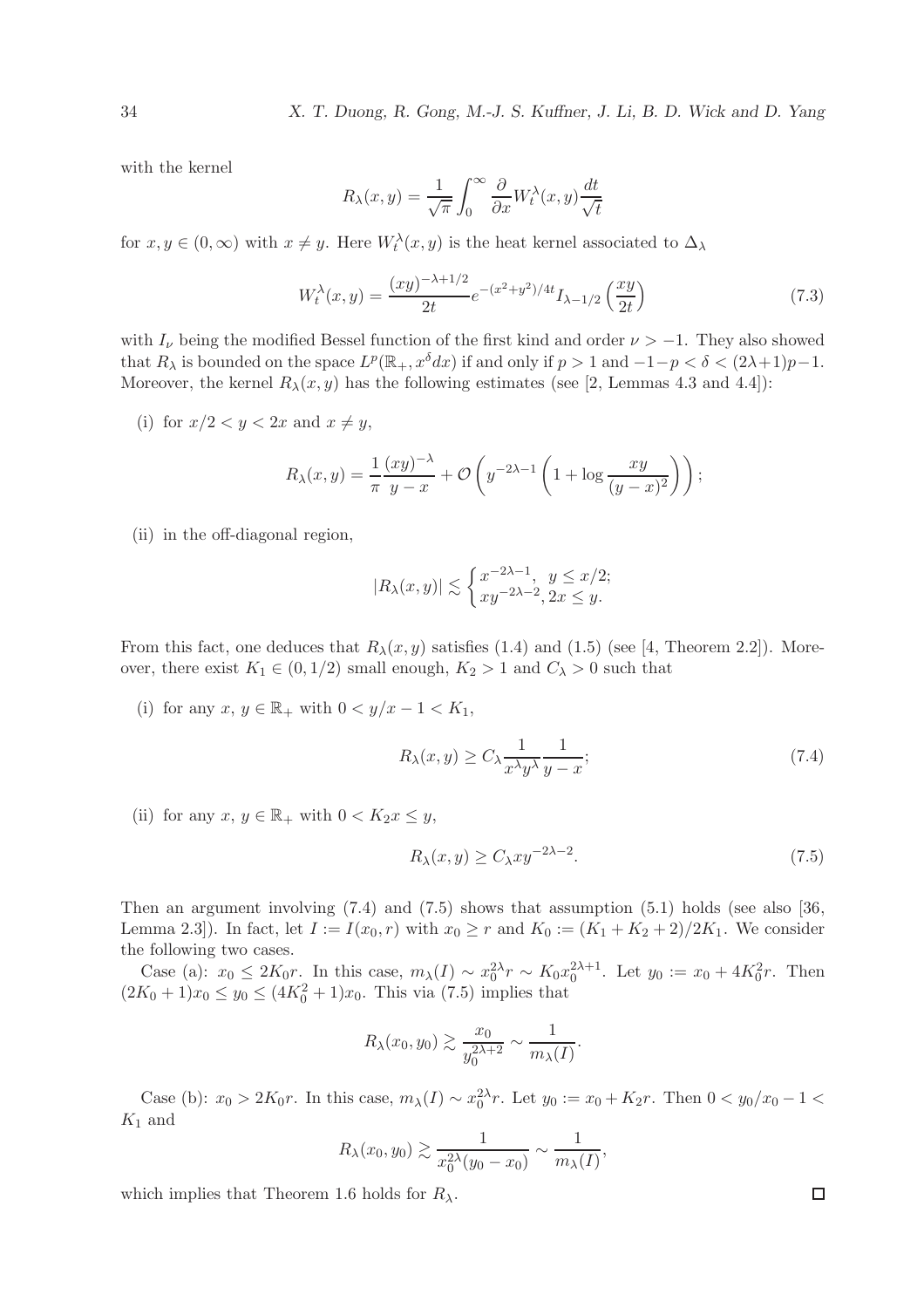# 7.6 Riesz Transforms Associated with Bessel Operators on  $\mathbb{R}^{n+1}_+$

We now recall the Bessel operator and the Bessel Riesz transform in high dimension from Huber [23]. Consider  $\mathbb{R}^{n+1}_+ = \mathbb{R}^n \times (0, \infty)$ . For  $\lambda > -\frac{1}{2}$  $\frac{1}{2}$ ,

$$
\Delta_{\lambda}^{(n+1)} = -\frac{d^2}{dx_1^2} \cdots - \frac{d^2}{dx_n^2} - \frac{d^2}{dx_{n+1}^2} - \frac{2\lambda}{x_{n+1}} \frac{d}{dx_{n+1}}.
$$
\n(7.6)

The operator  $\Delta_{\lambda}^{(n+1)}$  is symmetric and non-negative in  $C_c^{\infty}(\mathbb{R}^{n+1}_+) \subset L^2(\mathbb{R}^{n+1}, d\mu_{\lambda})$ , where

$$
d\mu_{\lambda}(x) := \prod_{j=1}^{n} dx_j x_{n+1}^{2\lambda} dx_{n+1}.
$$

The j-th Riesz transform is defined as

$$
R_{\lambda,j} = \frac{d}{dx_j} (\Delta_{\lambda}^{(n+1)})^{-\frac{1}{2}}, \quad j = 1, \dots, n+1.
$$

We point out that there is no known results for the commutator of  $R_{\lambda,i}$ . Here we provide an intensive study of the kernel of  $R_{\lambda,j}$ , especially for the lower bound, and then we obtain the two weight commutator and higher order commutator for  $R_{\lambda,i}$ .

**Proposition 7.6.** *Theorem 1.6 holds for the Bessel Riesz transform*  $R_{\lambda,j}$ ,  $j = 1, \ldots, n+1$ , with *the underlying setting*  $(\mathbb{R}^{n+1}_+, |\cdot|, d\mu_\lambda)$ *.* 

*Proof.* To begin with, note that (7.6) can be written as  $\Delta_{\lambda}^{(n+1)} = \Delta^{(n)} + \Delta_{\lambda}$ , where  $\Delta^{(n)}$ denotes the standard Laplacian on  $\mathbb{R}^n$ , and  $\Delta_\lambda$  denotes the Bessel operator on  $\mathbb{R}_+$ , which is one-dimensional as shown in Section 7.5. Then it is clear that  $e^{-t\Delta_{\lambda}^{(n+1)}} = e^{-t(\Delta^{(n)} + \Delta_{\lambda})}$  and hence the heat kernel

$$
p_{t,\Delta_\lambda^{(n+1)}}(x,y)=p_{t,\Delta_\lambda^{(n)}}(x',y')W_t^\lambda(x_{n+1},y_{n+1})
$$

for  $x = (x', x_{n+1}), y = (y', y_{n+1}) \in \mathbb{R}^n \times (0, \infty)$ , where  $W_t^{\lambda}$  is the heat kernel of  $\Delta_{\lambda}$  as in (7.3). Then it is direct that for  $1 \leq j \leq n$ :

$$
R_{\lambda,j}(x,y) = c_{n,\lambda} \frac{\partial}{\partial x_j} \int_0^\infty p_{t,\Delta_\lambda^{(n+1)}}(x,y) \frac{dt}{\sqrt{t}}
$$
  
=  $c_{n,\lambda} \frac{\partial}{\partial x_j} \int_0^\infty \frac{1}{(4\pi t)^{\frac{n}{2}}} e^{-\frac{|x'-y'|^2}{4t}} W_t^\lambda(x_{n+1}, y_{n+1}) \frac{dt}{\sqrt{t}}$ 

and for  $j = n + 1$ ,

$$
R_{\lambda,n+1}(x,y) = c_{n,\lambda} \frac{\partial}{\partial x_{n+1}} \int_0^\infty p_{t,\Delta_\lambda^{(n+1)}}(x,y) \frac{dt}{\sqrt{t}}
$$
  
=  $c_{n,\lambda} \frac{\partial}{\partial x_{n+1}} \int_0^\infty \frac{1}{(4\pi t)^{\frac{n}{2}}} e^{-\frac{|x'-y'|^2}{4t}} W_t^\lambda(x_{n+1}, y_{n+1}) \frac{dt}{\sqrt{t}}.$ 

By [4, Theorem 2.2],  $\{R_{\lambda,j}\}_{j=1}^{n+1}$  are Calderón-Zygumnd operators with kernel satisfying (1.4) and (1.5).

Moreover, we have the following estimates on  $\{R_{\lambda,j}(x,y)\}_{j=1}^{n+1}$ .

**Lemma 7.7.** *Let*  $j \in \{1, \ldots, n\}$ *. The following statements hold:*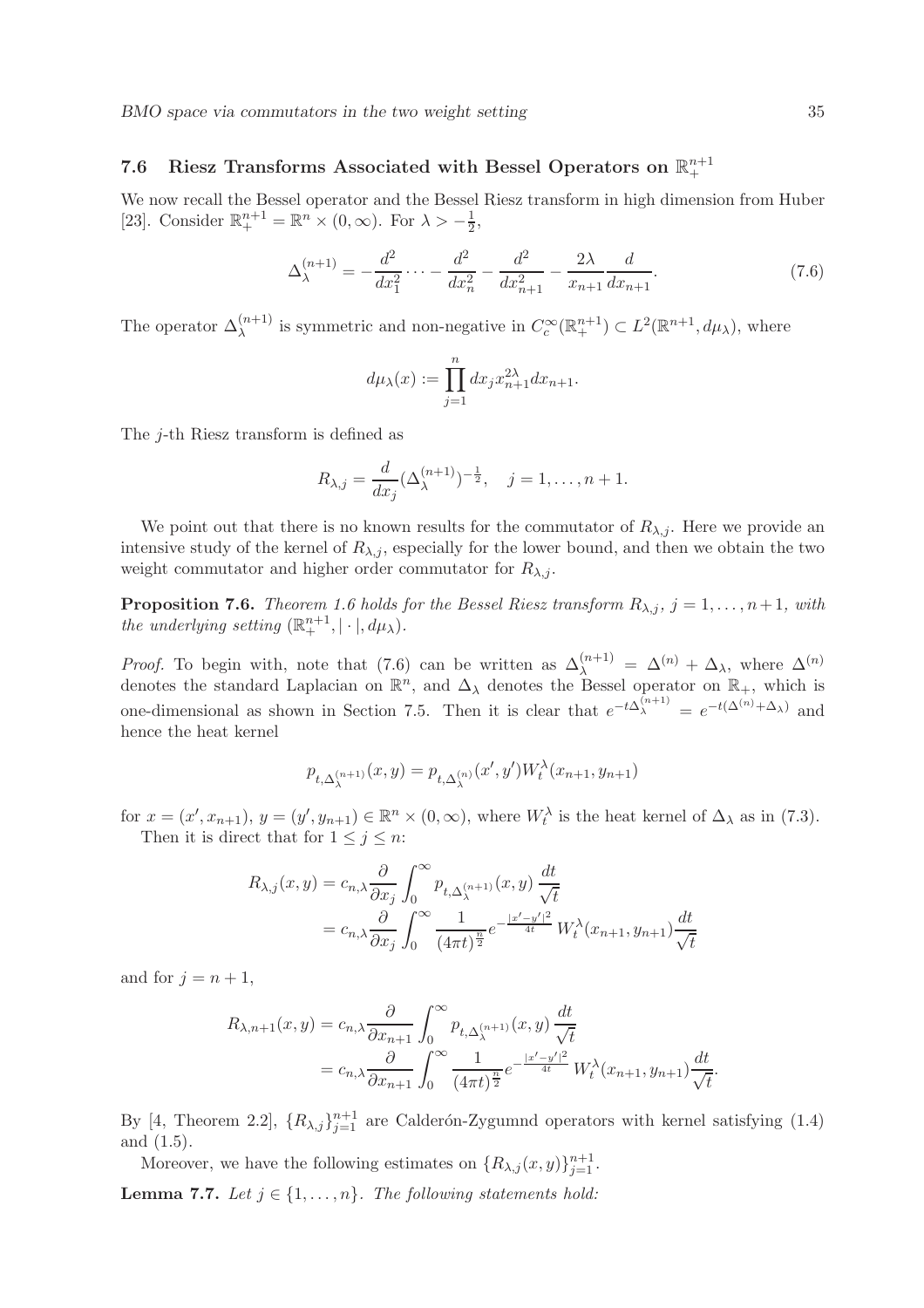*(i) There exist positive constants*  $\widetilde{C}, \widetilde{c} > 1$  *such that for any*  $(x, y)$  *with*  $0 < x_{n+1} \leq y_{n+1}/\widetilde{c}$ ,  $R_{\lambda, j}(x, y)$  does not change sign and

$$
|R_{\lambda,j}(x,y)| \geq \widetilde{C} \frac{|x_j - y_j|}{(y_{n+1}^2 + |x' - y'|^2)^{\frac{n}{2} + \lambda + 1}}.
$$

*(ii)* There exists a positive constant  $C_n$  such that for any  $(x, y)$ ,

$$
R_{\lambda,j}(x,y) = C_n \frac{y_j - x_j}{x_{n+1}^{\lambda} y_{n+1}^{\lambda} |x - y|^{n+2}} + \mathcal{O}\left(\frac{1}{x_{n+1}^{\lambda+1} y_{n+1}^{\lambda+1}} \frac{|x_j - y_j|}{|x - y|^n}\right).
$$

*Proof.* By (7.3) and letting  $x_{n+1} = zy_{n+1}$  and  $u = \frac{2t}{y_{n+1}^2}$ , we see that

$$
R_{\lambda,j}(x,y) = c_{n,\lambda} \int_0^\infty \frac{1}{(4\pi t)^{\frac{n}{2}}} e^{-\frac{|x'-y'|^2}{4t}} \frac{x_j - y_j}{-2t} \frac{(x_{n+1}y_{n+1})^{-\lambda + \frac{1}{2}}}{2t} I_{\lambda - \frac{1}{2}}\left(\frac{x_{n+1}y_{n+1}}{2t}\right) e^{-\frac{x_{n+1}^2 + y_{n+1}^2}{4t}} \frac{dt}{\sqrt{t}}
$$
  
\n
$$
= c_{n,\lambda} \int_0^\infty \frac{1}{(4\pi t)^{\frac{n}{2}}} e^{-\frac{|x'-y'|^2}{4t}} \frac{x_j - y_j}{-2t} \left(\frac{y_{n+1}^2 z}{2t}\right)^{-\lambda + \frac{1}{2}}
$$
  
\n
$$
\times I_{\lambda - \frac{1}{2}}\left(\frac{y_{n+1}^2 z}{2t}\right) (2t)^{-\lambda} e^{-\frac{y_{n+1}^2 (1+z^2)}{4t}} \frac{dt}{\sqrt{t}}
$$
  
\n
$$
= c_{n,\lambda}(y_j - x_j) \int_0^\infty (uy_{n+1}^2)^{-\frac{n}{2}-\lambda - 1} e^{-\frac{|x'-y'|^2}{2uy_{n+1}^2}} e^{-\frac{1+z^2}{2u}} \left(\frac{z}{u}\right)^{-\lambda + \frac{1}{2}} I_{\lambda - \frac{1}{2}}\left(\frac{z}{u}\right) \frac{du}{u}.
$$

Recall that for any  $z > 0$  and  $\nu > -1$ ,

$$
\lim_{z \to 0^+} z^{-\nu} I_{\nu}(z) = \frac{1}{2^{\nu} \Gamma(\nu + 1)},\tag{7.7}
$$

and for any  $z > 0$ ,  $\nu > -1$  and  $n = 0, 1, 2, \ldots$ ,

$$
I_{\nu}(z) = \frac{e^{z}}{\sqrt{2\pi z}} \left( \sum_{k=0}^{n} (-1)^{k} [\nu, k] (2z)^{-k} + \mathcal{O}(z^{-n-1}) \right), \tag{7.8}
$$

where  $[\nu, 0] := 1$  and for  $k \in \mathbb{N}$ ,

$$
[\nu, k] := \frac{(4\nu^2 - 1)(4\nu^2 - 3^2) \cdots (4\nu^2 - (2k - 1)^2)}{2^{2k}\Gamma(k + 1)};
$$

see [2, p. 109].

Then letting  $z \to 0$  and applying the Lebesgue Dominated Convergence Theorem, we have

$$
R_{\lambda,j}(x,y) \to c_{n,\lambda}(x_j - y_j)y_{n+1}^{-n-2\lambda-2} \int_0^\infty u^{-\frac{n}{2}-\lambda-2} e^{-\frac{1}{2u}(\frac{|x'-y'|^2}{y_{n+1}^2}+1)} du
$$
  
=  $c \frac{x_j - y_j}{(y_{n+1}^2 + |x'-y'|^2)^{\frac{n}{2}+1+\lambda}}.$ 

This shows (i).

Now for  $j = 1, 2, \ldots, n$ , let

$$
R_j(x,y) := c_{n,\lambda} \int_0^\infty \frac{1}{(4\pi t)^{\frac{n}{2}}} e^{-\frac{|x'-y'|^2}{4t}} \frac{x_j - y_j}{-2t} \frac{1}{x_{n+1}^\lambda y_{n+1}^\lambda} W_t(x_{n+1}, y_{n+1}) \frac{dt}{\sqrt{t}},
$$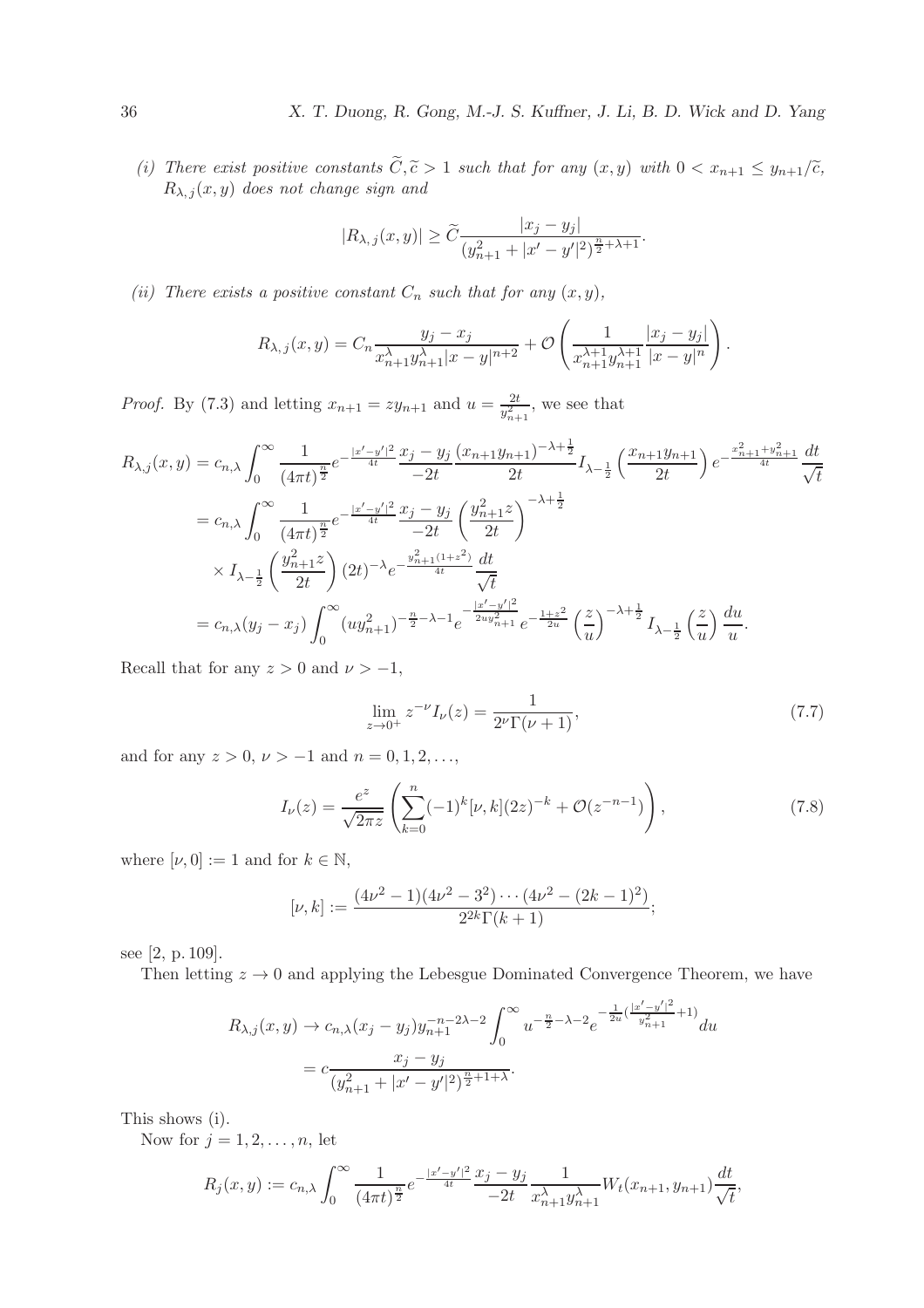where

$$
W_t(x_{n+1}, y_{n+1}) := \frac{1}{\sqrt{4\pi t}} e^{-\frac{(x_{n+1} - y_{n+1})^2}{4t}}.
$$

Then we see that for any  $x, y \in \mathbb{R}^n$  such that  $x_j \neq y_j$ ,

$$
R_j(x, y) = C_n \frac{y_j - x_j}{x_{n+1}^{\lambda} y_{n+1}^{\lambda} |x - y|^{n+2}}.
$$

On the other hand, by using  $(7.8)$  for  $n = 0$ , we conclude that

$$
|R_{\lambda,j}(x,y) - R_j(x,y)|
$$
  
\n
$$
= c_{n,\lambda} \left| \int_0^\infty \frac{1}{(4\pi t)^{\frac{n}{2}}} e^{-\frac{|x'-y'|^2}{4t}} \frac{x_j - y_j}{-2t} \times \left[ \frac{(x_{n+1}y_{n+1})^{-\lambda + \frac{1}{2}}}{2t} \frac{e^{\frac{x_{n+1}y_{n+1}}{2t}}}{\sqrt{2\pi \cdot \frac{x_{n+1}y_{n+1}}{2t}}} \left( 1 + C \frac{2t}{x_{n+1}y_{n+1}} \right) e^{-\frac{x_{n+1}^2 + y_{n+1}^2}{4t}} \right] \times \int_0^\infty \frac{1}{(4\pi t)^{\frac{n}{2}}} e^{-\frac{|x-y|^2}{4t}} \frac{|x_j - y_j|}{x_{n+1}^{\lambda + 1}} \frac{dt}{\sqrt{4\pi t}}
$$
  
\n
$$
\leq \int_0^\infty \frac{1}{(4\pi t)^{\frac{n}{2}}} e^{-\frac{|x-y|^2}{4t}} \frac{|x_j - y_j|}{x_{n+1}^{\lambda + 1}} \frac{dt}{t}
$$
  
\n
$$
\leq \frac{|x_j - y_j|}{x_{n+1}^{\lambda + 1}} \int_0^\infty \frac{1}{t^{\frac{n}{2}+1}} e^{-\frac{|x-y|^2}{4t}} dt \times \frac{|x_j - y_j|}{x_{n+1}^{\lambda + 1}} \frac{1}{|x - y|^n}.
$$

The proof of Lemma 7.7 is complete.

Similarly, for  $R_{\lambda, n+1}(x, y)$ , we have show the following lemma.

Lemma 7.8. *The following statements hold:*

*(i)* There exist positive constants  $C, \tilde{c} \ge 1$  such that for any  $(x, y)$  with  $0 < x_{n+1} \le y_{n+1}/\tilde{c}$  $and \frac{\lambda + \frac{1}{2}}{\lambda + 1} < \frac{y_{n+1}^2}{y_{n+1}^2 + |x' - y'|^2} < 1, R_{\lambda, n+1}(x, y)$  *does not change sign and* 

$$
|R_{\lambda,\,n+1}(x,y)|\geq \widetilde{C}\frac{x_{n+1}}{(y_{n+1}^2+|x'-y'|^2)^{\frac{n}{2}+\lambda+1}}.
$$

*(ii)* There exists a positive constant  $C_n$  such that for any  $(x, y)$ ,

$$
R_{\lambda,n+1}(x,y) = C_n \frac{y_{n+1} - x_{n+1}}{(x_{n+1}y_{n+1})^{\lambda}} \frac{1}{|x-y|^{n+2}} + \mathcal{O}\left(\frac{1}{x_{n+1}^{\lambda} y_{n+1}^{\lambda+1}} \frac{1}{|x-y|^n}\right).
$$

*Proof.* Observe that

$$
\frac{\partial}{\partial x_{n+1}} W_t^{\lambda}(x_{n+1}, y_{n+1}) = \frac{1}{(2t)^{\lambda + \frac{1}{2}}} \left[ x_{n+1} \left( \frac{y_{n+1}}{2t} \right)^2 \left( \frac{x_{n+1} y_{n+1}}{2t} \right)^{-\lambda - \frac{1}{2}} I_{\lambda + \frac{1}{2}} \left( \frac{x_{n+1} y_{n+1}}{2t} \right) - \frac{x_{n+1}}{2t} \left( \frac{x_{n+1} y_{n+1}}{2t} \right)^{-\lambda + \frac{1}{2}} I_{\lambda - \frac{1}{2}} \left( \frac{x_{n+1} y_{n+1}}{2t} \right) \right] e^{-\frac{x_{n+1}^2 + y_{n+1}^2}{4t}};
$$

 $\Box$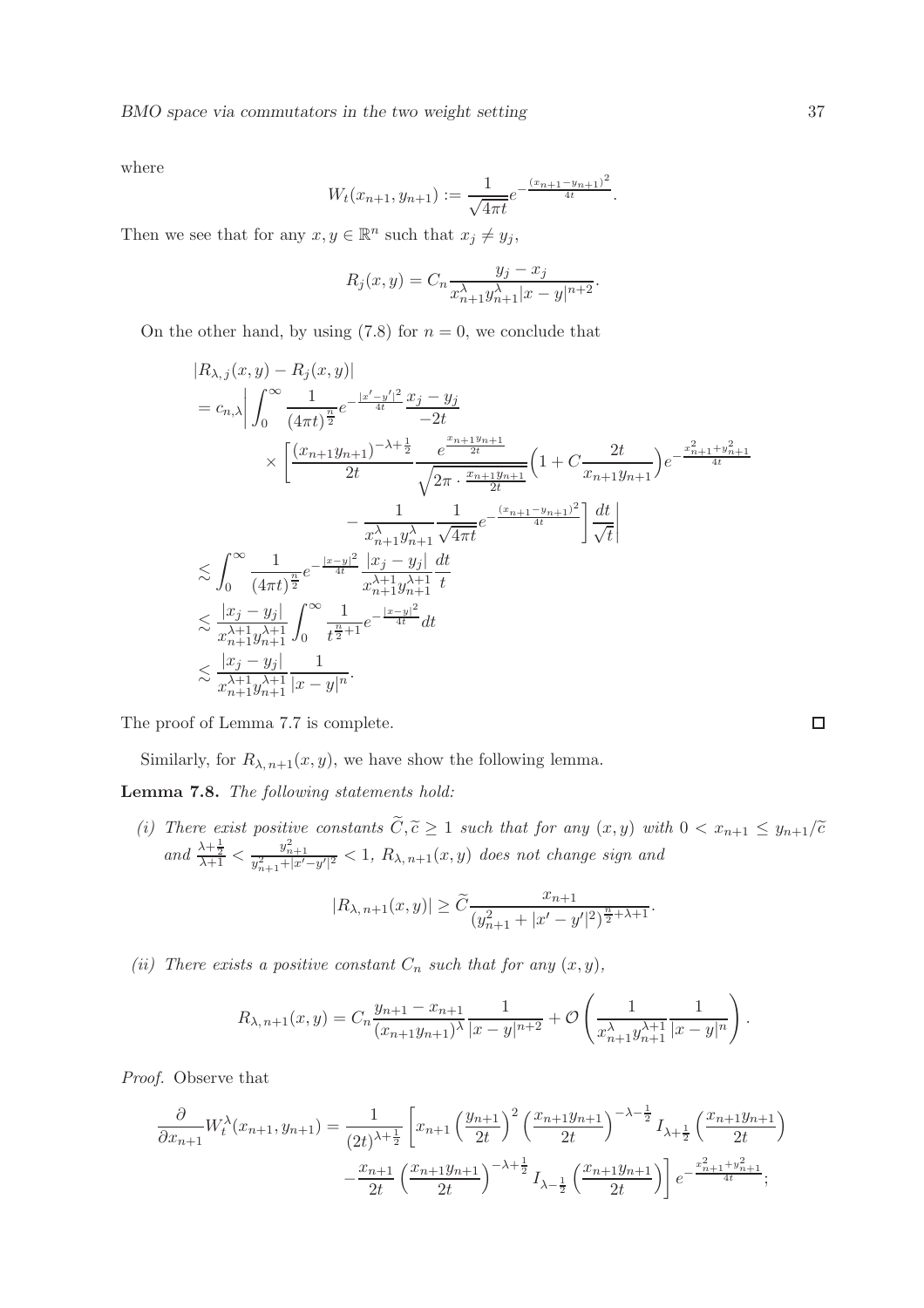see, [2]. Then we have

$$
R_{\lambda,n+1}(x,y) = c_{n,\lambda} \int_0^\infty \frac{1}{(4\pi t)^{\frac{n}{2}}} e^{-\frac{|x'-y'|^2}{4t}} \frac{1}{(2t)^{\lambda+\frac{1}{2}}} x_{n+1} \left(\frac{y_{n+1}}{2t}\right)^2 \left(\frac{x_{n+1}y_{n+1}}{2t}\right)^{-\lambda-\frac{1}{2}}
$$

$$
\times I_{\lambda+\frac{1}{2}} \left(\frac{x_{n+1}y_{n+1}}{2t}\right) e^{-\frac{x_{n+1}^2+y_{n+1}^2}{4t}} \frac{dt}{\sqrt{t}}
$$

$$
-c_{n,\lambda} \int_0^\infty \frac{1}{(4\pi t)^{\frac{n}{2}}} e^{-\frac{|x'-y'|^2}{4t}} \frac{1}{(2t)^{\lambda+\frac{1}{2}}} \frac{x_{n+1}}{2t} \left(\frac{x_{n+1}y_{n+1}}{2t}\right)^{-\lambda+\frac{1}{2}}
$$

$$
\times I_{\lambda-\frac{1}{2}} \left(\frac{x_{n+1}y_{n+1}}{2t}\right) e^{-\frac{x_{n+1}^2+y_{n+1}^2}{4t}} \frac{dt}{\sqrt{t}}.
$$

By change of variables, we have

$$
R_{\lambda,n+1}(x,y) = c_{n,\lambda} \left[ x_{n+1} \int_0^\infty \frac{1}{(4\pi t)^{\frac{n}{2}}} e^{-\frac{|x'-y'|^2}{4t}} \frac{1}{(2t)^{\lambda+\frac{1}{2}}} \left( \frac{y_{n+1}^2}{2t} \right)^2 \left( \frac{y_{n+1}^2 z}{2t} \right)^{-\lambda-\frac{1}{2}}
$$
  

$$
\times I_{\lambda+\frac{1}{2}} \left( \frac{y_{n+1}^2 z}{2t} \right) e^{-\frac{y_{n+1}^2 (1+z^2)}{4t}} \frac{dt}{\sqrt{t}}
$$
  

$$
-x_{n+1} \int_0^\infty \frac{1}{(4\pi t)^{\frac{n}{2}}} e^{-\frac{|x'-y'|^2}{4t}} \frac{1}{(2t)^{\lambda+\frac{1}{2}}} \frac{1}{2t} \left( \frac{y_{n+1}^2 z}{2t} \right)^{-\lambda+\frac{1}{2}}
$$
  

$$
\times I_{\lambda-\frac{1}{2}} \left( \frac{y_{n+1}^2 z}{2t} \right) e^{-\frac{y_{n+1}^2 (1+z^2)}{4t}} \frac{dt}{\sqrt{t}}
$$
  

$$
= c_{n,\lambda} \left[ \frac{x_{n+1}}{y_{n+1}^{n+2+\lambda}} \int_0^\infty \frac{1}{u^{\frac{n}{2}+\lambda+2}} e^{-\frac{|x'-y'|^2}{2uy_{n+1}^2}} \left( \frac{z}{u} \right)^{-\lambda-\frac{1}{2}} I_{\lambda+\frac{1}{2}} \left( \frac{z}{u} \right) e^{-\frac{1+z^2}{2u}} \frac{du}{u}
$$
  

$$
- \frac{x_{n+1}}{y_{n+1}^{n+2\lambda+2}} \int_0^\infty \frac{1}{u^{\frac{n}{2}+\lambda+1}} e^{-\frac{|x'-y'|^2}{2uy_{n+1}^2}} \left( \frac{z}{u} \right)^{-\lambda+\frac{1}{2}} I_{\lambda-\frac{1}{2}} \left( \frac{z}{u} \right) e^{-\frac{1+z^2}{2u}} \frac{du}{u} \right].
$$

By letting  $z \to 0$  and applying (7.7), we see that

$$
R_{\lambda,n+1}(x,y) \frac{y_{n+1}^{n+2\lambda+2}}{x_{n+1}} \to C_{n,\lambda} \left[ \frac{1}{2^{\lambda+\frac{1}{2}}\Gamma(\lambda+\frac{3}{2})} \int_0^\infty \frac{1}{u^{\frac{n}{2}+\lambda+2}} e^{-\frac{1}{2u}(1+\frac{|x'-y'|^2}{y_{n+1}^2})} \frac{du}{u} \right]
$$
  

$$
- \frac{1}{2^{\lambda-\frac{1}{2}}\Gamma(\lambda+\frac{1}{2})} \int_0^\infty \frac{1}{u^{\frac{n}{2}+\lambda+1}} e^{-\frac{1}{2u}(1+\frac{|x'-y'|^2}{y_{n+1}^2})} \frac{du}{u} \right]
$$
  

$$
= C_{n,\lambda} 2^{\frac{n+3}{2}} \frac{y_{n+1}^{n+2\lambda+2}}{(y_{n+1}^2+|x'-y'|^2)^{\frac{n}{2}+\lambda+1}} \frac{\Gamma(\lambda+\frac{n}{2}-1)}{\Gamma(\lambda+\frac{1}{2})}
$$
  

$$
\times \left( \frac{y_{n+1}^2}{y_{n+1}^2+|x'-y'|^2} \frac{\lambda+\frac{n}{2}-1}{\lambda+\frac{1}{2}} - 1 \right)
$$
  

$$
= C_{n,\lambda} \frac{y_{n+1}^{n+2\lambda+2}}{(y_{n+1}^2+|x'-y'|^2)^{\frac{n}{2}+\lambda+1}} \left( \frac{y_{n+1}^2}{y_{n+1}^2+|x'-y'|^2} \frac{\lambda+\frac{n}{2}+1}{\lambda+\frac{1}{2}} - 1 \right).
$$

Since

$$
\frac{y_{n+1}^2}{y_{n+1}^2+|x'-y'|^2} \frac{\lambda+\frac{n}{2}+1}{\lambda+\frac{1}{2}}-1 > 0,
$$

the conclusion (i) holds.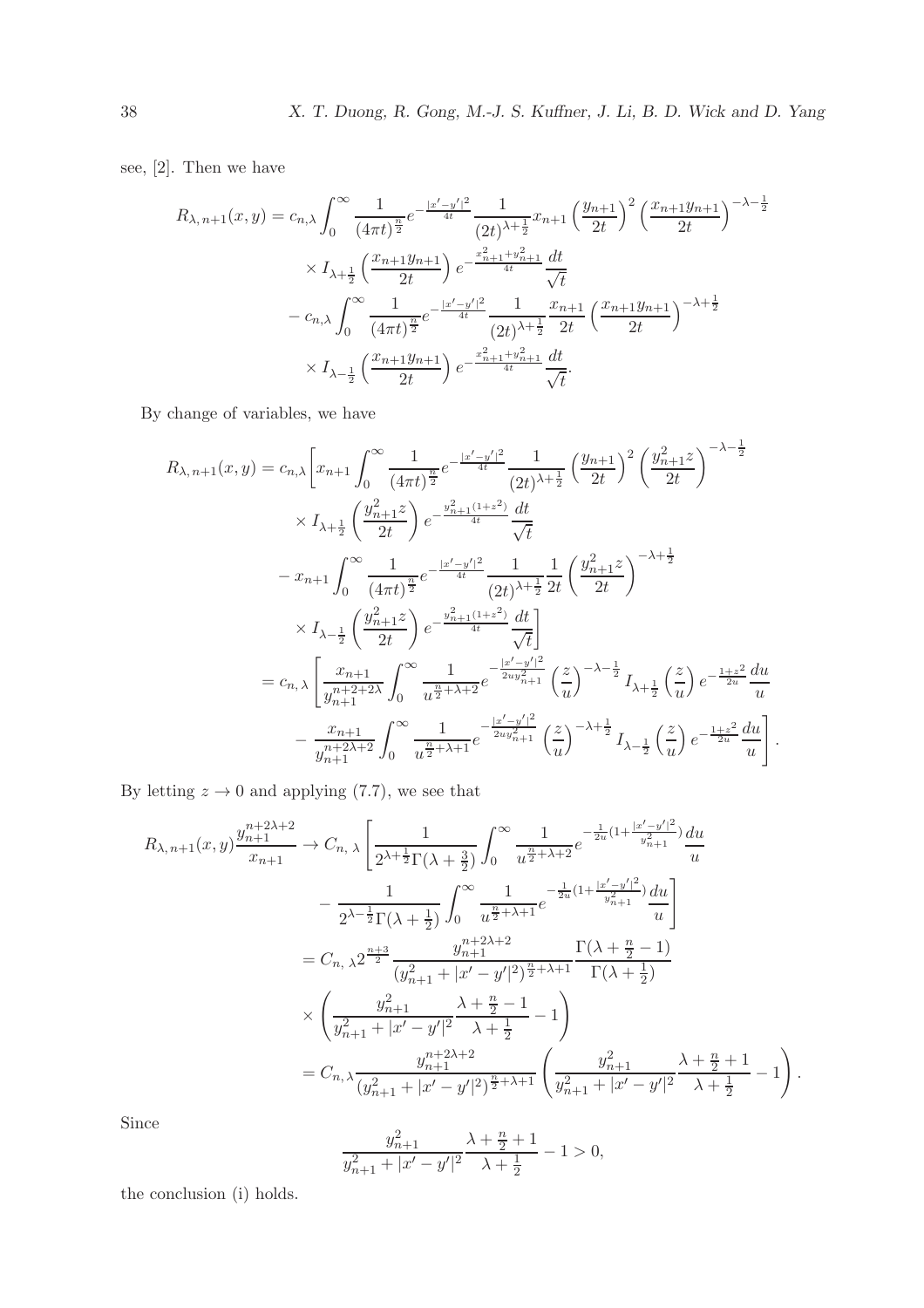Let

$$
H(x,y) := c_{n,\lambda} \int_0^{\infty} \frac{1}{(4\pi t)^{\frac{n}{2}}} e^{-\frac{|x-y|^2}{4t}} \frac{1}{(2t)^{\lambda + \frac{1}{2}}} \left(\frac{x_{n+1}y_{n+1}}{2t}\right)^{-\lambda}
$$

$$
\times \left[x_{n+1} \left(\frac{y_{n+1}}{2t}\right)^2 \left(\frac{x_{n+1}y_{n+1}}{2t}\right)^{-1} - \frac{x_{n+1}}{2t}\right] \frac{dt}{\sqrt{t}}.
$$

Then observe that

$$
\int_0^\infty \frac{1}{(4\pi t)^{\frac{n}{2}}} e^{-\frac{|x-y|^2}{4t}} \frac{1}{(2t)^{\lambda+\frac{1}{2}}} \left(\frac{x_{n+1}y_{n+1}}{2t}\right)^{-\lambda} \left[x_{n+1}\left(\frac{y_{n+1}}{2t}\right)^2 \left(\frac{x_{n+1}y_{n+1}}{2t}\right)^{-1} - \frac{x_{n+1}}{2t}\right] \frac{dt}{\sqrt{t}}
$$
  
=  $C_n \frac{y_{n+1} - x_{n+1}}{(x_{n+1}y_{n+1})^{\lambda}} \int_0^\infty \frac{1}{t^{\frac{n}{2}+2}} e^{-\frac{|x-y|^2}{4t}} dt$   
=  $C_n \frac{y_{n+1} - x_{n+1}}{(x_{n+1}y_{n+1})^{\lambda}} \frac{1}{|x-y|^{n+2}}.$ 

By using  $(7.8)$  for  $n = 0$ ,

$$
|R_{\lambda,n+1}(x,y)-H(x,y)| \lesssim \int_0^\infty \frac{1}{t^{\frac{n}{2}+\lambda+1}} e^{-\frac{|x-y|^2}{4t}} \left(\frac{x_{n+1}y_{n+1}}{2t}\right)^{-\lambda} \frac{1}{y_{n+1}} dt \lesssim \frac{1}{x_{n+1}^{\lambda}y_{n+1}^{\lambda+1}} \frac{1}{|x-y|^n}.
$$

We then see that (ii) holds. The proof of Lemma 7.8 is complete.

We now return to the proof of Proposition 7.6. Based on Lemmas 7.7 and 7.8, we see that (5.1) holds. Indeed, For any  $x := (x_1, ..., x_{n+1}) \in \mathbb{R}^{n+1}_+$  and  $r \in (0, \infty)$ , let

$$
Q(x,r) := \{y := (y_1,\ldots,y_{n+1}) \in \mathbb{R}^{n+1}_+ : |x_j - y_j| \le r/2, j \in \{1,\ldots,n+1\}\}.
$$

Then we have  $\mu_{\lambda}(Q(x,r)) \sim r^{n+1}x_{n+1}^{2\lambda}$ . Let  $C_0 \gg \tilde{c}$ . For any  $x := (x_1, \ldots, x_{n+1}) \in \mathbb{R}^{n+1}_+$  and  $r \in (0, \infty)$ , if  $r > \frac{\tilde{c}-1}{C_0}x_{n+1}$ , take  $y := (y_1, \ldots, y_{n+1})$  such that  $y_i = x_i + C_0r$  for  $i = j$  or  $i = n+1$ and  $y_i := x_i$  otherwise. Then by Lemma 7.7(i), we see that  $y_{n+1} \geq \tilde{c}x_{n+1}$  and

$$
|R_{\lambda,j}(x,y)| \gtrsim \frac{C_0 r}{[(y_{n+1}^2 + (C_0 r)^2]^{\frac{n}{2} + \lambda + 1}} \gtrsim \frac{1}{\mu_{\lambda}(Q(x,r))}.
$$

If  $r \leq \frac{\tilde{c}-1}{C_0}x_{n+1}$ , then there exists  $y \in \mathbb{R}^{n+1}$  such that  $|y_{n+1} - x_{n+1}| = |y_j - x_j| \sim |y - x|$  and  $|y_{n+1} - x_{n+1}| \ll x_{n+1}$ . Then by Lemma 7.7(ii), we also have

$$
|R_{\lambda,j}(x,y)| \gtrsim \frac{|y_j - x_j|}{x_{n+1}^{\lambda} y_{n+1}^{\lambda} |x - y|^{n+2}} \sim \frac{1}{\mu_{\lambda}(Q(x,r))}.
$$

Therefore, (1.6) holds for  $R_{\lambda,j}(x,y), j \in \{1,\ldots,n\}$ . The argument for  $R_{\lambda,n+1}(x,y)$  is similar and omitted. Then Theorem 1.6 holds for the Bessel Riesz transform  $R_{\lambda,j}$ ,  $j = 1, \ldots, n + 1$ .

The proof of Proposition 7.6 is complete.

# 8 A Digression to Product Setting: Little bmo Space

In this section we consider the weighted little bmo space on product spaces of homogeneous type. To begin with, let  $(X_1, d_1, \mu_1)$  and  $(X_2, d_2, \mu_2)$  be two copies of spaces of homogeneous type as stated in Section 2, and denote  $\vec{X} := X_1 \times X_2, \vec{\mu} := \mu_1 \times \mu_2$ . Moreover, for the points in  $\vec{X}$ , we denote  $\vec{x} := (x_1, x_2) \in \vec{X}$ .

Macías and Segovia [35] proved the following fundamental result on spaces of homogeneous type. Suppose that  $(X, d)$  is a space endowed with a quasi-metric d that may have no regularity.

$$
\qquad \qquad \Box
$$

 $\Box$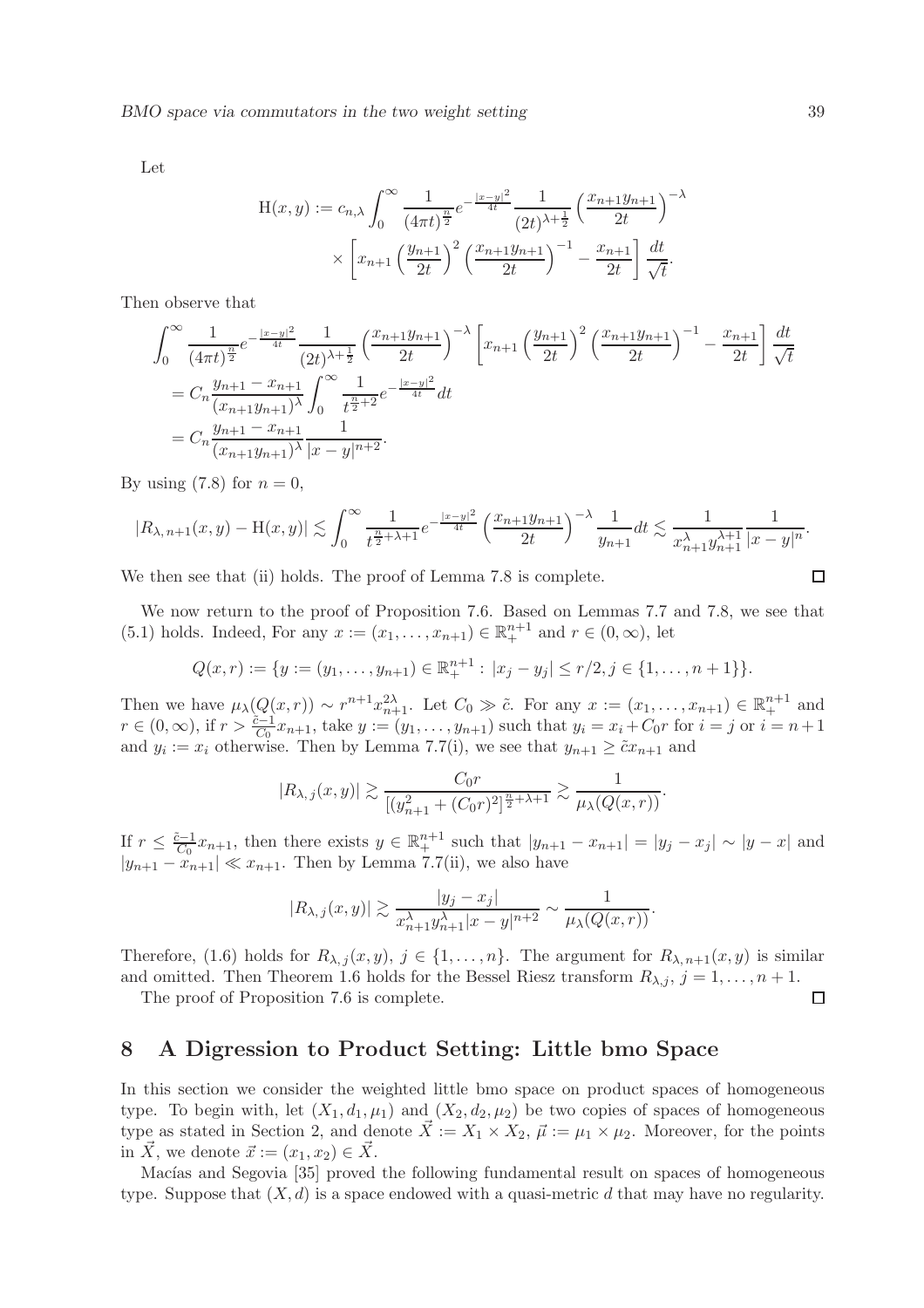Then there exists a quasi-metric d' that is pointwise equivalent to d such that  $d(x, y) \sim d'(x, y)$ for all  $x, y \in X$  and there exist constants  $\theta \in (0,1)$  and  $C > 0$  so that d' has the following regularity:

$$
|d'(x,y) - d'(x',y)| \le C d'(x,x')^{\theta} [d'(x,y) + d'(x',y)]^{1-\theta}.
$$

for all  $x, x', y \in X$ . Moreover, if the quasi-metric balls are defined by this new quasi-metric  $d'$ , that is,  $B'(x,r) := \{y \in X : d'(x,y) < r\}$  for  $r > 0$ , then these balls are open in the topology induced by d'. See [35, Theorem 2, p.259]. So, without lost of generality, we assume that in our product setting, the quasi-metrics  $d_1$  and  $d_2$  have regularity with constants  $\theta_1$  and  $\theta_2$ , respectively.

We now recall the product  $A_n(\vec{X})$  weights on product spaces of homogeneous type.

**Definition 8.1.** Let  $w(x_1, x_2)$  be a nonnegative locally integrable function on  $\vec{X}$ . For  $1 < p < \infty$ , *we say w is a product*  $A_p$  weight, *written as*  $w \in A_p(\vec{X})$ *, if* 

$$
[w]_{A_p(\vec{X})} := \sup_R \left( \oint_R w \right) \left( \oint_R \left( \frac{1}{w} \right)^{1/(p-1)} \right)^{p-1} < \infty.
$$

*Here the supremum is taken over all "rectangles"*  $R := B_1 \times B_2 \subset \overrightarrow{X}$ , where  $B_i$  are balls in  $X_i$ *for*  $i = 1, 2$ *. The quantity*  $[w]_{A_p(\vec{X})}$  *is called the*  $A_p$  constant of w.

Next we recall the weighted little bmo space on product spaces of homogeneous type.

**Definition 8.2.** *For*  $1 < p < \infty$  *and*  $w \in A_p(\vec{X})$ *, the weighted little bmo space*  $bmo_w(\vec{X})$  *is the space of all locally integrable functions* b on  $\vec{X}$  *such that* 

$$
||b||_{\text{bmo}_w(\vec{X})} = \sup_R \frac{1}{w(R)} \int_R |b(\vec{x}) - b_R| d\vec{\mu}(\vec{x}) < \infty,
$$

*where the supremum is taken over all "rectangles"*  $R = B_1 \times B_2 \subset \overrightarrow{X}$ , where  $B_i$  are balls in  $X_i$ *for*  $i = 1, 2$ *.* 

Similar to [22, Section 7.1], we introduce the bi-parameter Journé operator on  $\vec{X}$  as follows. Let  $C_0^{\eta_1}(X_1)$ ,  $\eta_1 \in (0, \theta_1]$ , denote the space of continuous functions f with bounded support such that

$$
||f||_{C_0^{\eta_1}(X_1)} := \sup_{x,y \in X_1, x \neq y} \frac{|f(x) - f(y)|}{d_1(x,y)^{\eta_1}} < \infty.
$$

Let  $C_0^{\eta_2}(X_2)$ ,  $\eta_2 \in (0, \theta_2]$  be defined similarly.

**I.** Structural Assumptions: Given  $f = f_1 \otimes f_2$  and  $g = g_1 \otimes g_2$ , where  $f_i, g_i : X_i \to \mathbb{C}, f_i, g_i \in \mathbb{C}$  $C_0^{n_i}(X_i)$  satisfy supp  $f_i \cap \text{supp } g_i = \emptyset$  for  $i = 1, 2$ , we assume the kernel representation

$$
\langle Tf, g \rangle = \int_{\vec{X}} \int_{\vec{X}} K(\vec{x}, \vec{y}) f(\vec{y}) g(\vec{x}) d\vec{\mu}(\vec{y}) d\vec{\mu}(\vec{x}).
$$

The kernel  $K : \vec{X} \times \vec{X} \setminus \{(\vec{x}, \vec{y}) \in \vec{X} \times \vec{X} : x_1 = y_1, \text{ or } x_2 = y_2\} \rightarrow \mathbb{C}$  is assumed to satisfy: 1. Size condition:

$$
|K(\vec{x}, \vec{y})| \le C \frac{1}{\mu_1(B(x_1, d_1(x_1, y_1)))\mu_2(B(x_2, d_2(x_2, y_2)))}.
$$

2. Hölder conditions: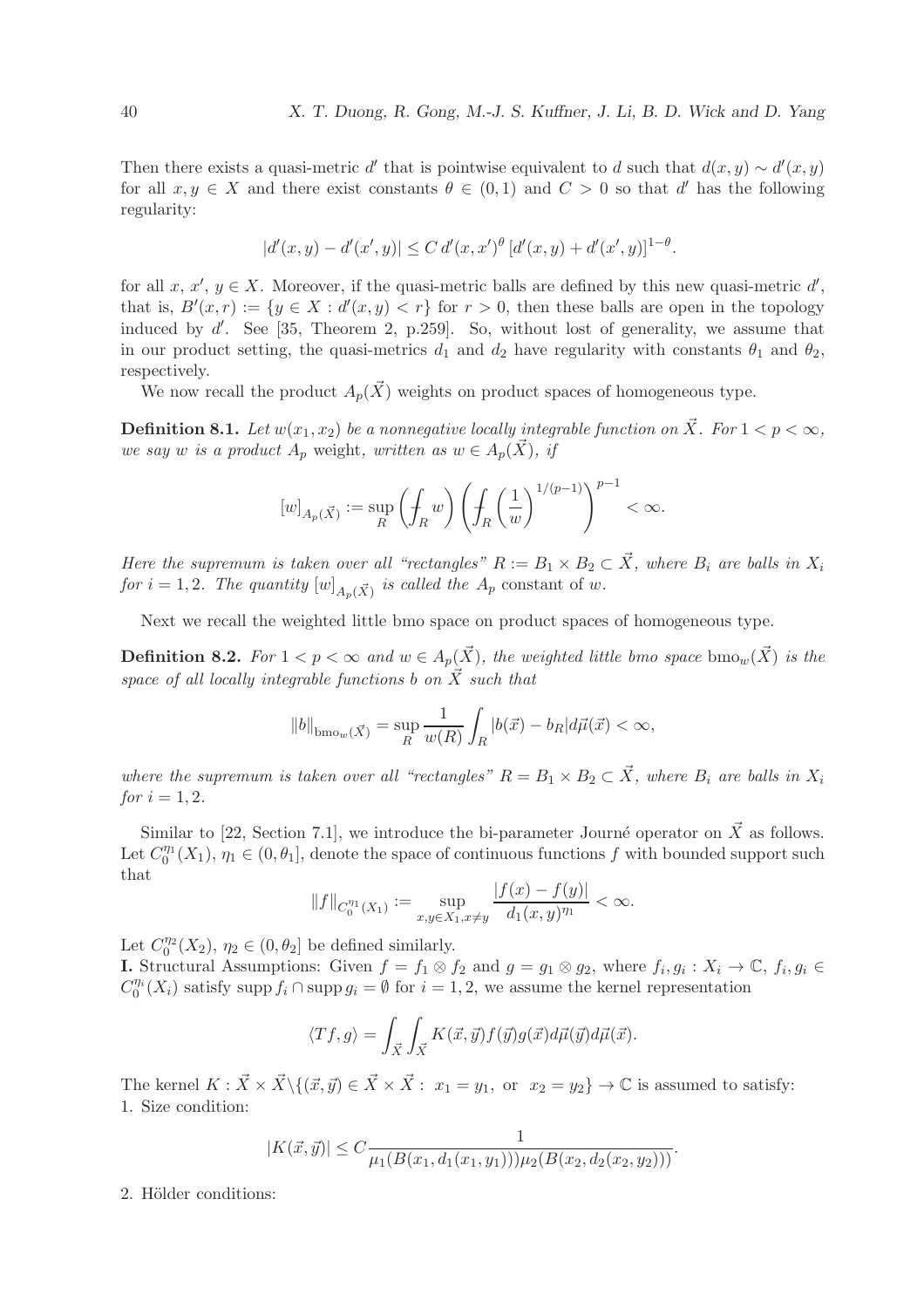BMO space via commutators in the two weight setting 41

2a. if 
$$
d_1(y_1, y'_1) \leq \frac{1}{2A_0}d_1(x_1, y_1)
$$
 and  $d_2(y_2, y'_2) \leq \frac{1}{2A_0}d_2(x_2, y_2)$ :  
\n
$$
|K(\vec{x}, \vec{y}) - K(\vec{x}, (y_1, y'_2)) - K(\vec{x}, (y'_1, y_2)) + K(\vec{x}, \vec{y}'))|
$$
\n
$$
\leq C \frac{d_1(y_1, y'_1)^{\delta}d_2(y_2, y'_2)^{\delta}}{\mu_1(B(x_1, d_1(x_1, y_1)))d_1(x_1, y_1)^{\delta} \mu_2(B(x_2, d_2(x_2, y_2)))d_2(x_2, y_2)^{\delta}}.
$$
\n2b. if  $d_1(x_1, x'_1) \leq \frac{1}{2A_0}d_1(x_1, y_1)$  and  $d_2(x_2, x'_2) \leq \frac{1}{2A_0}d_2(x_2, y_2)$ :  
\n
$$
|K(\vec{x}, \vec{y}) - K((x_1, x'_2), \vec{y}) - K((x'_1, x_2), \vec{y}) + K(\vec{x}', \vec{y}))|
$$
\n
$$
\leq C \frac{d_1(x_1, x'_1)^{\delta}d_2(x_2, x'_2)^{\delta}}{\mu_1(B(x_1, d_1(x_1, y_1)))d_1(x_1, y_1)^{\delta} \mu_2(B(x_2, d_2(x_2, y_2)))d_2(x_2, y_2)^{\delta}}.
$$
\n2c. if  $d_1(y_1, y'_1) \leq \frac{1}{2A_0}d_1(x_1, y_1)$  and  $d_2(x_2, x'_2) \leq \frac{1}{2A_0}d_2(x_2, y_2)$ :  
\n
$$
|K(\vec{x}, \vec{y}) - K((x_1, x'_2), \vec{y}) - K(\vec{x}, (y'_1, y_2)) + K((x_1, x'_2), (y'_1, y_2))|
$$
\n
$$
\leq C \frac{d_1(y_1, y'_1)^{\delta}d_2(x_2, x'_2)^{\delta}}{\mu_1(B(x_1, d_1(x_1, y_1)))d_1(x_1, y_1)^{\delta} \mu_2
$$

3. Mixed size and Hölder conditions: 3a. if  $d_1(x_1, x_1') \leq \frac{1}{2A}$  $\frac{1}{2A_0}d_1(x_1,y_1)$ :

$$
|K(\vec{x}, \vec{y}) - K((x'_1, x_2), \vec{y}))| \leq C \frac{d_1(x_1, x'_1)^{\delta}}{\mu_1(B(x_1, d_1(x_1, y_1))) d_1(x_1, y_1)^{\delta} \mu_2(B(x_2, d_2(x_2, y_2)))}.
$$

3b. if 
$$
d_1(y_1, y'_1) \leq \frac{1}{2A_0}d_1(x_1, y_1)
$$
:

$$
|K(\vec{x}, \vec{y}) - K(\vec{x}, (y'_1, y_2)))| \leq C \frac{d_1(y_1, y'_1)^{\delta}}{\mu_1(B(x_1, d_1(x_1, y_1))) d_1(x_1, y_1)^{\delta} \mu_2(B(x_2, d_2(x_2, y_2)))}.
$$

3c. if  $d_2(x_2, x'_2) \leq \frac{1}{2A}$  $\frac{1}{2A_0}d_2(x_2,y_2)$ :

$$
|K(\vec{x}, \vec{y}) - K((x_1, x_2'), \vec{y}))| \le C \frac{d_2(x_2, x_2')^{\delta}}{\mu_1(B(x_1, d_1(x_1, y_1)))\mu_2(B(x_2, d_2(x_2, y_2)))d_2(x_2, y_2)^{\delta}}
$$

3d. if  $d_2(y_2, y_2') \leq \frac{1}{2A}$  $\frac{1}{2A_0}d_2(x_2,y_2)$ :

$$
|K(\vec{x}, \vec{y}) - K(\vec{x}, (y_1, y_2'))| \leq C \frac{d_2(y_2, y_2')^{\delta}}{\mu_1(B(x_1, d_1(x_1, y_1)))\mu_2(B(x_2, d_2(x_2, y_2)))d_2(x_2, y_2)^{\delta}}.
$$

4. Calderón–Zygmund structure in  $X_1$  and  $X_2$  separately: If  $f = f_1 \otimes f_2$  and  $g = g_1 \otimes g_2$  with supp $f_1 \cap \text{supp} g_1 = \emptyset$ , we assume the kernel representation:

$$
\langle Tf, g \rangle = \int_{X_1} \int_{X_1} K_{f_2, g_2}(x_1, y_1) f_1(y_1) g_1(x_1) d\mu_1(x_1) d\mu_1(y_1),
$$

.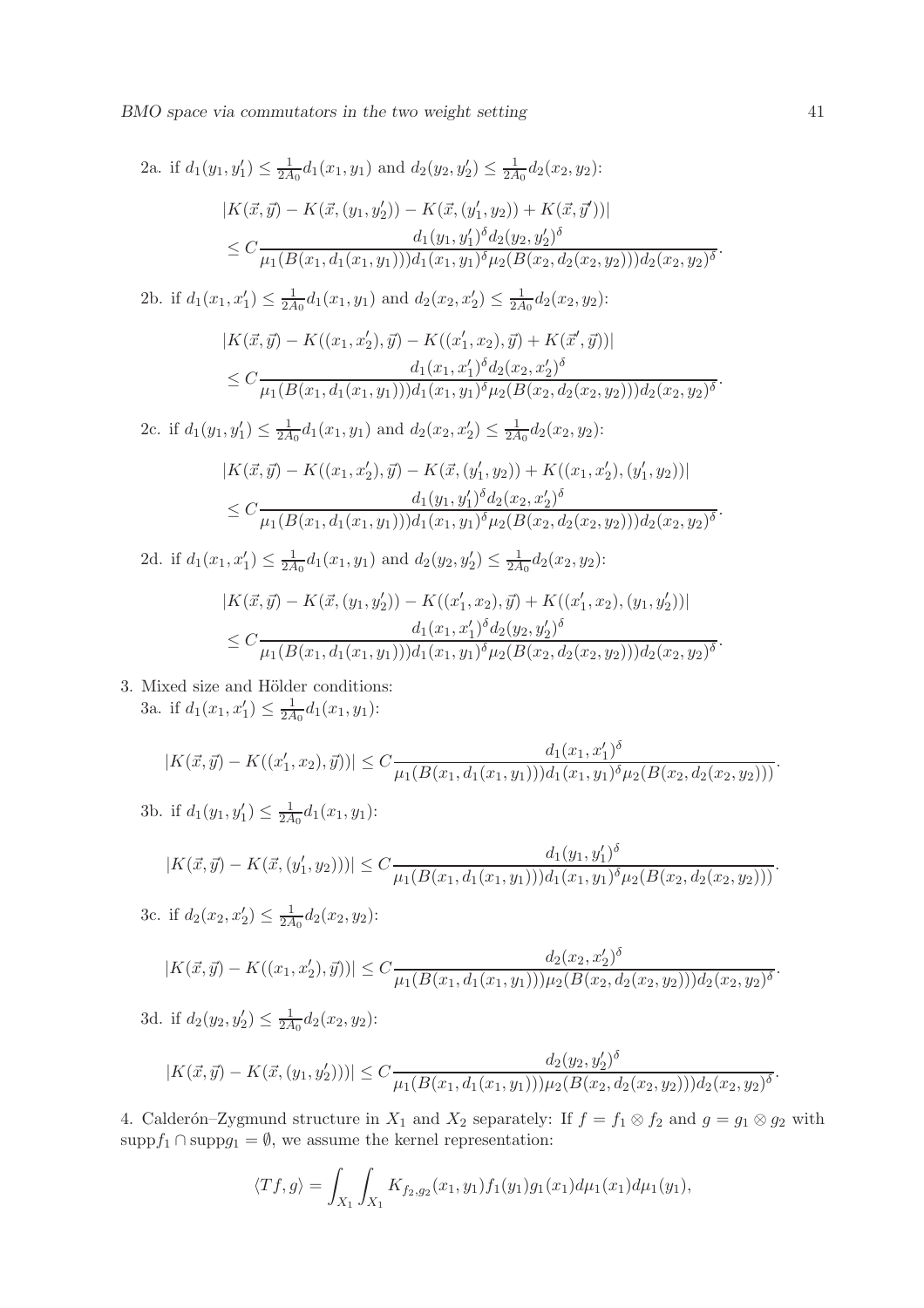where the kernel  $K_{f_2,g_2}$ :  $X_1 \times X_1 \setminus \{(x_1,y_1) \in X_1 \times X_1 : x_1 = y_1\}$  satisfies the following size condition:

$$
|K_{f_2,g_2}(x_1,y_1)| \le C(f_2,g_2) \frac{1}{\mu_1(B(x_1,d_1(x_1,y_1)))}
$$

and Hölder conditions:

$$
|K_{f_2,g_2}(x_1,y_1)-K_{f_2,g_2}(x'_1,y_1)| \leq \frac{C(f_2,g_2) d_1(x_1,x'_1)^{\delta}}{\mu_1(B(x_1,d_1(x_1,y_1)))d_1(x_1,y_1)^{\delta}}, d_1(x_1,x'_1) \leq \frac{1}{2A_0}d_1(x_1,y_1),
$$

$$
|K_{f_2,g_2}(x_1,y_1)-K_{f_2,g_2}(x_1,y_1')|\leq \frac{C(f_2,g_2) d_1(y_1,y_1')^{\delta}}{\mu_1(B(x_1,d_1(x_1,y_1)))d_1(x_1,y_1)^{\delta}}, d_1(x_1,x_1')\leq \frac{1}{2A_0}d_1(x_1,y_1).
$$

We only assume the above representation and a certain control over  $C(f_2, g_2)$  on the diagonal, that is:

$$
C(\chi_{Q_2}, \chi_{Q_2}) + C(\chi_{Q_2}, u_{Q_2}) + C(u_{Q_2}, \chi_{Q_2}) \le C\mu_2(Q_2)
$$

for all cubes  $Q_2 \subset X_2$  and all " $Q_2$ -adapted zero-mean" functions  $u_{Q_2}$  that is, supp  $u_{Q_2} \subset Q_2$ ,  $|u_{Q_2}| \leq 1$  and  $\int_{X_2} u_{Q_2}(x_2) d\mu_2(x_2) = 0$ . We assume the symmetrical representation with kernel  $K_{f_1,g_1}$  in the case supp $f_2 \cap \text{supp} g_2 = \emptyset$ .

II. Boundedness and Cancellation Assumptions:

1. Assume T1,  $T^*$ 1,  $T_1$ 1, and  $T_1^*$ 1 are in product BMO( $\vec{X}$ ), where  $T_1$  is the partial adjoint of T defined by  $\langle T_1(f_1 \otimes f_2), g_1 \otimes g_2 \rangle = \langle T_1(g_1 \otimes f_2), (f_1 \otimes g_2) \rangle.$ 

2. Assume  $|\langle T_1(\chi_{Q_1} \otimes \chi_{Q_2}), \chi_{Q_1} \otimes \chi_{Q_2}\rangle| \le C\mu_1(Q_1)\mu_2(Q_2)$  for all cubes  $Q_i \in X_i$  (weak boundedness).

3. Diagonal BMO conditions: for all cubes  $Q_i \subset X_i$  and all non-zero functions  $a_{Q_1}$  and  $b_{Q_2}$  that are  $Q_1$  – and  $Q_2$  – adapted, respectively, assume:

 $|\langle T_1(a_{Q_1} \otimes \chi_{Q_2}), \chi_{Q_1} \otimes \chi_{Q_2} \rangle| \le C\mu_1(Q_1)\mu_2(Q_2), \ |\langle T_1(\chi_{Q_1} \otimes \chi_{Q_2}), a_{Q_1} \otimes \chi_{Q_2} \rangle| \le C\mu_1(Q_1)\mu_2(Q_2),$  $|\langle T_1(\chi_{Q_1} \otimes b_{Q_2}), \chi_{Q_1} \otimes \chi_{Q_2} \rangle| \le C \mu_1(Q_1) \mu_2(Q_2), \ |\langle T_1(\chi_{Q_1} \otimes \chi_{Q_2}), \chi_{Q_1} \otimes b_{Q_2} \rangle| \le C \mu_1(Q_1) \mu_2(Q_2).$ 

For the upper bound of the commutator of such operators T and  $b \in \text{bmo}_w(\vec{X})$ , following the same approach as that in [22], and combining all necessary tools as recalled in Section 2 on spaces of homogeneous type (such as the adjacent dyadic system, Haar basis, et al), we obtain that

**Theorem 8.3.** Let  $1 < p < \infty$  and  $\lambda_1, \lambda_2 \in A_p(\vec{X})$ , and define  $\nu = \lambda_1^{\frac{1}{p}} \lambda_2^{-\frac{1}{p}}$ . Let T be a *bi-parameter Journé operator on*  $\vec{X}$  *and*  $b \in bmo_{\nu}(\vec{X})$ *. Then we obtain that* 

$$
\|[b,T]:\ L^p_{\lambda_1}(\vec{X})\to L^p_{\lambda_2}(\vec{X})\|\lesssim \|b\|_{{\rm bmo}_\nu(\vec{X})}.
$$

We now provide a broader version of the lower bound. Note that in [22] the authors only considered the lower bound of commutator with respect to double Riesz transforms, and their proof relies on Fourier transform and hence can not be adapted to spaces of homogeneous type.

We assume that the bi-parameter Journé operator  $T$  satisfies the following "homogeneous" condition:

*there exist positive constants*  $c_0$  *and*  $\overline{C}$  *such that for every*  $x_1 \in X_1$ ,  $x_2 \in X_2$  *and*  $r_1, r_2 > 0$ , *there exist*  $y_1 \in B_1(x_1, \overline{C}r_1) \backslash B_1(x_1, r_1)$  *and*  $y_2 \in B_2(x_2, \overline{C}r_2) \backslash B_2(x_2, r_2)$  *satisfying* 

$$
|K(x_1, y_1; x_2, y_2)| \ge \frac{1}{c_0 \mu_1(B_1(x_1, r_1)) \mu_2(B_2(x_2, r_2))}.
$$
\n(8.1)

Then we have the following lower bound.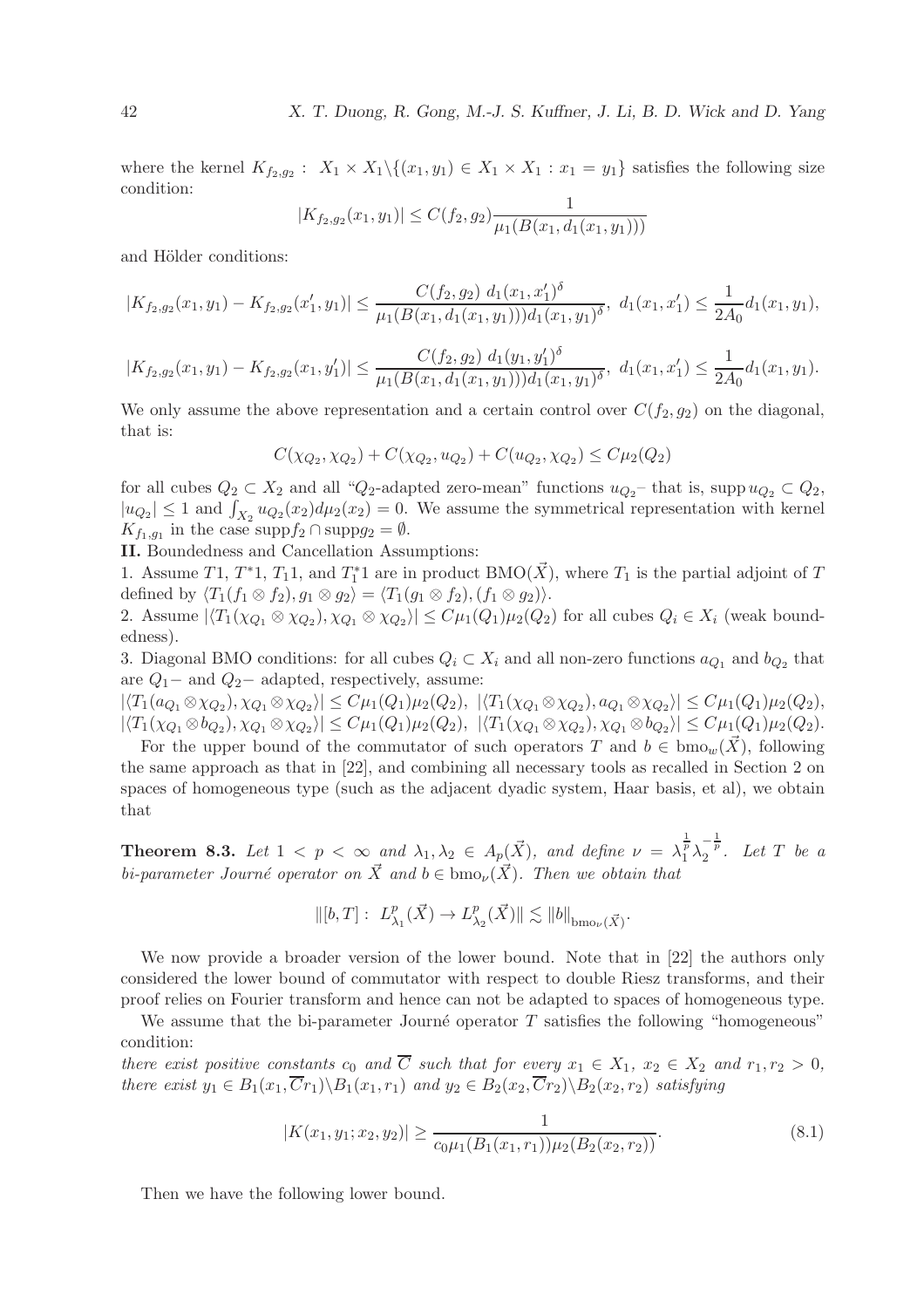**Theorem 8.4.** Let T be a bi-parameter Journé operator on  $\vec{X}$  and T satisfies the following "homogeneous" condition as above. Let  $1 < p < \infty$  and  $\lambda_1, \lambda_2 \in A_p(\vec{X})$ , and define  $\nu := \lambda_1^{\frac{1}{p}} \lambda_2^{-\frac{1}{p}}$ . *Suppose that*  $b \in L^{1}_{loc}(\vec{X})$  *and that*  $\Vert [b, T] : L^{p}_{\lambda}$  $_{\lambda_1}^p(\vec{X}) \to L^p_{\lambda}$  $\frac{p}{\lambda_2}(\vec{X})$   $\parallel$  <  $\infty$ *. Then we obtain that*  $b \in \text{bmo}_{\nu}(\vec{X})$  *with* 

$$
||b||_{\mathrm{bmo}_{\nu}(\vec{X})} \lesssim ||[b,T]: L^p_{\lambda_1}(\vec{X}) \to L^p_{\lambda_2}(\vec{X})||.
$$

To see this, we first point out that the homogeneous condition (8.1) implies the following condition: there exist positive constants  $3 \le A_1 \le A_2$  such that for any ball  $B_i := B_i(x_0^{(i)})$  $\binom{v}{0}, r_i \subset$  $X_i$ , there exist balls  $\widetilde{B}_i := B_i(y_0^{(i)})$  $\binom{i}{0}, r_i$  such that  $A_1 r_i \leq d_i(x_0^{(i)})$  $_0^{(i)}, y_0^{(i)}$  $\binom{0}{0}$   $\leq A_2 r_i$ . Moreover, for all  $(x_1, y_1; x_2, y_2) \in (B_1 \times B_1) \times (B_2 \times B_2), K(x_1, y_1; x_2, y_2)$  does not change sign and

$$
|K(x_1, y_1; x_2, y_2)| \gtrsim \frac{1}{\mu_1(B_1)} \frac{1}{\mu_2(B_2)}.
$$

If  $K(x_1, y_1; x_2, y_2) := K_1(x_1, y_1; x_2, y_2) + iK_2(x_1, y_1; x_2, y_2)$  is complex-valued, where  $i^2 = -1$ , then at least one of  $K_i$  satisfies the assumption above.

We next consider the median on "rectangles"  $R = B_1 \times B_2 \subset \overrightarrow{X}$ . By a median value of a realvalued measurable function f over R we mean a possibly non-unique, real number  $\alpha_R(f)$  such that  $\vec{\mu}(\{(x_1, x_2) \in R : f(x_1, x_2) > \alpha_R(f)\}) \leq \frac{1}{2}\mu_1(B_1)\mu_2(B_2)$  and  $\vec{\mu}(\{(x_1, x_2) \in R : f(x_1, x_2) <$  $\alpha_R(f) \}$ )  $\leq \frac{1}{2}\mu_1(B_1)\mu_2(B_2)$ .

Now following the idea in Lemma 5.3, for the given rectangle  $R = B_1 \times B_2$ ,  $\widetilde{B}_1$  and  $\widetilde{B}_2$ , set

$$
E_1 := \{(x_1, x_2) \in B_1 \times B_2 : b(x_1, x_2) \ge \alpha_{\widetilde{B}_1 \times \widetilde{B}_2}(b)\}
$$
  

$$
E_2 := \{(x_1, x_2) \in B_1 \times B_2 : b(x_1, x_2) \le \alpha_{\widetilde{B}_1 \times \widetilde{B}_2}(b)\}
$$

and

$$
F_1 := \{ (y_1, y_2) \in \widetilde{B}_1 \times \widetilde{B}_2 : b(y_1, y_2) \le \alpha_{\widetilde{B}_1 \times \widetilde{B}_2}(b) \}
$$
  

$$
F_2 := \{ (y_1, y_2) \in \widetilde{B}_1 \times \widetilde{B}_2 : b(y_1, y_2) \ge \alpha_{\widetilde{B}_1 \times \widetilde{B}_2}(b) \}.
$$

Then by the definition of  $\alpha_R(f)$ , we see that  $\vec{\mu}(F_i) \geq \frac{1}{4}$  $\frac{1}{4}\mu_1(B_1)\mu_2(B_2)$  for  $i=1,2$ . Moreover, for  $(x_1, x_2) \times (y_1, y_2) \in (E_1 \times F_1) \cup (E_2 \times F_2),$ 

$$
|b(x_1, x_2) - b(y_1, y_2)| = |b(x_1, x_2) - \alpha_{\widetilde{B}_1 \times \widetilde{B}_2}(b) + \alpha_{\widetilde{B}_1 \times \widetilde{B}_2}(b) - b(y_1, y_2)|
$$
  
= 
$$
|b(x_1, x_2) - \alpha_{\widetilde{B}_1 \times \widetilde{B}_2}(b)| + |\alpha_{\widetilde{B}_1 \times \widetilde{B}_2}(b) - b(y_1, y_2)|
$$
  

$$
\ge |b(x_1, x_2) - \alpha_{\widetilde{B}_1 \times \widetilde{B}_2}(b)|.
$$

*Proof of Theorem 8.4.* For given  $b \in L^1_{loc}(\mathbf{X})$  and for any rectangle  $R = B_1 \times B_2$ , let

$$
\mathcal{O}(b;R) := \frac{1}{\vec{\mu}(R)} \int_R |b(x_1, x_2) - b_R| \ d\mu_1(x_1) d\mu_2(x_2).
$$

Under the assumptions of Theorem 8.4, we will show that for any ball  $B$ ,

$$
\mathcal{O}(b;R) \lesssim \frac{\nu(R)}{\vec{\mu}(R)}.\tag{8.2}
$$

Without loss of generality, we assume that  $K(x_1, y_1; x_2, y_2)$  is real-valued. Let  $R = B_1 \times B_2$ be a rectangle. Then we have two rectangles  $B_1 \times B_2$ ,  $B_1 \times B_2$  and sets  $E_i$ ,  $F_i$ ,  $i = 1, 2$ , as above.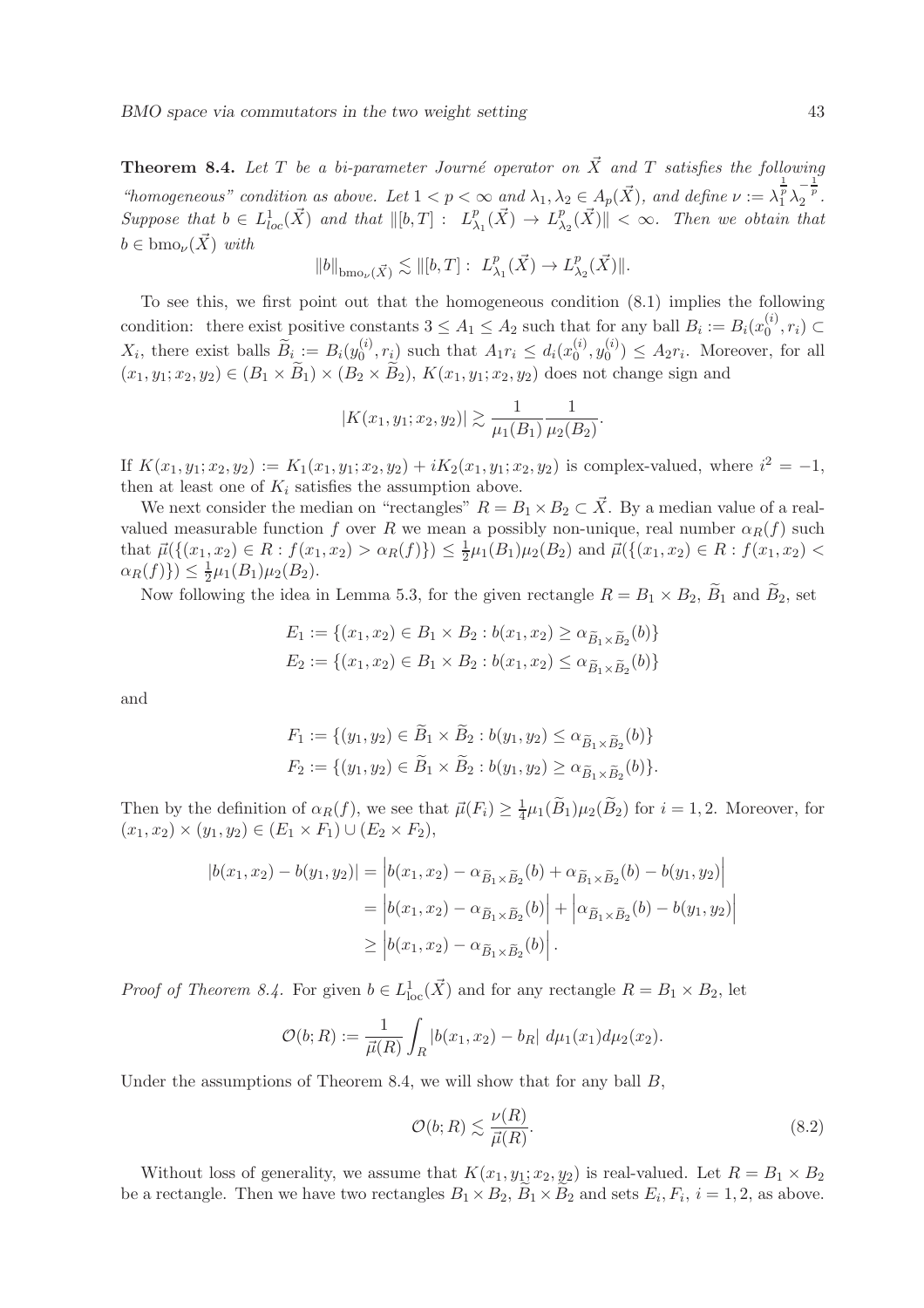On the one hand, we have that for  $f_i := \chi_{F_i}, i = 1, 2$ ,

$$
\frac{1}{\mu(R)} \sum_{i=1}^{2} \int_{B_1 \times B_2} |[b, T] f_i(x_1, x_2)| d\mu_1(x_1) d\mu_2(x_2)
$$
\n
$$
\geq \frac{1}{\mu(R)} \sum_{i=1}^{2} \int_{E_i} |[b, T] f_i(x_1, x_2)| d\mu_1(x_1) d\mu_2(x_2)
$$
\n
$$
= \frac{1}{\mu(R)} \sum_{i=1}^{2} \int_{E_i} \int_{F_i} |b(x_1, x_2) - b(y_1, y_2)| |K(x_1, y_1; x_2, y_2)| d\mu_1(y_1) d\mu_2(y_2) d\mu_1(x_1) d\mu_2(x_2)
$$
\n
$$
\geq \frac{1}{\mu(R)} \sum_{i=1}^{2} \int_{E_i} \int_{F_i} \frac{|b(x_1, x_2) - \alpha_{\widetilde{B}_1 \times \widetilde{B}_2}(b)|}{\mu_1(B_1)\mu_2(B_2)} d\mu_1(y_1) d\mu_2(y_2) d\mu_1(x_1) d\mu_2(x_2)
$$
\n
$$
\geq \frac{1}{\mu(R)} \int_{B_1 \times B_2} |b(x_1, x_2) - \alpha_{\widetilde{B}_1 \times \widetilde{B}_2}(b)| d\mu_1(x_1) d\mu_2(x_2)
$$
\n
$$
\geq \mathcal{O}(b; R).
$$

On the other hand, from Hölder's inequality and the boundedness of  $[b, T]$ , we deduce that

$$
\frac{1}{\vec{\mu}(R)} \sum_{i=1}^{2} \int_{B_1 \times B_2} |[b, T] f_i(x_1, x_2)| d\mu_1(x_1) d\mu_2(x_2)
$$
\n
$$
\leq \frac{1}{\vec{\mu}(R)} \sum_{i=1}^{2} \left[ \int_{B_1 \times B_2} |[b, T] f_i(x_1, x_2)|^p \lambda_2(x_1, x_2) d\mu_1(x_1) d\mu_2(x_2) \right]^{1/p}
$$
\n
$$
\times \left( \int_{B_1 \times B_2} \lambda_2(x_1, x_2)^{-\frac{1}{p-1}} d\mu_1(x_1) d\mu_2(x_2) \right)^{1/p'}
$$
\n
$$
\lesssim \frac{1}{\vec{\mu}(R)} \sum_{i=1}^{2} [\lambda_1(F_i)]^{1/p} \left( \int_{B_1 \times B_2} \lambda_2(x_1, x_2)^{-\frac{1}{p-1}} d\mu_1(x_1) d\mu_2(x_2) \right)^{1/p'}
$$
\n
$$
\lesssim \frac{1}{\vec{\mu}(R)} [\lambda_1(\widetilde{B}_1 \times \widetilde{B}_2)]^{1/p} \left( \int_{B_1 \times B_2} \lambda_2(x_1, x_2)^{-\frac{1}{p-1}} d\mu_1(x_1) d\mu_2(x_2) \right)^{1/p'}
$$
\n
$$
\lesssim \frac{1}{\vec{\mu}(R)} [\lambda_1(R)]^{1/p} \left( \int_{R} \lambda_2(x_1, x_2)^{-\frac{1}{p-1}} d\mu_1(x_1) d\mu_2(x_2) \right)^{1/p'},
$$

where in the last inequality, we use the facts that  $K_1r_{B_1} \leq d(x_{B_1}, x_{\widetilde{B}_1}) \leq K_2r_{B_1}$  and  $\lambda_1(x_1, x_2) \in$  $A_p(\vec{X}).$ 

Combining the two inequalities above and invoking  $\lambda_i \in A_p(\vec{X})$ , we conclude that

$$
\mathcal{O}(b;R) \lesssim \frac{1}{\vec{\mu}(R)}[\lambda_1(R)]^{1/p} \left( \int_R \lambda_2(x_1,x_2)^{-\frac{1}{p-1}} d\mu_1(x_1) d\mu_2(x_2) \right)^{1/p'} \lesssim \frac{\nu(R)}{\vec{\mu}(R)}.
$$

 $\Box$ 

Thus, (8.2) holds and hence, the proof of Theorem 8.4 is complete.

Acknowledgments: X. T. Duong and J. Li are supported by ARC DP 160100153 and Macquarie University Research Seeding Grant. B. D. Wick's research supported in part by National Science Foundation DMS grant  $#1560995$  and  $#1800057$ . R. M. Gong is supported by NNSF of China (Grant No. 11401120) and the Foundation for Distinguished Young Teachers in Higher Education of Guangdong Province (Grant No. YQ2015126). D. Yang is supported by the NNSF of China (Grant No. 11571289 and 11871254).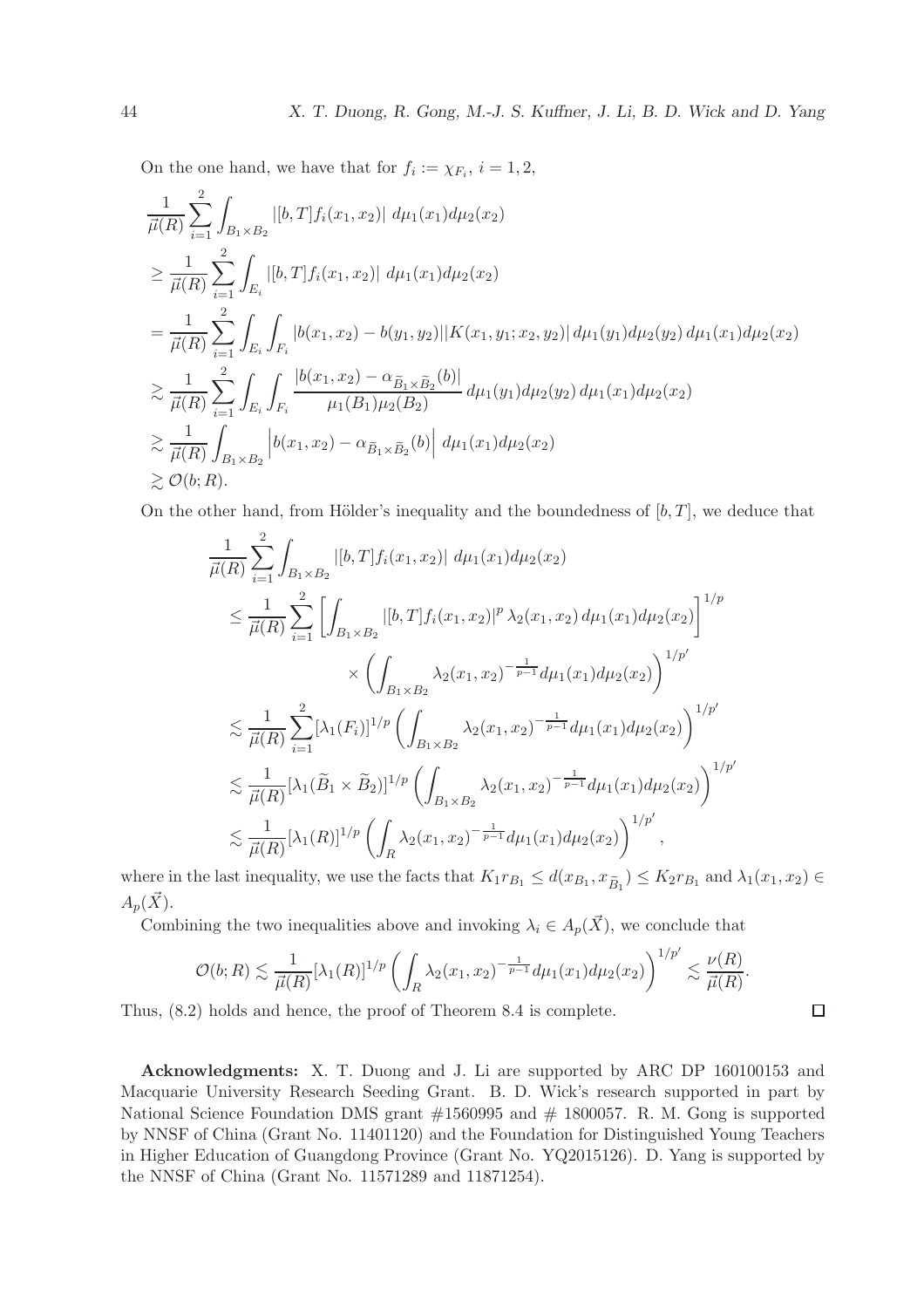## References

- [1] T. C. Anderson and W. Damián, Calderón–Zygmund operators and commutators in spaces of homogeneous type: weighted inequalities, arXiv:1401.2061.
- [2] J. J. Betancor, E. Harboure, A. Nowak and B. Viviani, Mapping properties of fundamental operators in harmonic analysis related to Bessel operators. Studia Math., 197 (2010), 101– 140.
- [3] S. Bloom, A commutator theorem and weighted BMO, Trans. Amer. Math. Soc., 292 (1985), 103–122.
- [4] A. Castro and T. Z. Szarek, Calderón-Zygmund operators in the Bessel setting for all possible type indices. Acta Math. Sin. (Engl. Ser.) 30 (2014), 637–648.
- [5] M. Christ, A T(b) theorem with remarks on analytic capacity and the Cauchy integral, Colloq. Math. 60/61 (1990), 601–628.
- [6] D. Chung, Weighted inequalities for multivariable dyadic paraproducts, Publ. Mat., 55 (2011), 475–499.
- [7] R. Coifman, P.L. Lions, Y. Meyer and S. Semmes, Compensated compactness and Hardy sapces, *J. Math. Pures Appl.*, 72 (1993), 247–286.
- [8] R. R. Coifman, R. Rochberg and G. Weiss, Factorization theorems for Hardy spaces in several variables, Ann. of Math., (2) 103 (1976), 611–635.
- [9] R. R. Coifman and G. Weiss, *Analyse harmonique non-commutative sur certains espaces homogènes. Etude de certaines intégrales singulières*, Lecture Notes in Math. 242, Springer-Verlag, Berlin, 1971.
- [10] R. R. Coifman and G. Weiss, Extensions of Hardy spaces and their use in analysis, Bull. Amer. Math. Soc., 83 (1977), 569–645.
- [11] K. P. Diaz, The Szegö kernel as a singular integral kernel on a family of weakly pseudoconvex Domains, Trans. Amer. Math. Soc., 304 (1987), 141–170.
- [12] O. Dragiĉević, L. Grafakos, M. C. Pereyra and S. Petermichl, Extrapolation and sharp norm estimates for classical operators on weighted Lebesgue spaces, Publ. Mat., 49 (2005), 73–91.
- [13] X. Duong, I. Holmes, J. Li, B. D. Wick and D. Yang, Two weight Commutators in the Dirichlet and Neumann Laplacian settings, arXiv:1705.06858.
- [14] X. T. Duong, H.-Q. Li, J. Li and B. D. Wick, Lower bound for Riesz transform kernels and commutator theorems on stratified nilpotent Lie groups, J. Math. Pures Appl., https://doi.org/10.1016/j.matpur.2018.06.012.
- [15] X. T. Duong, H.-Q. Li, J. Li, B. D. Wick and Q.Y. Wu, Lower bound of Riesz transform kernels revisited and commutators on stratified Lie groups, arXiv:1803.01301.
- [16] X.T. Duong, J. Li, B.D. Wick and D. Yang, Factorization for Hardy spaces and characterization for BMO spaces via commutators in the Bessel setting, Indiana Univ. Math. J., 66 (2017), 1081–1106.
- [17] G. B. Folland and E. M. Stein, Hardy Spaces on Homogeneous Groups, Princeton University Press, Princeton, N.J., 1982.
- [18] P. C. Greiner and E. M. Stein, On the solvability of some differential operators of type  $\Box_h$ , Proc. Internat. Conf., (Cortona, Italy, 1976–1977), Scuola Norm. Sup. Pisa, Pisa, (1978), 106–165.
- [19] W. Guo, J. He, H. Wu, and D. Yang, Characterizations of the compactness of commutators associated with Lipschitz functions, arXiv:1801.06064v1.
- [20] W. Guo, J. Lian and H. Wu, The unified theory for the necessity of bounded commutators and applications, arXiv:1709.008279v1.
- [21] I. Holmes, M. Lacey and B. D. Wick, Commutators in the two-weight setting, Math. Ann., 367 (2017), 51–80.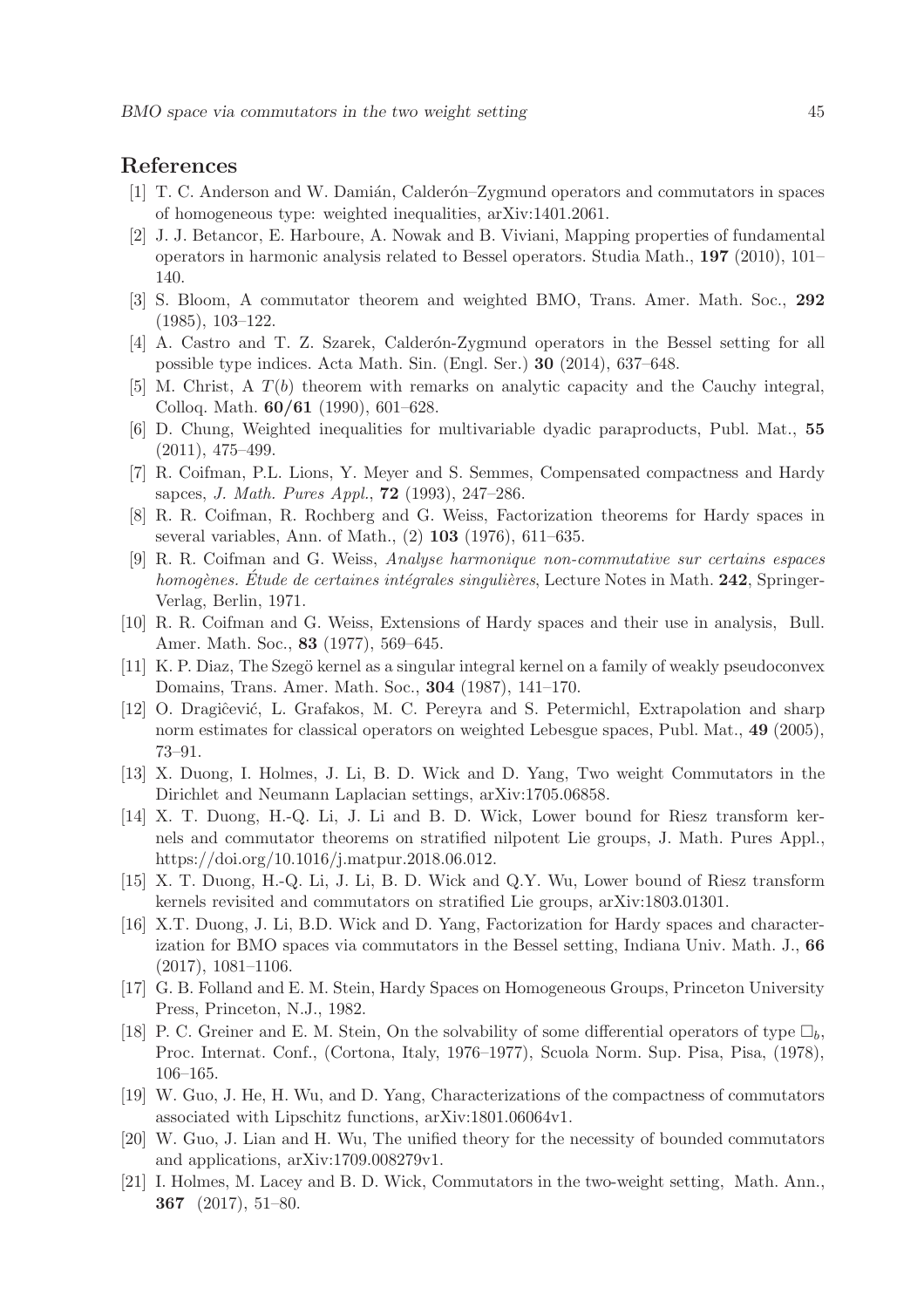- [22] I. Holmes, S. Petermichl and B. D. Wick, Weighted little bmo and two-weight inequalities for Journé commutators, Anal & PDE,  $11$  (2018), 1693–1740.
- [23] A. Huber, On the uniqueness of generalized axially symmetric potentials, Ann. of Math., 60, (1954), 351–358.
- [24] T. Hytönen, The sharp weighted bound for general Calderon-Zygmund operators, Ann. of Math. (2) 175 (2012), 1473–1506.
- [25] T. Hytönen, The  $L^p \to L^q$  boundedness of commutators with applications to the Jacobian operator, arXiv:1804.11167.
- [26] T. Hytönen and A. Kairema, Systems of dyadic cubes in a doubling metric space, Colloq. Math., 126 (2012), 1–33.
- [27] G.H. Ibáñez-Firnkorn and I.P. Rivera-Ríos, Sparse and weighted estimates for generalised Hörmander operators and commutators, arXiv 1704.01018v2.
- [28] J. L. Journé, Calderón-Zygmund Operators, Pseudodifferential Operators And the Cauchy Integral of Calderón. Lecture Notes in Mathematics, 994. Springer–Verlag, Berlin, 1983.
- [29] A. Kairema, J. Li, C. Pereyra and L. A. Ward, Haar bases on quasi-metric measure spaces, and dyadic structure theorems for function spaces on product spaces of homogeneous type, J. Funct. Anal., 271 (2016), 1793–1843.
- [30] A.K. Lerner, On pointwise estimates involving sparse operators, New York J. Math., 22 (2016), 341–349.
- [31] A.K. Lerner and F. Nazarov, Intuitive dyadic calculus: the basics, arXiv: 1508.05639v1.
- [32] A.K. Lerner, S. Ombrosi and I.P. Rivera-Ríos, On pointwise and weighted estimates for commutators of Calderón-Zygmund operators. Adv. Math., 319 (2017), 153–181.
- [33] A.K. Lerner, S. Ombrosi and I.P. Rivera-Ríos, Commutators of singular integrals revisited, arxiv:1709.04724v1.
- [34] J. Li, T. Nguyen, L.A. Ward and B.D. Wick, The Cauchy integral, bounded and compact commutators, arXiv:1709.00703.
- [35] R.A. Macías and C. Segovia, Lipschitz functions on spaces of homogeneous type, Adv. in Math. 33 (1979), 257–270.
- [36] S. Mao, H. Wu and D. Yang, Boundedness and compactness characterizations of Riesz transform commutators on Morrey spaces in the Bessel setting, accepted by Anal. Appl.
- [37] T. Mei,  $BMO(\mathbb{R})$  is the intersection of two translates of dyadic  $BMO(\mathbb{R})$ , C. R. Acad. Sci. Paris, Ser. I 336 (2003), 1003–1006.
- [38] K. Moen, Sharp weighted bounds without testing or extrapolation, Archiv der Mathematik, 99 (2012), 457–466.
- [39] B. Muckenhoupt and R. L. Wheeden, Weighted bounded mean oscillation and the Hilbert transform, Studia Math., 54 (1975/76), 221–237.
- [40] B. Muckenhoupt and E. M. Stein, Classical expansions and their relation to conjugate harmonic functions, Trans. Amer. Math. Soc., 118 (1965) 17-92.
- [41] Z. Nehari, On bounded bilinear forms, Ann. of Math., 65 (1957), 153–162.
- [42] S. Petermichl and S. Pott, An estimate for weighted Hilbert transform via square functions, Trans. Amer. Math. Soc., 354 (2002), 1699–1703.
- [43] E. Sawyer and R. L. Wheeden, Weighted inequalities for fractional integrals on Euclidean and homogeneous spaces, Amer. J. Math., 114 (1992), 813–874.
- [44] E. M. Stein, Harmonic Analysis: Real-variable Methods, Orthogonality, and Oscillatory Integrals. Princeton, NJ: Princeton University Press, 1993.
- [45] S. Treil, A remark on two weight estimates for positive dyadic operators, Operator-related function theory and time-frequency analysis, 185–195, Abel Symp., 9, Springer, Cham, 2015.